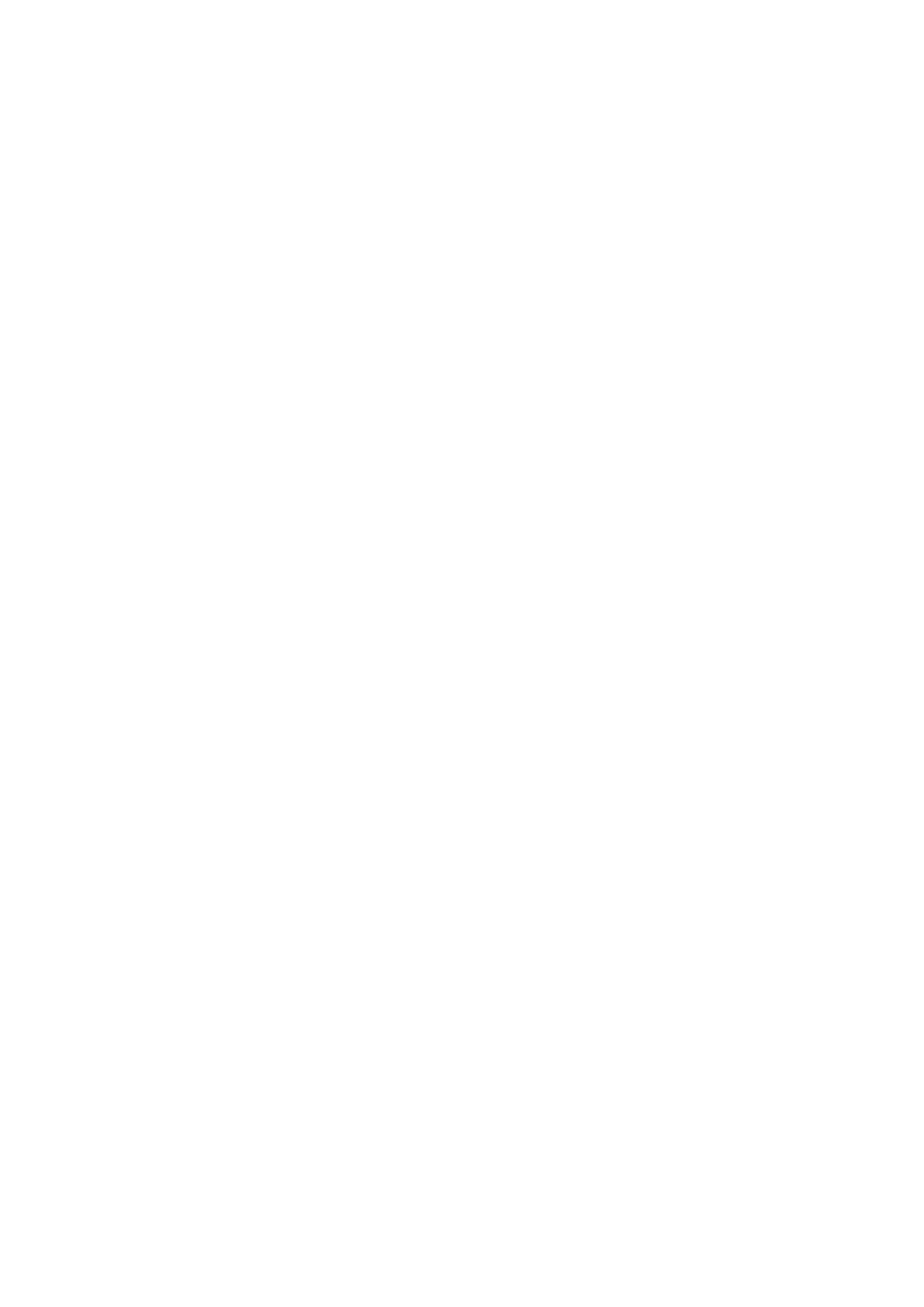### **In the case of Eweida and Others v. the United Kingdom,**

The European Court of Human Rights (Fourth Section), sitting as a Chamber composed of:

David Thór Björgvinsson, *President,* Nicolas Bratza, Lech Garlicki Päivi Hirvelä, Zdravka Kalaydjieva, Nebojša Vučinić, Vincent A. De Gaetano, *judges,* and Lawrence Early, *Section Registrar,*

Having deliberated in private on 4 September and 11 December 2012, Delivers the following judgment, which was adopted on that date:

## **PROCEDURE**

1. The case originated in four applications (nos. 48420/10, 59842/10, 51671/10 and 36516/10) against the United Kingdom of Great Britain and Northern Ireland lodged with the Court under Article 34 of the Convention for the Protection of Human Rights and Fundamental Freedoms ("the Convention") by four British nationals, Ms Nadia Eweida, Ms Shirley Chaplin, Ms Lillian Ladele and Mr Gary McFarlane ("the applicants"), on 10 August 2010, 29 September 2010, 3 September 2010 and 24 June 2010 respectively.

2. The applicants were represented by Aughton Ainsworth, a firm of solicitors in Manchester, (Ms Eweida), Mr Paul Diamond, (Ms Chaplin and Mr McFarlane), and Ormerods, a firm of solicitors in Croydon, Surrey, (Ms Ladele). The United Kingdom Government ("the Government") were represented by their Agent, Ms Ahila Sornarajah.

3. The applicants complained that domestic law failed adequately to protect their right to manifest their religion. Ms Eweida and Ms Chaplin complain specifically about restrictions placed by their employers on their wearing of a cross visibly around their necks. Ms Ladele and Mr McFarlane complained specifically about sanctions taken against them by their employers as a result of their concerns about performing services which they considered to condone homosexual union. Ms Eweida, Ms Chaplin and Mr McFarlane invoked Article 9 of the Convention, taken alone and in conjunction with Article 14, while Ms Ladele complained only under Article 14 taken in conjunction with Article 9.

4. On 12 April 2011 the application of Ms Chaplin was joined to that of Ms Eweida and the application of Mr McFarlane was joined to that of Ms Ladele. All four applications were communicated to the Government.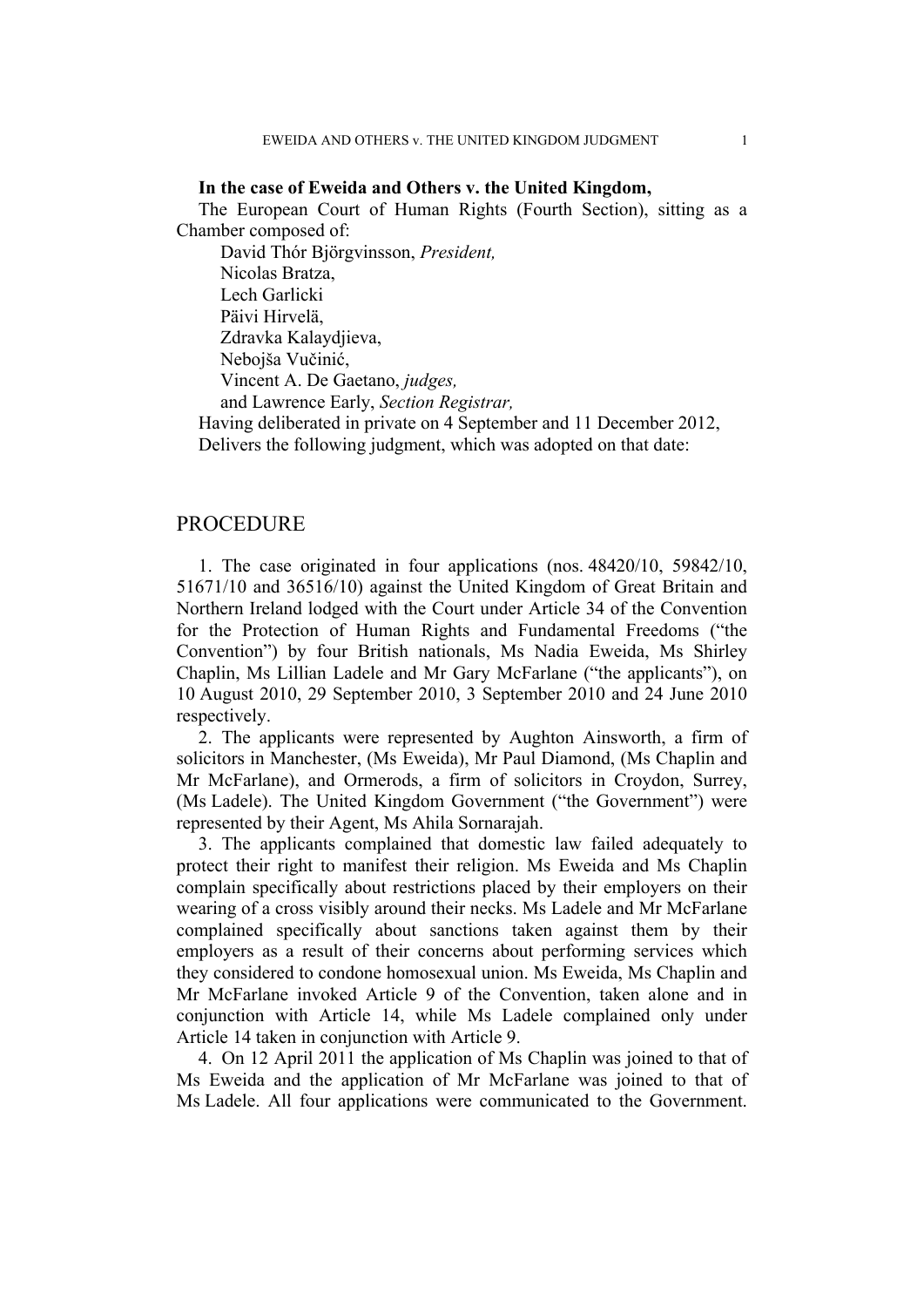The Court also decided to rule on the admissibility and merits of the applications at the same time (Article 29 § 1). At the date of adoption of the present judgment, it further decided to join all four applications.

5. The following individuals and organisations were given leave by the President to intervene as third parties in the written procedure (Article 36 § 2 of the Convention and Rule 44 § 2): the Equality and Human Rights Commission; The National Secular Society; Dr Jan Camogursky and The Alliance Defense Fund; Bishop Michael Nazir-Ali; The Premier Christian Media Trust; the Bishops of Chester and Blackburn; Associazione Giuseppi Dossetti: i Valori; Observatory on Intolerance and Discrimination against Christians in Europe; Liberty; the Clapham Institute and KLM; the European Centre for Law and Justice; Lord Carey of Clifton; and the Fédération Internationale des ligues des Droits de l'Homme (FIDH, ICJ, ILGA-Europe).

6. A hearing took place in public in the Human Rights Building, Strasbourg, on 4 September 2012 (Rule 59 § 3).

There appeared before the Court:

| (a) for the Government                   |                          |
|------------------------------------------|--------------------------|
| Ms Ahila SORNARAJAH                      | Agent for the Government |
| Mr James EADIE QC                        | Counsel                  |
| Mr Dan SQUIRES                           | Counsel                  |
| Ms Suzanne LEHRER                        | Adviser                  |
| Mr Hilton LESLIE                         | Adviser                  |
| Mr Wally FORD                            | Adviser                  |
| (b) for the first applicant              |                          |
| Mr James DINGEMANS QC                    | Counsel                  |
| Ms Sarah MOORE                           | Counsel                  |
| Mr Thomas ELLIS                          | Solicitor                |
| Mr Gregor PUPPINCK                       | Adviser                  |
| $(c)$ for the third applicant            |                          |
| Ms Dinah ROSE QC                         | Counsel                  |
| Mr Ben JAFFEY                            | Counsel                  |
| Mr Chris MCCRUDDEN                       | Counsel                  |
| Mr Mark JONES                            | Adviser                  |
| Mr Sam WEBSTER                           | Adviser                  |
| (d) for the second and fourth applicants |                          |
| Mr Paul DIAMOND                          | Counsel                  |
| Mr Paul COLEMAN                          | Counsel                  |
| Mr Pasha HMELIK                          | Counsel                  |
| Ms Andrea WILLIAMS                       | Adviser                  |
| Mr Andrew MARSH                          | Adviser                  |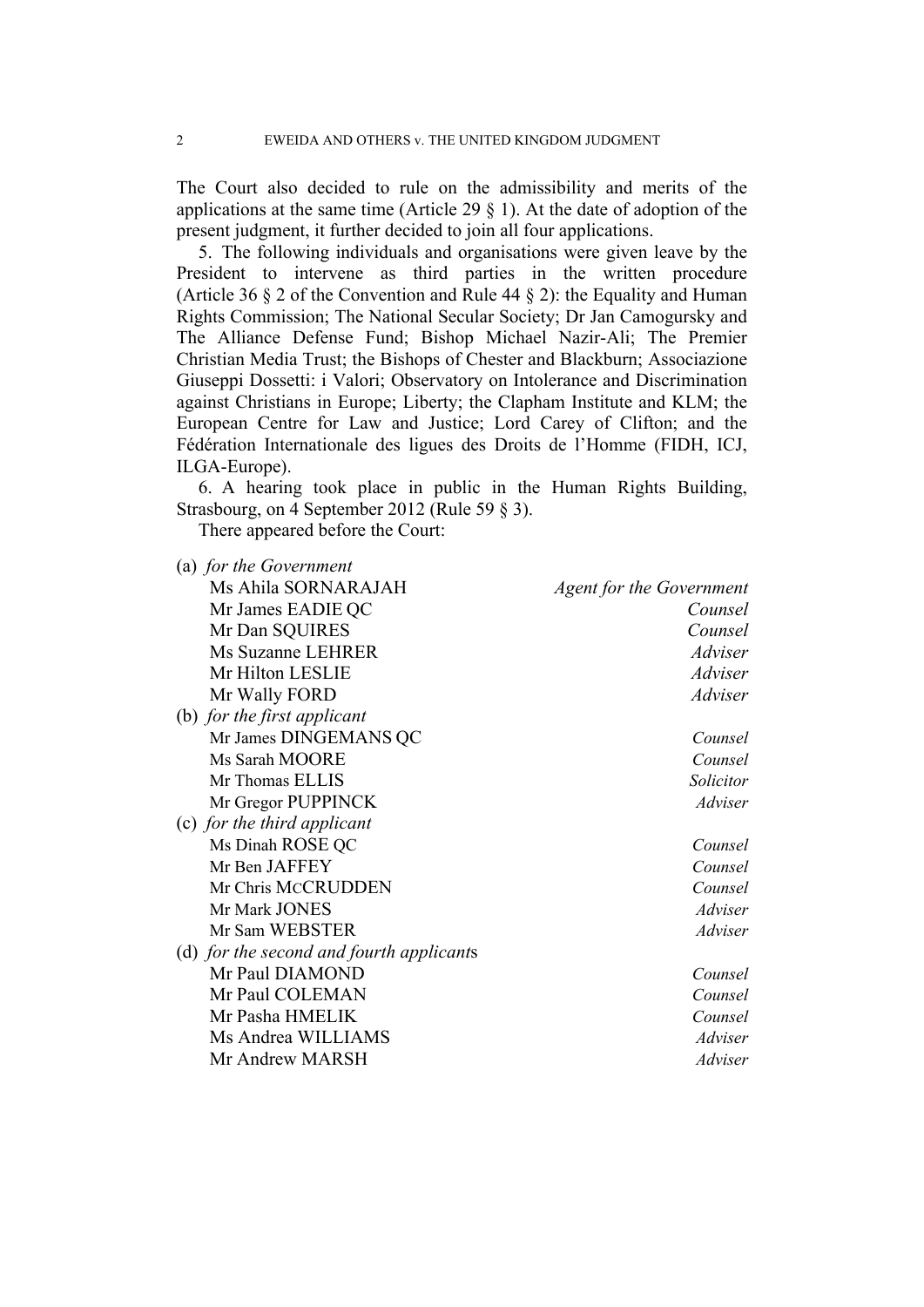The Court heard addresses by Mr Eadie QC for the Government, Mr Dingemans QC for Ms Eweida, Ms Rose QC for Ms Ladele and Mr Diamond for Ms Chaplin and Mr McFarlane.

## I. THE CIRCUMSTANCES OF THE CASE

7. The first applicant, Ms Eweida, was born in 1951 and lives in Twickenham. The second applicant, Ms Chaplin, was born in 1955 and lives in Exeter. The third applicant, Ms Ladele, was born in 1960 and lives in London. The fourth applicant, Mr McFarlane, was born in 1961 and lives in Bristol.

8. The facts of the case, as submitted by the parties, may be summarised as follows.

## **A. Ms Eweida**

9. The first applicant, who spent the first eighteen years of her life in Egypt, is a practising Coptic Christian. From 1999 she worked as a member of the check-in staff for British Airways Plc, a private company.

10. British Airways required all their staff in contact with the public to wear a uniform. Until 2004 the uniform for women included a high-necked blouse. In 2004 British Airways introduced a new uniform, which included an open-necked blouse for women, to be worn with a cravat that could be tucked in or tied loosely at the neck. A wearer guide was produced, which set out detailed rules about every aspect of the uniform. It included the following passage, in a section entitled "Female Accessories":

"Any accessory or clothing item that the employee is required to have for mandatory religious reasons should at all times be covered up by the uniform. If however this is impossible to do given the nature of the item and the way it is to be worn, then approval is required through local management as to the suitability of the design to ensure compliance with the uniform standards, unless such approval is already contained in the uniform guidelines. ... *NB No other items are acceptable to be worn*  with the uniform. You will be required to remove any item of jewellery that does not *conform to the above regulations.*"

11. When an employee reported for work wearing an item which did not comply with the uniform code, it was British Airways' practice to ask the employee to remove the item in question or, if necessary, to return home to change clothes. The time spent by the employee in putting right the uniform would be deducted from his or her wages. Of the items of clothing considered by British Airways to be mandatory in certain religions and which could not be concealed under the uniform, authorisation was given to male Sikh employees to wear a dark blue or white turban and to display the Sikh bracelet in summer if they obtained authorisation to wear a short-sleeved shirt. Female Muslim ground staff members were authorised to wear hijab (headscarves) in British Airways approved colours.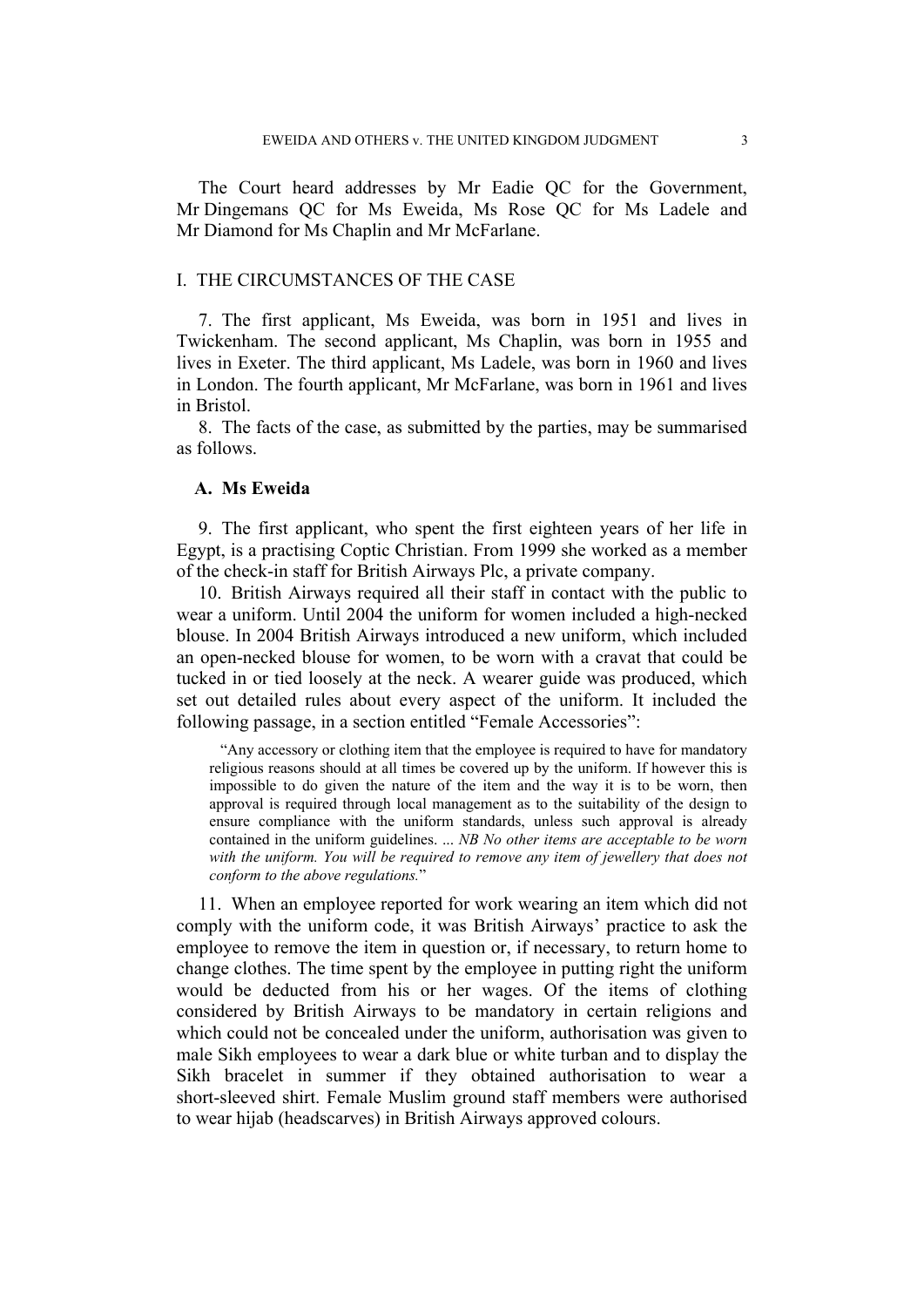12. Until 20 May 2006 Ms Eweida wore a cross at work concealed under her clothing. On 20 May 2006 she decided to start wearing the cross openly, as a sign of her commitment to her faith. When she arrived at work that day her manager asked her to remove the cross and chain or conceal them under the cravat. Ms Eweida initially refused, but eventually agreed to comply with the instruction after discussing the matter with a senior manager. On 7 August 2006 Ms Eweida again attended work with the cross visible and again agreed to comply with the uniform code only reluctantly, having been warned that if she refused she would be sent home unpaid. On 20 September 2006 she refused to conceal or remove the cross and was sent home without pay until such time as she chose to comply with her contractual obligation to follow the uniform code. On 23 October 2006 she was offered administrative work without customer contact, which would not have required her to wear a uniform, but she rejected this offer.

13. In mid-October 2006 a number of newspaper articles appeared about Ms Eweida's case which were critical of British Airways. On 24 November 2006 British Airways announced a review of its uniform policy as regards the wearing of visible religious symbols. Following consultation with staff members and trade union representatives, it was decided on 19 January 2007 to adopt a new policy. With effect from 1 February 2007, the display of religious and charity symbols was permitted where authorised. Certain symbols, such as the cross and the star of David, were given immediate authorisation. Ms Eweida returned to work on 3 February 2007, with permission to wear the cross in accordance with the new policy. However, British Airways refused to compensate her for the earnings lost during the period when she had chosen not to come to work.

14. Ms Eweida lodged a claim with the Employment Tribunal on 15 December 2006, claiming, *inter alia,* damages for indirect discrimination contrary to regulation 3 of the Employment Equality (Religion and Belief) Regulations 2003 ("the 2003 Regulations": see paragraph 41 below) and complaining also of a breach of her right to manifest her religion contrary to Article 9 of the Convention. The Employment Tribunal rejected Ms Eweida's claim. It found that the visible wearing of a cross was not a mandatory requirement of the Christian faith but Ms Eweida's personal choice. There was no evidence that any other employee, in a uniformed workforce numbering some 30,000, had ever made such a request or demand, much less refused to work if it was not met. It followed that the applicant had failed to establish that the uniform policy had put Christians generally at a disadvantage, as was necessary in order to establish a claim of indirect discrimination.

15. Ms Eweida appealed to the Employment Appeal Tribunal, which dismissed the appeal on 20 November 2008. The Employment Appeal Tribunal held that it was not necessary for Ms Eweida to show that other Christians had complained about the uniform policy, since a person could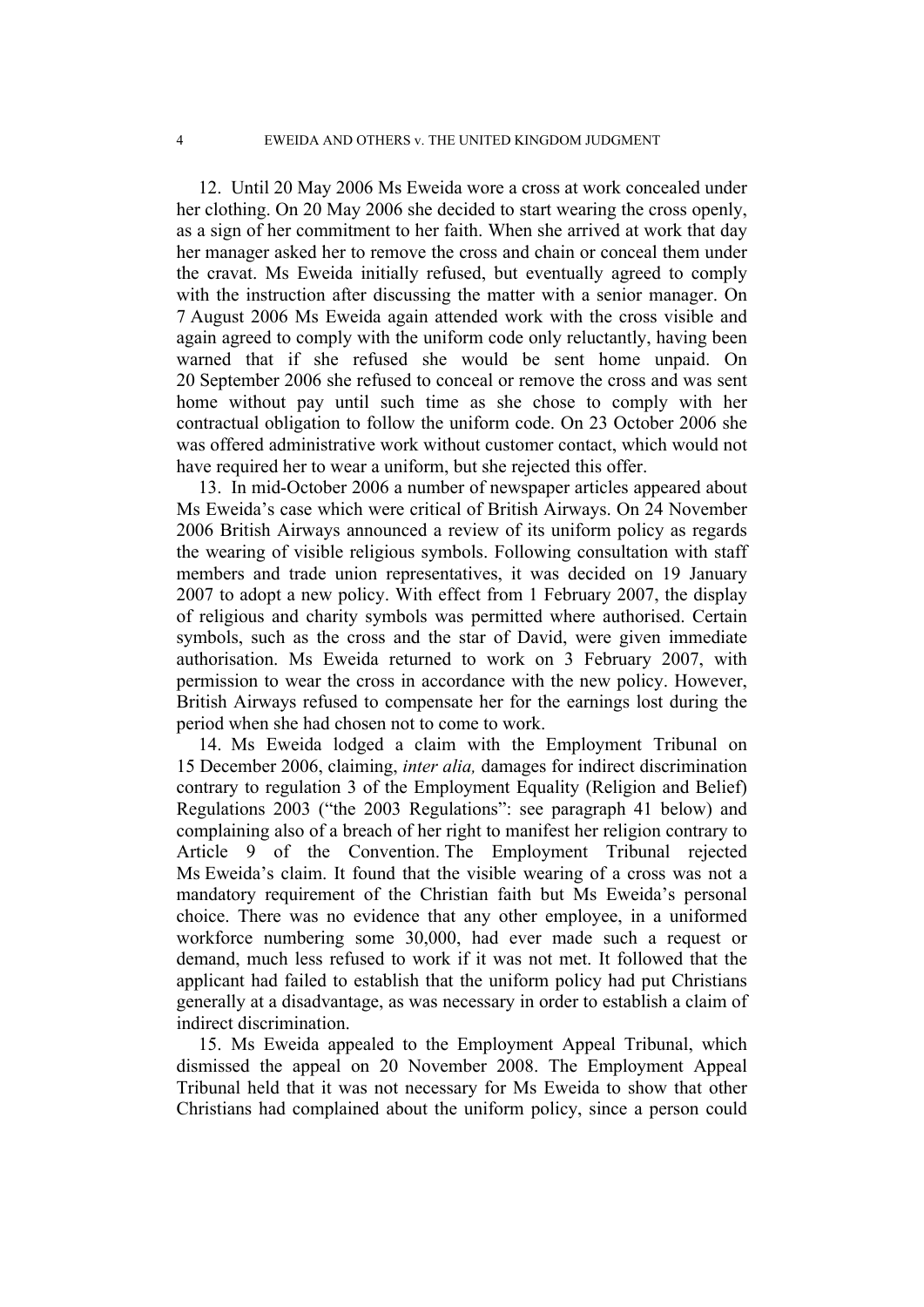be put at a particular disadvantage within the meaning of regulation 3(1) of the 2003 Regulations even if he or she complied, unwillingly, with the restrictions on visible religious symbols. Nevertheless, the Employment Appeal Tribunal concluded that the concept of indirect discrimination implied discrimination against a defined group and that the applicant had not established evidence of group disadvantage.

16. Ms Eweida appealed to the Court of Appeal, which dismissed the appeal on 12 February 2010. It was argued on her behalf that the Employment Tribunal and Employment Appeal Tribunal had erred in law and that all that was needed to establish indirect discrimination was evidence of disadvantage to a single individual. The Court of Appeal rejected this argument, which it did not consider to be supported by the construction of the 2003 Regulations. It endorsed the approach of the Employment Appeal Tribunal, when it held that:

"... in order for indirect discrimination to be established, it must be possible to make some general statements which would be true about a religious group such that an employer ought reasonably to be able to appreciate that any particular provision may have a disparate adverse impact on the group."

Moreover, even if Ms Eweida's legal argument were correct, and indirect discrimination could be equated with disadvantage to a single individual arising out of her wish to manifest her faith in a particular way, the Employment Tribunal's findings of fact showed the rule to have been a proportionate means of achieving a legitimate aim. For some seven years no one, including Ms Eweida, had complained about the rule and once the issue was raised it was conscientiously addressed. In the interim, British Airways had offered to move the applicant without loss of pay to work involving no public contact, but the applicant had chosen to reject this offer and instead to stay away from work and claim her pay as compensation. In addition, the Court of Appeal did not consider that this Court's case-law under Article 9 of the Convention would assist Ms Eweida. It referred to the judgment of the House of Lords in *R (SB) v Governors of Denbigh High School* [2006] UKHL 15, where Lord Bingham analysed the case-law of the Court and Commission and concluded:

"The Strasbourg institutions have not been at all ready to find an interference with the right to manifest religious belief in practice or observance where a person has voluntarily accepted an employment or role which does not accommodate that practice or observance and there are other means open to the person to practise or observe his or her religion without undue hardship or inconvenience".

17. On 26 May 2010 the Supreme Court refused Ms Eweida leave to appeal.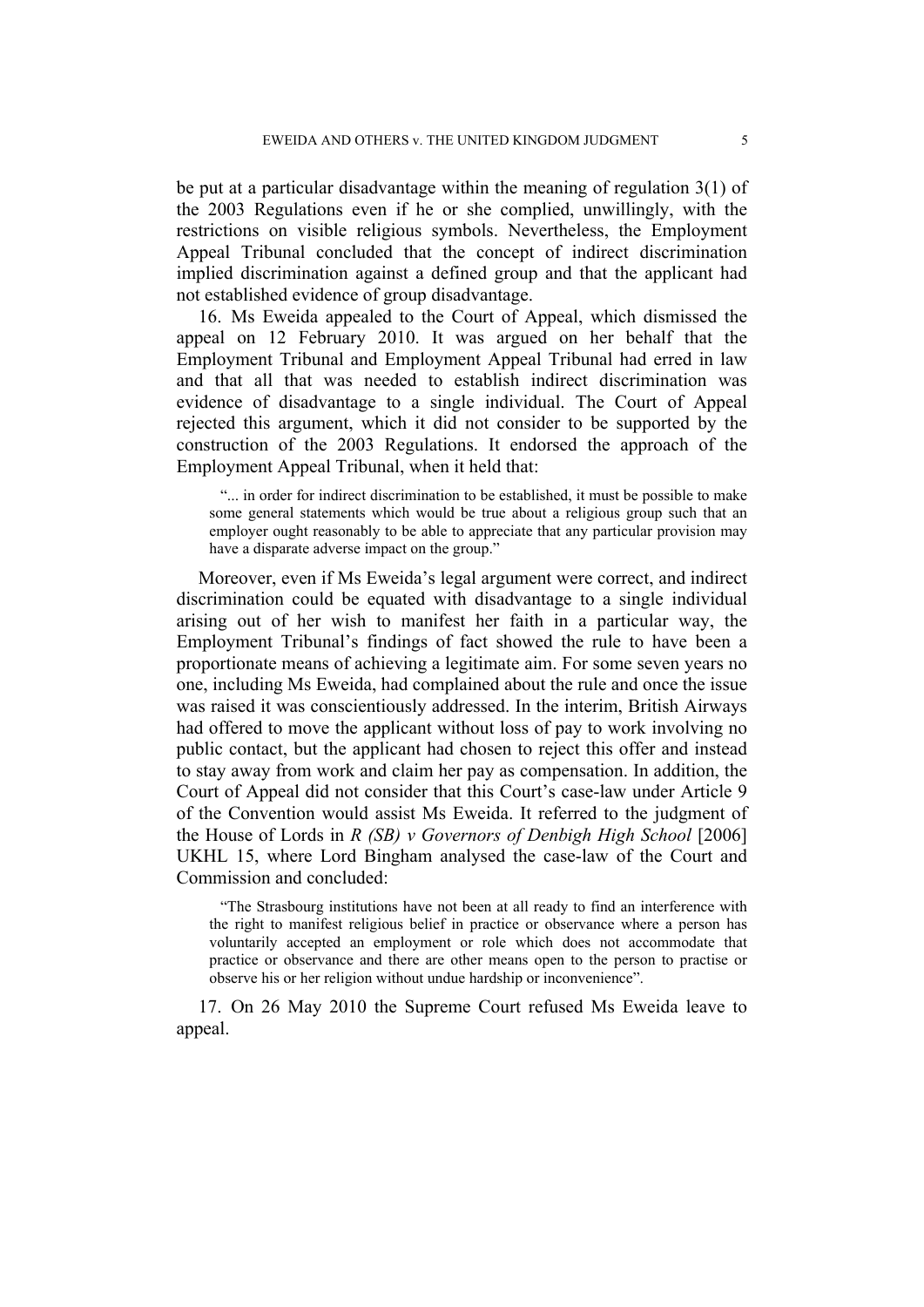#### 6 EWEIDA AND OTHERS v. THE UNITED KINGDOM JUDGMENT

### **B. Ms Chaplin**

18. The second applicant is also a practising Christian. She has worn a cross visibly on a chain around her neck since her confirmation in 1971, as an expression of her belief. She believes that to remove the cross would be a violation of her faith.

19. Ms Chaplin qualified as a nurse in 1981 and was employed by the Royal Devon and Exeter NHS Foundation Trust, a State hospital, from April 1989 to July 2010, with an exceptional employment history. At the time of the events in question she worked on a geriatric ward. The hospital had a uniform policy, based on guidance from the Department of Health. The hospital's uniform policy provided in paragraph 5.1.5 that "If worn, jewellery must be discreet" and in paragraph 5.3.6:

 "5.3.6 To minimise the risk of cross infection will be [sic] keep jewellery to a minimum (see 5.1.11). That is:

One plain smooth ring which will not hinder hand hygiene,

One pair of plain discreet earrings.

No necklaces will be worn to reduce the risk of injury when handling patients.

Facial piercing if present should be removed or covered."

#### Paragraph 5.1.11 provided:

"Any member of staff who wishes to wear particular types of clothes or jewellery for religious or cultural reasons must raise this with their line manager who will not unreasonably withhold approval."

There was evidence before the Employment Tribunal that, on health and safety grounds, another Christian nurse had been requested to remove a cross and chain and two Sikh nurses had been informed that they could not wear a bangle or kirpan, and that they had complied with these instructions. Two female Muslim doctors were given permission to wear close-fitting "sports" hijab, resembling a balaclava helmet.

20. In June 2007 new uniforms were introduced at the hospital, which for the first time included a V-necked tunic for nurses. In June 2009 Ms Chaplin's manager requested her to remove her "necklace". Ms Chaplin insisted that the cross was a religious symbol and sought approval to wear it. This was refused, on the ground that the chain and cross might cause injury if an elderly patient pulled on it. Ms Chaplin then proposed wearing the cross on a chain secured with magnetic catches, which would immediately break apart if pulled by a patient. However, the health authority rejected this on the ground that the cross itself would still create a risk to health and safety if it were able to swing free; for example, it could come into contact with open wounds. Finally, it was suggested that she could secure her cross and chain to the lanyard which held her identity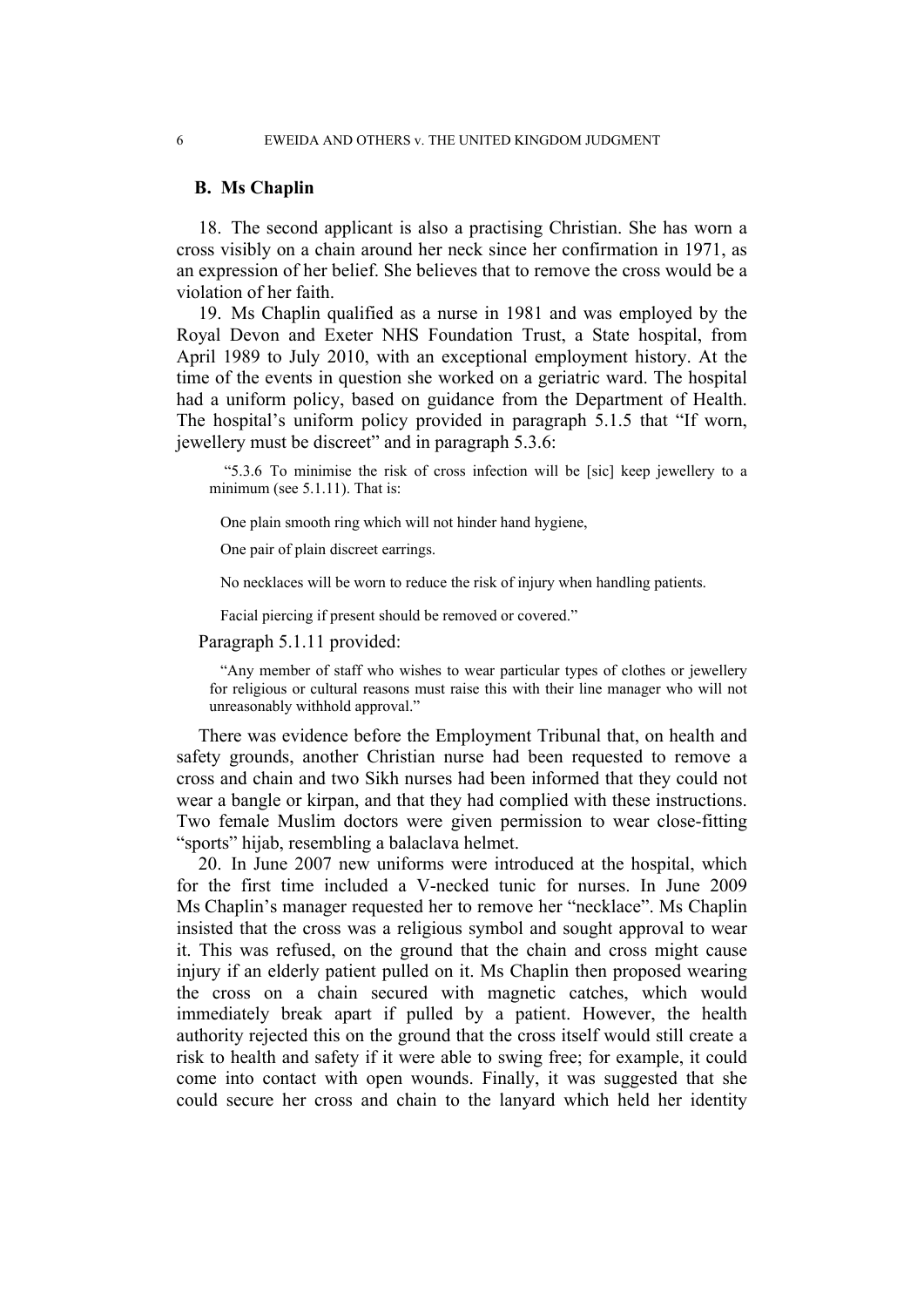badge. All staff were required to wear an identity badge clipped to a pocket or on a lanyard. However, they were also required to remove the badge and lanyard when performing close clinical duties and, for this reason, the applicant rejected this suggestion also. In November 2009 Ms Chaplin was moved to a non-nursing temporary position which ceased to exist in July 2010.

21. She applied to the Employment Tribunal in November 2009, complaining of both direct and indirect discrimination on religious grounds. In its judgment of 21 May 2010, the Employment Tribunal held that there was no direct discrimination since the hospital's stance was based on health and safety rather than religious grounds. As regards the complaint of indirect discrimination, it held that there was no evidence that "persons", other than the applicant, had been put at particular disadvantage. Moreover, the hospital's response to Ms Chaplin's request to wear the crucifix visibly had been proportionate.

22. The applicant was advised that, in the light of the Court of Appeal's judgment in the Ms Eweida's case, an appeal on points of law to the Employment Appeal Tribunal would have no prospect of success.

### **C. Ms Ladele**

23. The third applicant is a Christian. She holds the view that marriage is the union of one man and one woman for life, and sincerely believes that same-sex civil partnerships are contrary to God's law.

24. Ms Ladele was employed by the London Borough of Islington, a local public authority, from 1992. Islington had a "Dignity for All" equality and diversity policy, which stated *inter alia*:

"Islington is proud of its diversity and the council will challenge discrimination in all its forms. 'Dignity for all' should be the experience of Islington staff, residents and service users, regardless of the age, gender, disability, faith, race, sexuality, nationality, income or health status. ...

The council will promote community cohesion and equality for all groups but will especially target discrimination based on age, disability, gender, race, religion and sexuality. ...

In general, Islington will:

(a) Promote community cohesion by promoting shared community values and understanding, underpinned by equality, respect and dignity for all. ...

It is the council's policy that everyone should be treated fairly and without discrimination. Islington aims to ensure that:

- Staff experience fairness and equity of treatment in the workplace
- Customers receive fair and equal access to council services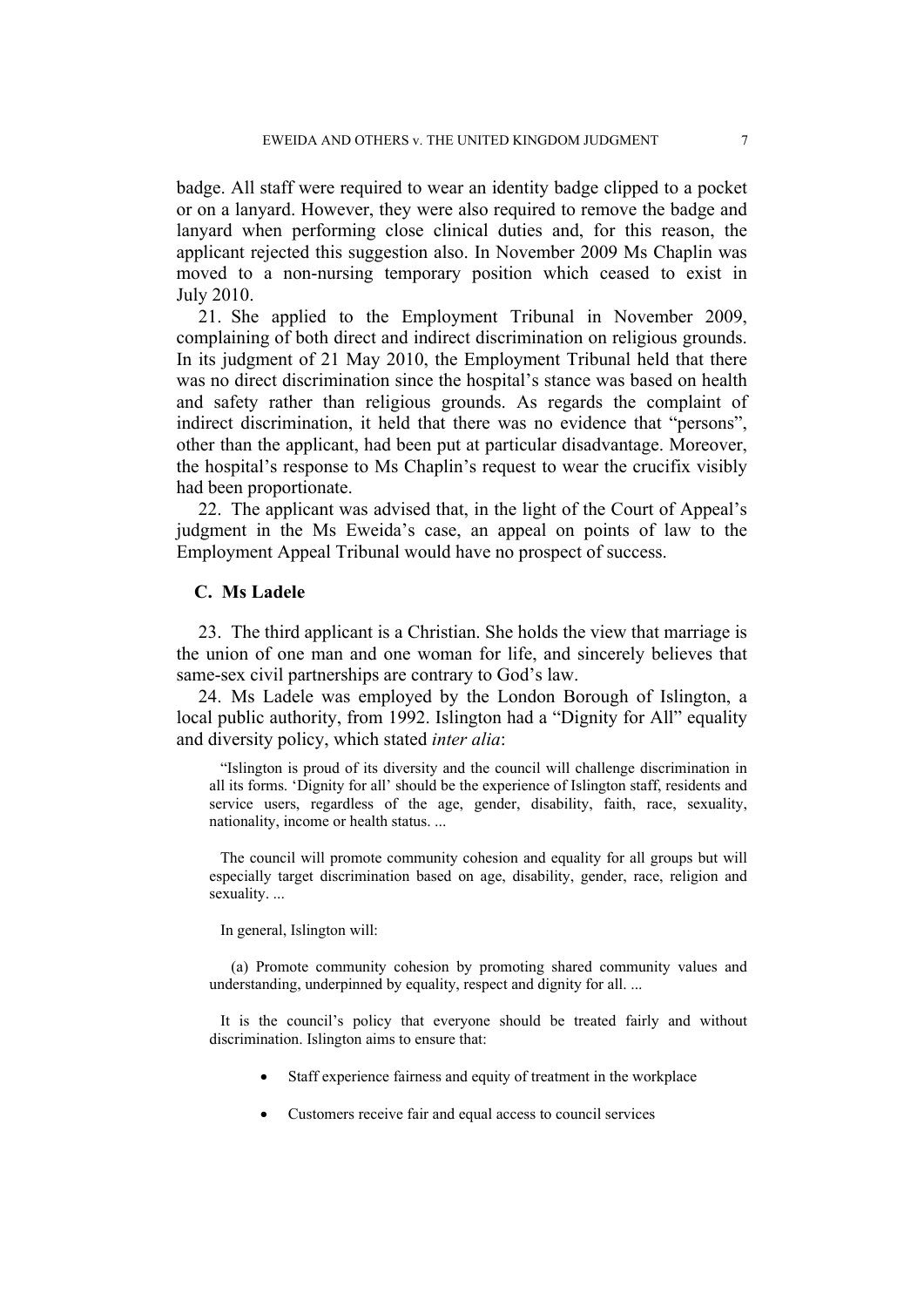#### 8 EWEIDA AND OTHERS v. THE UNITED KINGDOM JUDGMENT

Staff and customers are treated with dignity and respect

The council will actively remove discriminatory barriers that can prevent people from obtaining the employment opportunities and services to which they are entitled. The council will not tolerate processes, attitudes and behaviour that amount to discrimination, including harassment, victimisation and bullying through prejudice, ignorance, thoughtlessness and stereotyping. ...

All employees are expected to promote these values at all times and to work within the policy. Employees found to be in breach of this policy may face disciplinary action."

25. In 2002 Ms Ladele became a registrar of births, deaths and marriages. Although she was paid by the local authority and had a duty to abide by its policies, she was not employed by it but instead held office under the aegis of the Registrar General. The Civil Partnership Act 2004 came into force in the United Kingdom on 5 December 2005. The Act provided for the legal registration of civil partnerships between two people of the same sex, and accorded to them rights and obligations equivalent to those of a married couple. In December 2005 Islington decided to designate all existing registrars of births, deaths and marriages as civil partnership registrars. It was not required to do this; the legislation simply required it to ensure that there was a sufficient number of civil partnership registrars for the area to carry out that function. Some other United Kingdom local authorities took a different approach, and allowed registrars with a sincerely held religious objection to the formation of civil partnerships to opt out of designation as civil partnership registrars.

26. Initially, Ms Ladele was permitted to make informal arrangements with colleagues to exchange work so that she did not have to conduct civil partnership ceremonies. In March 2006, however, two colleagues complained that her refusal to carry out such duties was discriminatory. In a letter dated 1 April 2006 Ms Ladele was informed that, in the view of the local authority, refusing to conduct civil partnerships could put her in breach of the Code of Conduct and the equality policy. She was requested to confirm in writing that she would henceforth officiate at civil partnership ceremonies. The third applicant refused to agree, and requested that the local authority make arrangements to accommodate her beliefs. By May 2007 the atmosphere in the office had deteriorated. Ms Ladele's refusal to carry out civil partnerships was causing rota difficulties and putting a burden on others and there had been complaints from homosexual colleagues that they felt victimised. In May 2007 the local authority commenced a preliminary investigation, which concluded in July 2007 with a recommendation that a formal disciplinary complaint be brought against Ms Ladele that, by refusing to carry out civil partnerships on the ground of the sexual orientation of the parties, she had failed to comply with the local authority's Code of Conduct and equality and diversity policy. A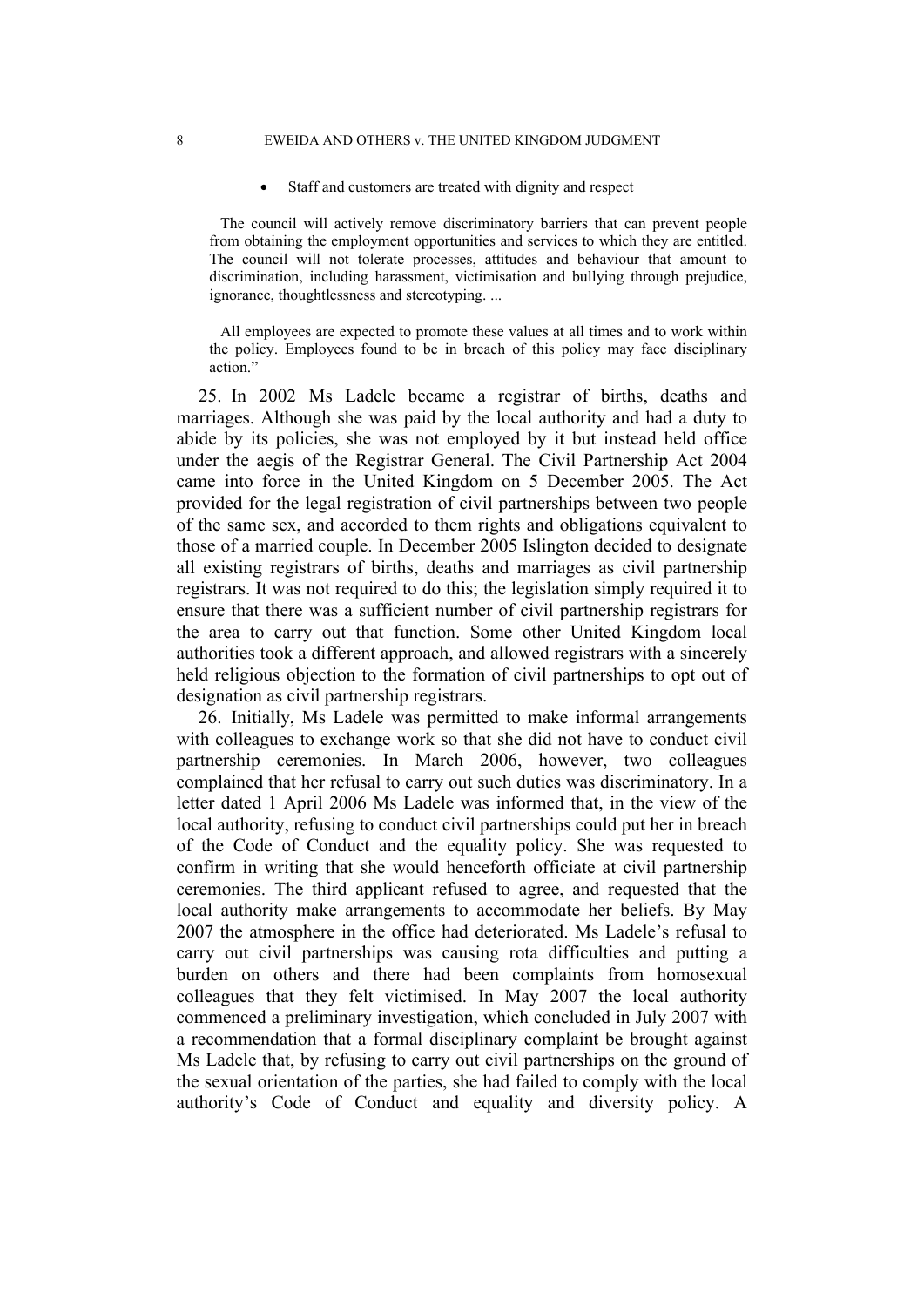disciplinary hearing took place on 16 August 2007. Following the hearing, Ms Ladele was asked to sign a new job description requiring her to carry out straightforward signings of the civil partnership register and administrative work in connection with civil partnerships, but with no requirement to conduct ceremonies.

27. Ms Ladele made an application to the Employment Tribunal, complaining of direct and indirect discrimination on grounds of religion or belief and harassment. On 1 December 2007 the Statistics and Registration Act 2007 came into force and, instead of remaining an office holder employed by the Registrar General, Ms Ladele became an employee of the local authority, which now had the power to dismiss her. It was advanced before the Employment Tribunal that if the applicant lost the proceedings, it was likely that she would be dismissed.

28. On 3 July 2008, the Tribunal upheld the complaints of direct and indirect religious discrimination, and harassment, holding that the local authority had "placed a greater value on the rights of the lesbian, gay, bisexual and transsexual community than it placed on the rights of [Ms Ladele] as one holding an orthodox Christian belief". The local authority appealed to the Employment Appeal Tribunal, which on 19 December 2008 reversed the decision of the Employment Tribunal. It held that the local authority's treatment of Ms Ladele had been a proportionate means of achieving a legitimate aim, namely providing the registrar service on a non-discriminatory basis.

29. The decision of the Employment Appeal Tribunal was appealed to the Court of Appeal, which on 15 December 2009 upheld the Employment Appeal Tribunal's conclusions. It stated, at paragraph 52:

"...the fact that Ms Ladele's refusal to perform civil partnerships was based on her religious view of marriage could not justify the conclusion that Islington should not be allowed to implement its aim to the full, namely that all registrars should perform civil partnerships as part of its Dignity for All policy. Ms Ladele was employed in a public job and was working for a public authority; she was being required to perform a purely secular task, which was being treated as part of her job; Ms Ladele's refusal to perform that task involved discriminating against gay people in the course of that job; she was being asked to perform the task because of Islington's Dignity for All policy, whose laudable aim was to avoid, or at least minimise, discrimination both among Islington's employees, and as between Islington (and its employees) and those in the community they served; Ms Ladele's refusal was causing offence to at least two of her gay colleagues; Ms Ladele's objection was based on her view of marriage, which was not a core part of her religion; and Islington's requirement in no way prevented her from worshipping as she wished."

The Court of Appeal concluded that Article 9 of the Convention and the Court's case-law supported the view that Ms Ladele's desire to have her religious views respected should not be allowed "...to override Islington's concern to ensure that all its registrars manifest equal respect for the homosexual community as for the heterosexual community." It further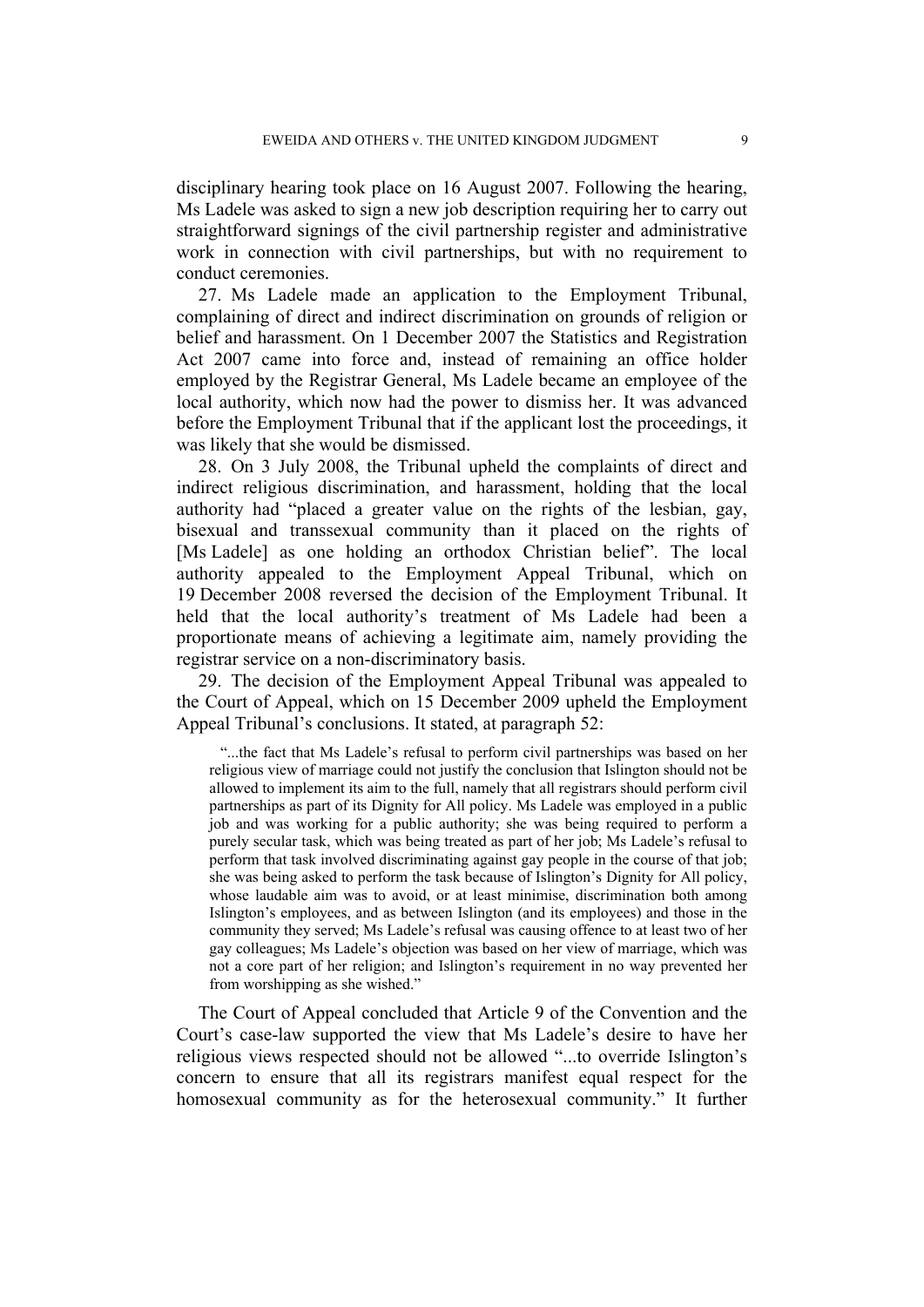noted that from the time the 2007 Regulations (see paragraph 42 below) came into force, once Ms Ladele was designated a Civil Partnership Registrar, Islington was not merely entitled, but obliged, to require her to perform civil partnerships.

30. The applicant's application for leave to appeal to the Supreme Court was refused on 4 March 2010.

## **D. Mr McFarlane**

31. The fourth applicant is a practising Christian, and was formerly an elder of a large multicultural church in Bristol. He holds a deep and genuine belief that the Bible states that homosexual activity is sinful and that he should do nothing which directly endorses such activity.

32. Relate Avon Limited ("Relate") is part of the Relate Federation, a national private organisation which provides a confidential sex therapy and relationship counselling service. Relate and its counsellors are members of the British Association for Sexual and Relationship Therapy (BASRT). That Association has a Code of Ethics and Principles of Good Practice which Relate and its counsellors abide by. Paragraphs 18 and 19 of the Code provide as follows:

#### "**Recognising the right to self-determination, for example**:

18. Respecting the autonomy and ultimate right to self-determination of clients and of others with whom clients may be involved. It is not appropriate for the therapist to impose a particular set of standards, values or ideals upon clients. The therapist must recognise and work in ways that respect the value and dignity of clients (and colleagues) with due regard to issues such as religion, race, gender, age, beliefs, sexual orientation and disability.

#### **Awareness of one's own prejudices, for example**:

19. The therapist must be aware of his or her own prejudices and avoid discrimination, for example on grounds of religion, race, gender, age, beliefs, sexual orientation, disability. The therapist has a responsibility to be aware of his or her own issues of prejudice and stereotyping and particularly to consider ways in which this may be affecting the therapeutic relationship."

Relate also has an Equal Opportunities Policy which emphasises a positive duty to achieve equality. Part of it reads:

"Relate Avon is committed to ensuring that no person – trustees, staff, volunteers, counsellors and clients, receives less favourable treatment on the basis of personal or group characteristics, such as race, colour, age, culture, medical condition, sexual orientation, marital status, disability [or] socio-economic grouping. Relate Avon is not only committed to the letter of the law, but also to a positive policy that will achieve the objective of ensuring equality of opportunity for all those who work at he Centre (whatever their capacity), and all our clients."

33. Mr McFarlane worked for Relate as a counsellor from May 2003 until March 2008. He initially had some concerns about providing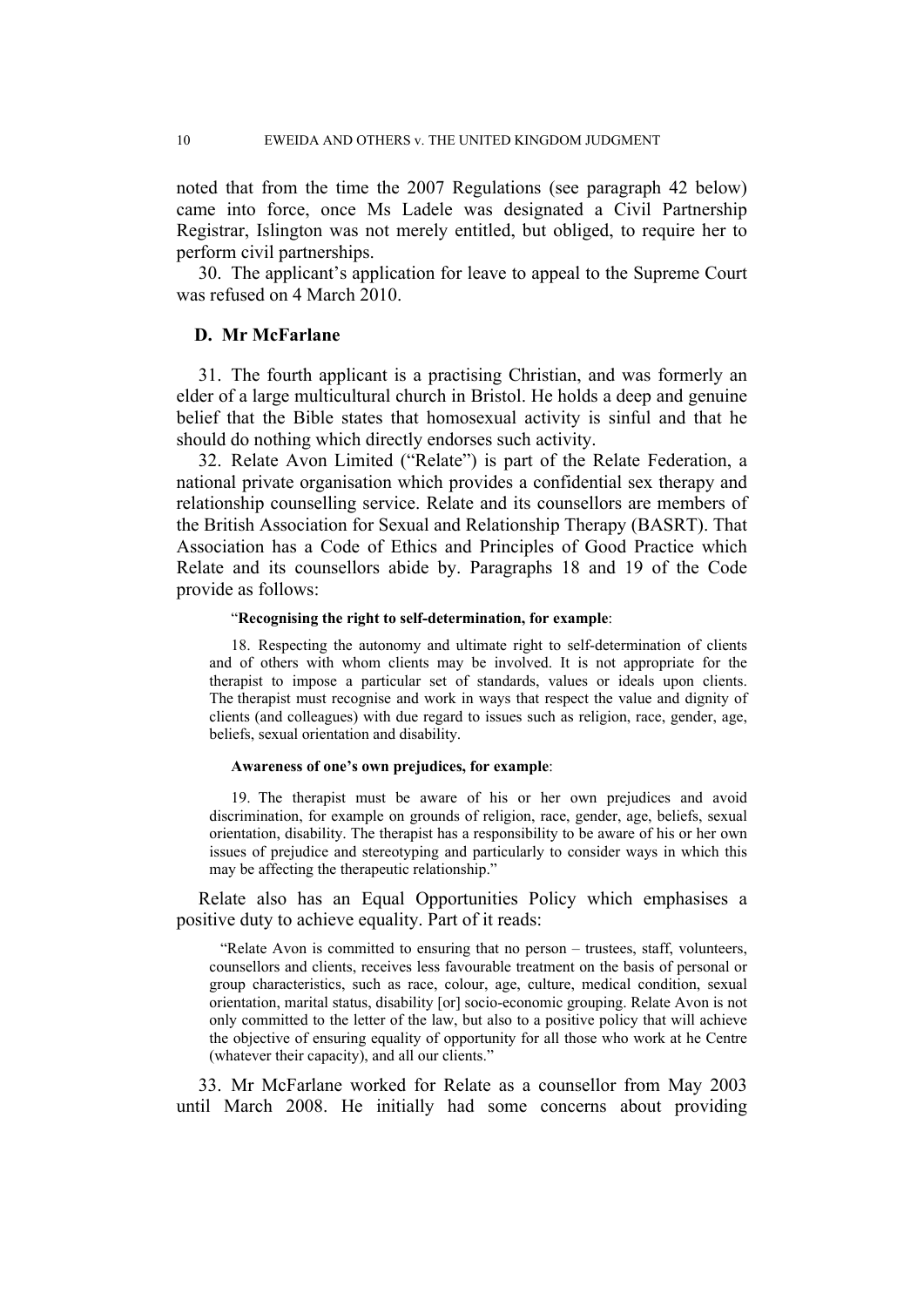counselling services to same-sex couples, but following discussions with his supervisor, he accepted that simply counselling a homosexual couple did not involve endorsement of such a relationship and he was therefore prepared to continue. He subsequently provided counselling services to two lesbian couples without any problem, although in neither case did any purely sexual issues arise.

34. In 2007 Mr McFarlane commenced Relate's post-graduate diploma in psycho-sexual therapy. By the autumn of that year there was a perception within Relate that he was unwilling to work on sexual issues with homosexual couples. In response to these concerns, Relate's General Manager, a Mr B, met with Mr McFarlane in October 2007. The applicant confirmed he had difficulty in reconciling working with couples on same-sex sexual practices and his duty to follow the teaching of the Bible. Mr B expressed concern that it would not be possible to filter clients, to prevent Mr McFarlane from having to provide psycho-sexual therapy to lesbian, gay or bisexual couples.

35. On 5 December 2007 Mr B received a letter from other therapists expressing concerns that an unnamed counsellor was unwilling, on religious grounds, to work with gay, lesbian and bi-sexual clients. On 12 December 2007 Mr B wrote to Mr McFarlane stating that he understood that he had refused to work with same-sex couples on certain issues, and that he feared that this was discriminatory and contrary to Relate's Equal Opportunities Policies. He asked for written confirmation by 19 December 2007 that Mr McFarlane would continue to counsel same-sex couples in relationship counselling and psycho-sexual therapy, failing which he threatened disciplinary action. On 2 January 2008 Mr McFarlane responded by confirming that he had no reservations about counselling same-sex couples. His views on providing psycho-sexual therapy to same-sex couples were still evolving, since he had not yet been called upon to do this type of work. Mr B interpreted this as a refusal by Mr McFarlane to confirm that he would carry out psycho-sexual therapy work with same-sex couples and he therefore suspended him, pending a disciplinary investigation. At an investigatory meeting on 7 January 2008 the applicant acknowledged that there was a conflict between his religious beliefs and psycho-sexual therapy with same-sex couples, but said that if he were asked to do such work, then he would do so and if any problems arose then he would speak to his supervisor. Mr B understood by this that Mr McFarlane undertook to comply with Relate's policies, and he therefore halted the disciplinary investigation.

36. Following a telephone conversation with the fourth applicant, his supervisor contacted Mr B to express deep concern. She considered that Mr McFarlane was either confused over the issue of same-sex psychosexual therapy or was being dishonest. When these concerns were put to him, Mr McFarlane stated that his views had not changed since the earlier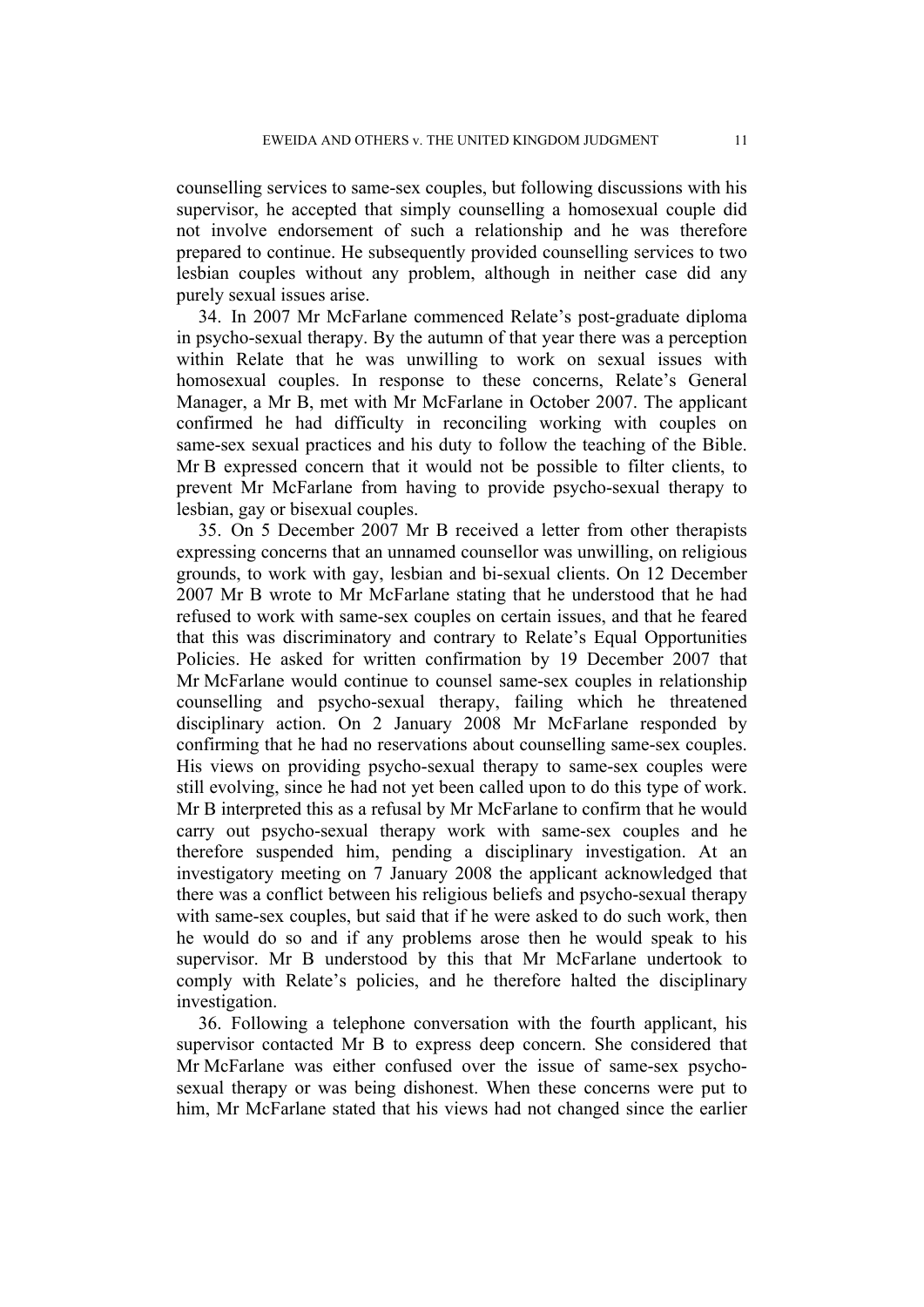discussion and that any issue would be addressed as it arose. He was called to a further disciplinary meeting on 17 March 2008, at which he was asked whether he had changed his mind, but he simply replied that he had nothing further to add to what he had said on 7 January 2008.

37. On 18 March 2008 Mr B dismissed Mr McFarlane summarily for gross misconduct, having concluded that the applicant had said he would comply with Relate's policies and provide sexual counselling to same-sex couples without having any intention of doing so. He could therefore not be trusted to perform his role in compliance with the Equal Opportunities Policies. An appeal meeting took place on 28 April. The appeal was rejected on the basis that Mr B's lack of trust in Mr McFarlane to comply with the relevant policies was justified.

38. Mr McFarlane lodged a claim with the Employment Tribunal, claiming, *inter alia,* direct and indirect discrimination, unfair dismissal, and wrongful dismissal. The Tribunal pronounced its judgment on 5 January 2009. It found that Mr McFarlane had not suffered direct discrimination contrary to Regulation 3(1)(a) of the 2003 Regulations (see paragraph 41 below). He had not been dismissed because of his faith, but because it was believed that he would not comply with the policies which reflected Relate's ethos. With regard to the claim of indirect discrimination under Regulation 3(1)(b), the Tribunal found that Relate's requirement that its counsellors comply with its Equal Opportunities Policy would put an individual who shared Mr McFarlane's religious beliefs at a disadvantage. However, the aim of the requirement was the provision of a full range of counselling services to all sections of the community, regardless of sexual orientation, which was legitimate. Relate's commitment to providing nondiscriminatory services was fundamental to its work and it was entitled to require an unequivocal assurance from Mr McFarlane that he would provide the full range of counselling services to the full range of clients without reservation. He had failed to give such an assurance. Filtration of clients, although it might work to a limited extent, would not protect clients from potential rejection by Mr McFarlane, however tactfully he might deal with the issue. It followed that his dismissal had been a proportionate means of achieving a legitimate aim. The discrimination claim, therefore, failed. Finally, the Tribunal rejected the claim of unfair dismissal, finding that Relate had genuinely and reasonably lost confidence in Mr McFarlane to the extent that it could not be sure that, if presented with same-sex sexual issues in the course of counselling a same-sex couple, he would provide without restraint or reservation the counselling which the couple required because of the constraints imposed on him by his genuinely held religious beliefs.

39. Mr McFarlane appealed to the Employment Appeal Tribunal against the Tribunal's findings in relation to direct and indirect discrimination and unfair dismissal. On 30 November 2009 the Employment Appeal Tribunal held that the Tribunal had been correct to dismiss the claims. It rejected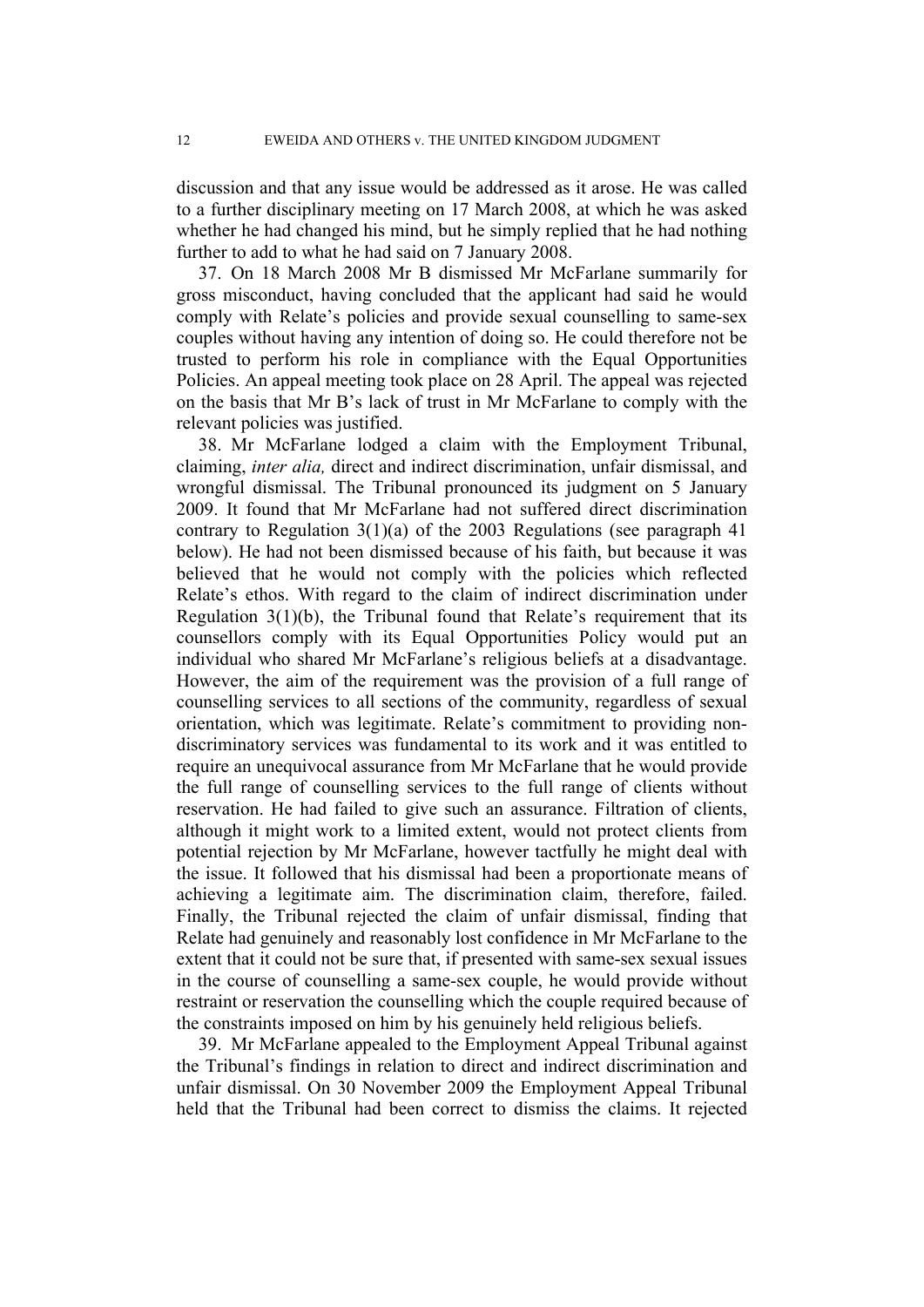Mr McFarlane's argument that it was not legitimate to distinguish between objecting to a religious belief and objecting to a particular act which manifested that belief, and held that such an approach was compatible with Article 9 of the Convention. It noted Relate's arguments that the compromise proposed by Mr McFarlane would be unacceptable as a matter of principle because it ran "entirely contrary to the ethos of the organisation to accept a situation in which a counsellor could decline to deal with particular clients because he disapproved of their conduct", and that it was not practicable to operate a system under which a counsellor could withdraw from counselling same-sex couples if circumstances arose where he believed that he would be endorsing sexual activity on their part. Relate was entitled to refuse to accommodate views which contradicted its fundamental declared principles. In such circumstances, arguments concerning the practicability of accommodating the applicant's views were out of place.

40. Mr McFarlane applied to the Court of Appeal for permission to appeal against the decision of the Employment Appeal Tribunal. On 20 January 2010 the Court of Appeal refused the application on the basis that there was no realistic prospect of the appeal succeeding in the light of the Court of Appeal judgment of December 2009 in *Ladele*. Following the refusal by the Supreme Court to allow leave to appeal in *Ladele*, Mr McFarlane renewed his application for permission to appeal. After a hearing, that application was again refused on 29 April 2010, on the basis that the present case could not sensibly be distinguished from *Ladele.*

#### II. RELEVANT DOMESTIC LAW

41. Regulation 3 of the Employment Equality (Religion or Belief) Regulations 2003 provides:

#### "**3. Discrimination on grounds of religion or belief**

(1) For the purposes of these Regulations, a person ('A') discriminates against another person  $('B')$  if  $-$ 

....

(b) A applies to B a provision, criterion or practice which he applies or would apply equally to persons not of the same religion or belief as B, but –

(i) which puts or would put persons of the same religion or belief as B at a particular disadvantage when compared with other persons,

(ii) which puts B at that disadvantage, and

(iii) which A cannot show to be a proportionate means of achieving a legitimate aim."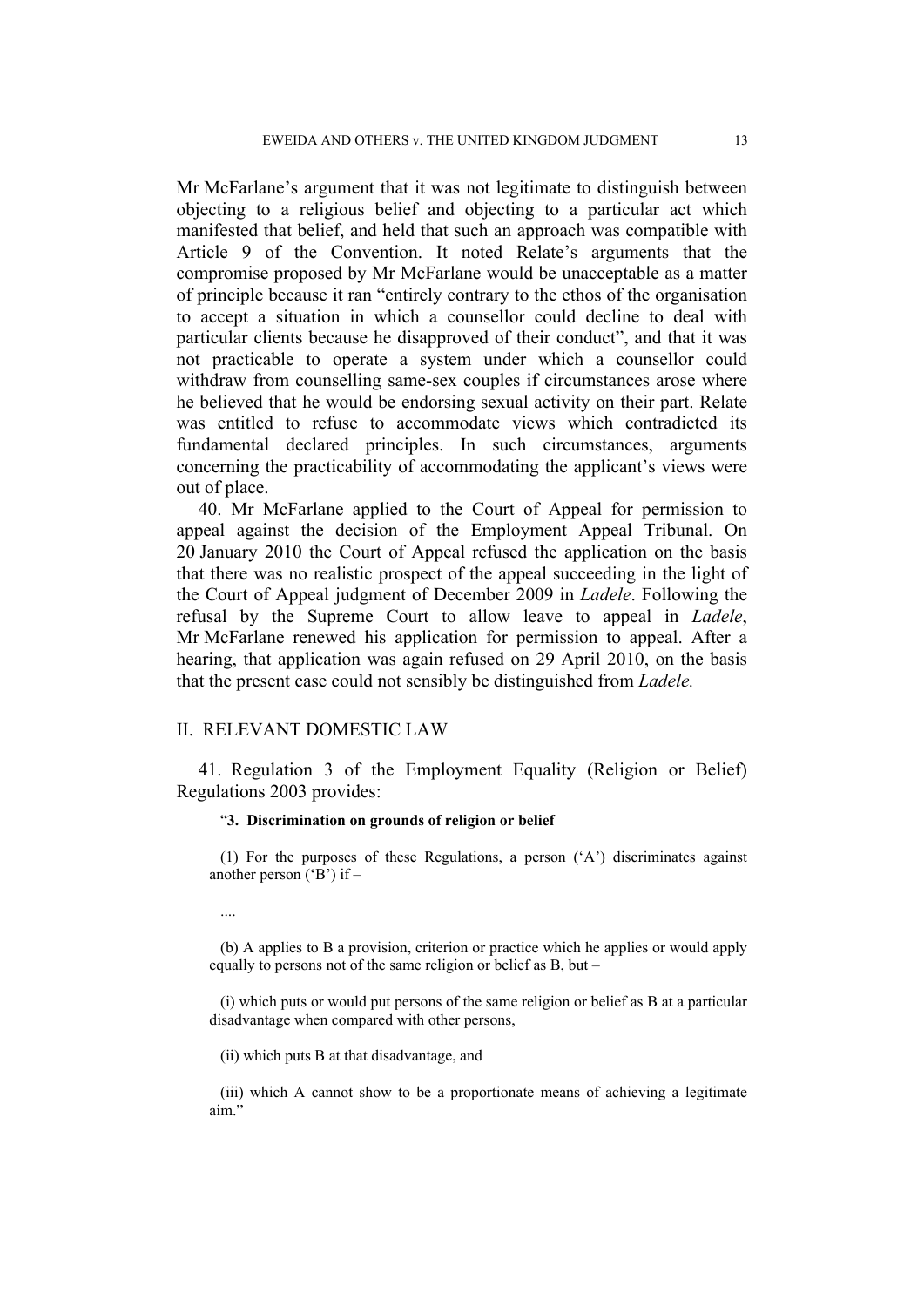Regulation 2(1) provides that "religion" means any religion and "belief" means any religious or philosophical belief.

42. Regulation 3 of the Equality Act (Sexual Orientation) Regulations 2007 provides:

#### "**3. Discrimination on grounds of sexual orientation**

(1) For the purposes of these Regulations, a person ('A') discriminates against another ('B') if, on grounds of the sexual orientation of B or any other person except A, A treats B less favourably than he treats or would treat others (in cases where there is no material difference in the relevant circumstances).

....

(3) For the purposes of these Regulations, a person ('A') discriminates against another ( $B'$ ) if A applies to B a provision, criterion or practice –

(a) which he applies or would apply equally to persons not of B's sexual orientation,

(b) which puts persons of B's sexual orientation at a disadvantage compared to some or all others (where there is no material difference in the relevant circumstances),

(c) which puts B at a disadvantage compared to some or all persons who are not of his sexual orientation (where there is no material difference in the relevant circumstances), and

(d) which A cannot reasonably justify by reference to matters other than B's sexual orientation."

In connection with the provision of goods, services and facilities, Regulation 4 provides:

"(1) It is unlawful for a person  $(A)$  concerned with the provision to the public or a section of the public of goods, facilities or services to discriminate against a person ('B') who seeks to obtain or to use those goods, facilities or services—

(a) by refusing to provide B with goods, facilities or services,

(b) by refusing to provide B with goods, facilities or services of a quality which is the same as or similar to the quality of goods, facilities or services that A normally provides to—

(i) the public, or

(ii) a section of the public to which B belongs,

(c) by refusing to provide B with goods, facilities or services in a manner which is the same as or similar to that in which A normally provides goods, facilities or services to—

(i) the public, or

(ii) a section of the public to which B belongs, or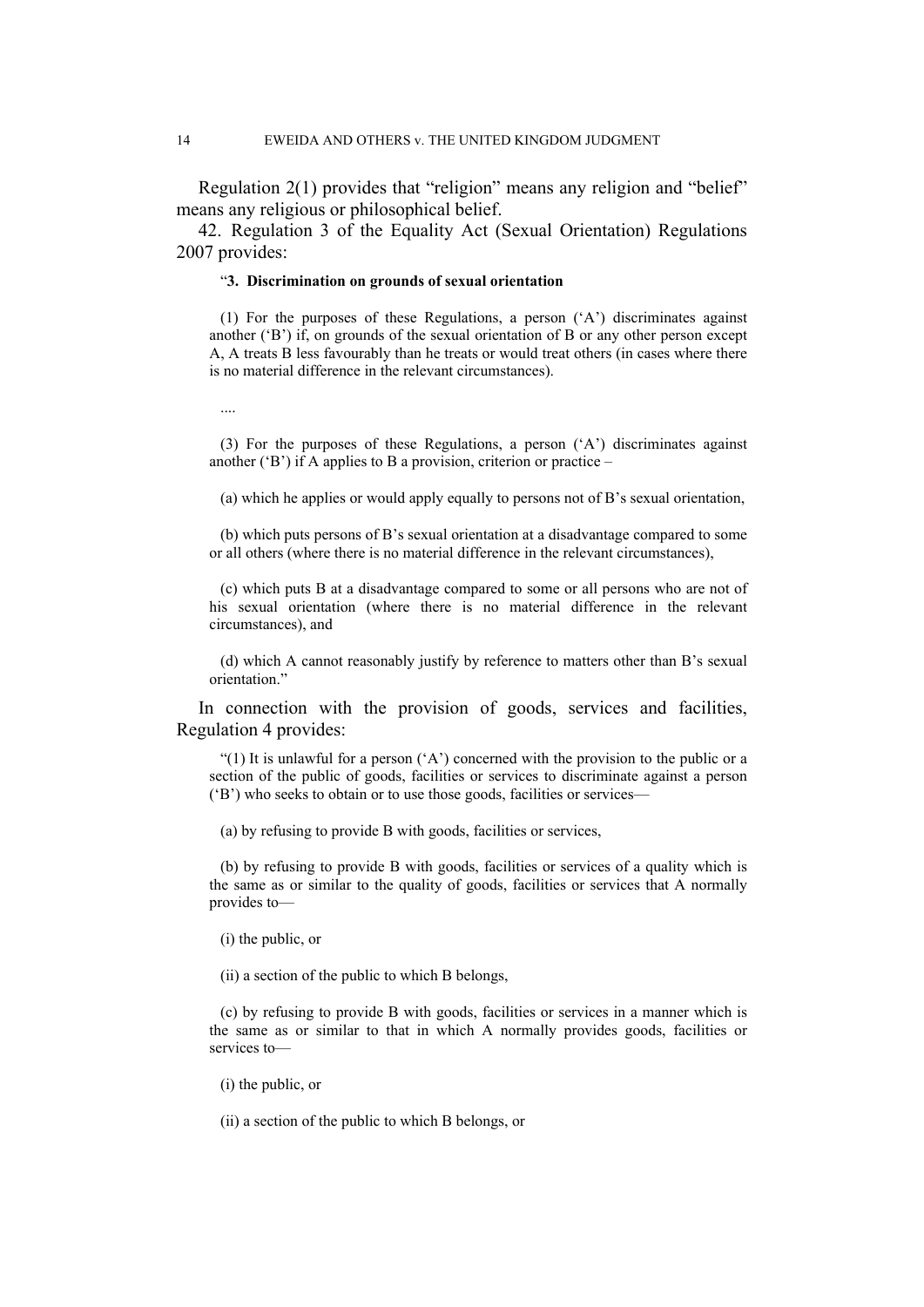(d) by refusing to provide B with goods, facilities or services on terms which are the same as or similar to the terms on which A normally provides goods, facilities or services to—

- (i) the public, or
- (ii) a section of the public to which B belongs.
- (2) Paragraph (1) applies, in particular, to—
- (a) access to and use of a place which the public are permitted to enter,

(b) accommodation in a hotel, boarding house or similar establishment,

 $\cdot$ ..."

Regulation 8(1) provides that it is unlawful for a public authority exercising a function to do any act which constitutes discrimination. Regulation 30 provides that anything done by a person in the course of his employment shall be treated as done by the employer as well as by the person.

43. The EU Framework Directive for Equal Treatment in Employment and Occupation 2007/78/EC underlies both of these sets of regulations. In dealing with the concept of discrimination, it provides in Article 2(2)(b) that:

"... indirect discrimination shall be taken to occur where an apparently neutral provision, criterion or practice would put persons having a particular religion or belief, a particular disability, a particular age, or a particular sexual orientation at a particular disadvantage compared with other persons unless:

(i) that provision, criterion or practice is objectively justified by a legitimate aim and the means of achieving that aim are appropriate and necessary, or

(ii) as regards persons with a particular disability, the employer or any person or organisation to whom this Directive applies, is obliged, under national legislation, to take appropriate measures in line with the principles contained in Article 5 in order to eliminate disadvantages entailed by such provision, criterion or practice."

44. Within the United Kingdom, domestic courts have considered the issues raised in these applications in some detail. In particular the House of Lords has had occasion in two leading cases to deal with the questions relating to both the manifestation of religious belief and the circumstances in which an interference with Article 9 will be found.

45. In *R (Williamson and Others) v. Secretary of State for Education and Employment* [2005] UKHL 15 the claimants complained that the United Kingdom's ban on corporal punishment of children in appropriate circumstances violated their right to freedom to manifest their religious belief under Article 9 of the Convention. At paragraph 23, in considering what amounted to a "manifestation" of belief, Lord Nicholls of Birkenhead,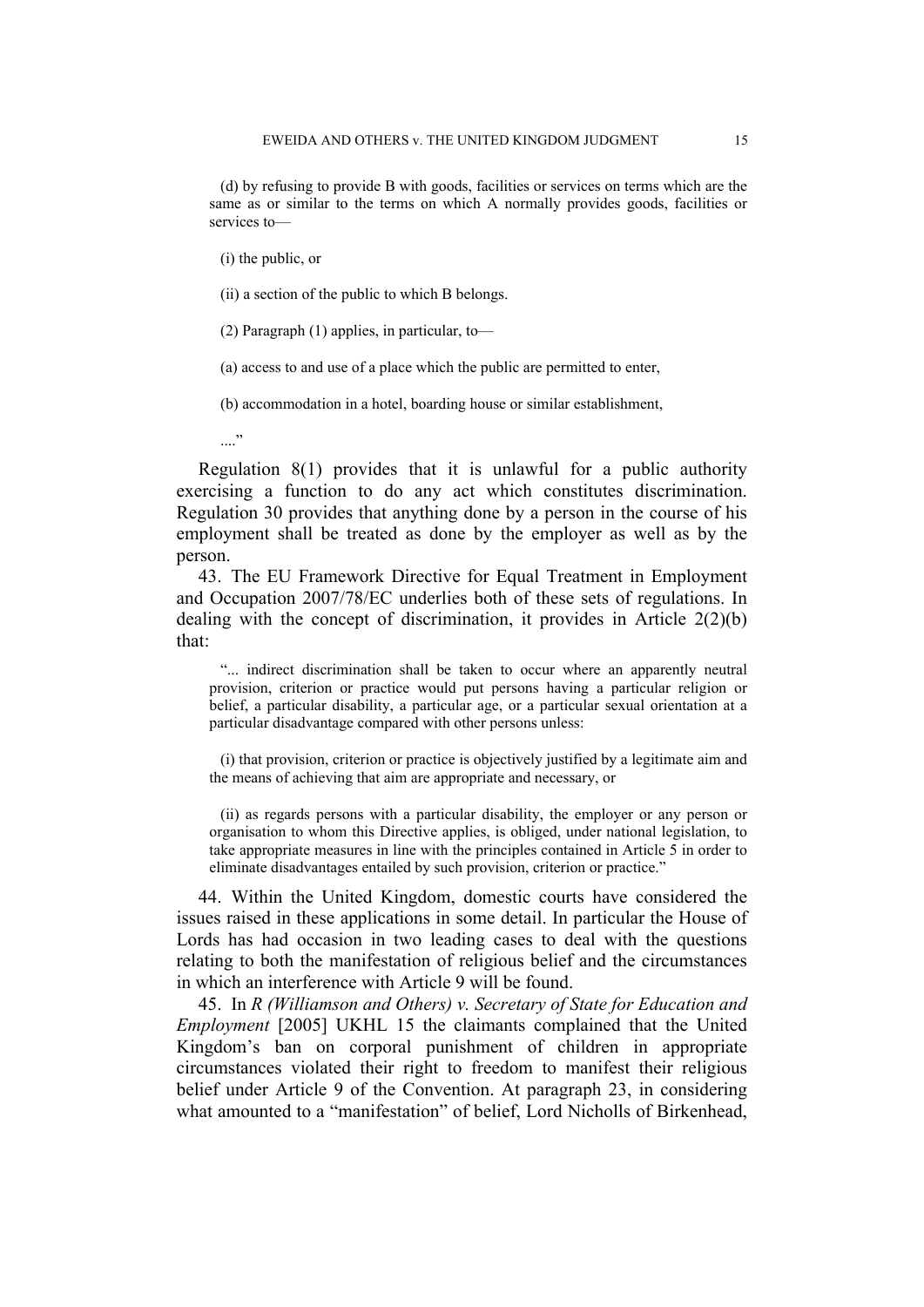with whom Lords Bingham, Brown and Walker and Lady Hale agreed, set out some basic principles:

"... a belief must satisfy some modest, objective minimum requirements. These threshold requirements are implicit in article 9 of the European Convention and comparable guarantees in other human rights instruments. The belief must be consistent with basic standards of human dignity or integrity. Manifestation of a religious belief, for instance, which involved subjecting others to torture or inhuman punishment would not qualify for protection. The belief must relate to matters more than merely trivial. It must possess an adequate degree of seriousness and importance. As has been said, it must be a belief on a fundamental problem. With religious belief this prerequisite is readily satisfied. The belief must also be coherent in the sense of being intelligible and capable of being understood. But, again, too much should not be demanded in this regard. Typically, religion involves belief in the supernatural. It is not always susceptible to lucid exposition or, still less, rational justification. The language used is often the language of allegory, symbol and metaphor. Depending on the subject matter, individuals cannot always be expected to express themselves with cogency or precision. Nor are an individual's beliefs fixed and static. The beliefs of every individual are prone to change over his lifetime. Overall, these threshold requirements should not be set at a level which would deprive minority beliefs of the protection they are intended to have under the Convention...."

#### Later, at paragraph 32, his Lordship continued:

"... in deciding whether... conduct constitutes manifesting a belief in practice for the purposes of article 9 one must first identify the nature and scope of the belief. If... the belief takes the form of a perceived obligation to act in a specific way, then, in principle, doing that act pursuant to that belief is itself a manifestation of that belief in practice. In such cases the act is 'intimately linked' to the belief, in the Strasbourg phraseology...."

46. The case of *R (Begum) v. Headteacher and Governors of Denbigh High School* [2006] UKHL 15 concerned a claim that the claimant's exclusion from school, due to repeated violations of the uniform code, unjustifiably limited, *inter alia*, her right under Article 9 of the Convention to manifest her religion and beliefs. Lord Bingham, dealing with the question of whether there had been an interference with the claimant's right under Article 9, said this at paragraphs 23 and 24:

"23. The Strasbourg institutions have not been at all ready to find an interference with the right to manifest religious belief in practice or observance where a person has voluntarily accepted an employment or role which does not accommodate that practice or observance and there are other means open to the person to practise or observe his or her religion without undue hardship or inconvenience. Thus in *X v Denmark* (1976) 5 DR 157 a clergyman was held to have accepted the discipline of his church when he took employment, and his right to leave the church guaranteed his freedom of religion. His claim under article 9 failed. ... *Karaduman v Turkey* (1993) 74 DR 93 is a strong case. The applicant was denied a certificate of graduation because a photograph of her without a headscarf was required and she was unwilling for religious reasons to be photographed without a headscarf. The Commission found (p 109) no interference with her article 9 right because (p 108) 'by choosing to pursue her higher education in a secular university a student submits to those university rules, which may make the freedom of students to manifest their religion subject to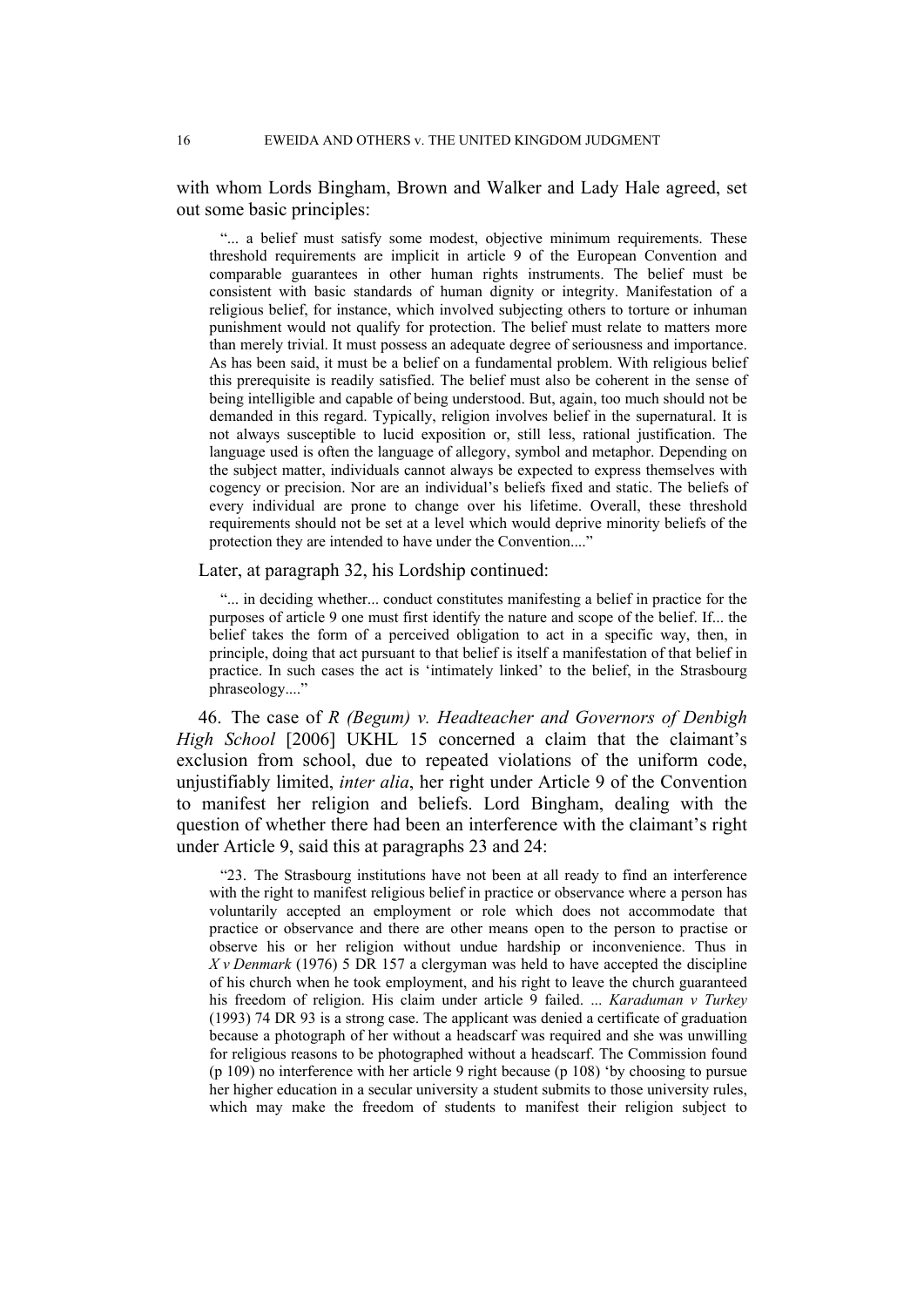restrictions as to place and manner intended to ensure harmonious coexistence between students of different beliefs'. In rejecting the applicant's claim in *Konttinen v Finland* (1996) 87-A DR 68 the Commission pointed out, in para 1, page 75, that he had not been pressured to change his religious views or prevented from manifesting his religion or belief; having found that his working hours conflicted with his religious convictions, he was free to relinquish his post. ... In *Stedman v United Kingdom* (1997) 23 EHRR CD 168 it was fatal to the applicant's article 9 claim that she was free to resign rather than work on Sundays. The applicant in *Kalaç* [*v Turkey* (1997) 27 EHRR 552], paras 28-29, failed because he had, in choosing a military career, accepted of his own accord a system of military discipline that by its nature implied the possibility of special limitations on certain rights and freedoms, and he had been able to fulfil the ordinary obligations of Muslim belief. In *Jewish Liturgical Association Cha'are Shalom Ve Tsedek v France* (2000) 9 BHRC 27, para 81, the applicants' challenge to the regulation of ritual slaughter in France, which did not satisfy their exacting religious standards, was rejected because they could easily obtain supplies of meat, slaughtered in accordance with those standards, from Belgium.

 24. This line of authority has been criticised by the Court of Appeal as overly restrictive (*Copsey v WWB Devon Clays Ltd* 2005 EWCA Civ 932, [2005] 1CR 1789, paras 31-39, 44-66), and in [*R (Williamson) v Secretary of State for Education and Employment* [2005] UKHL 15], para 39, the House questioned whether alternative means of accommodating a manifestation of religions belief had, as suggested in the *Jewish Liturgical* case, above, para 80, to be 'impossible' before a claim of interference under article 9 could succeed. But the authorities do in my opinion support the proposition with which I prefaced para 23 of this opinion. Even if it be accepted that the Strasbourg institutions have erred on the side of strictness in rejecting complaints of interference, there remains a coherent and remarkably consistent body of authority which our domestic courts must take into account and which shows that interference is not easily established."

#### III. RELEVANT COMPARATIVE LAW

#### **A. Council of Europe Member States**

47. An analysis of the law and practice relating to the wearing of religious symbols at work across twenty-six Council of Europe Contracting States demonstrates that in the majority of States the wearing of religious clothing and/or religious symbols in the workplace is unregulated. In three States, namely Ukraine, Turkey and some cantons of Switzerland, the wearing of religious clothing and/or religious symbols for civil servants and other public sector employees is prohibited, but in principle it is allowed to employees of private companies. In five States - Belgium, Denmark, France, Germany and the Netherlands - the domestic courts have expressly admitted, at least in principle, an employer's right to impose certain limitations upon the wearing of religious symbols by employees; however, there are neither laws nor regulations in any of these countries expressly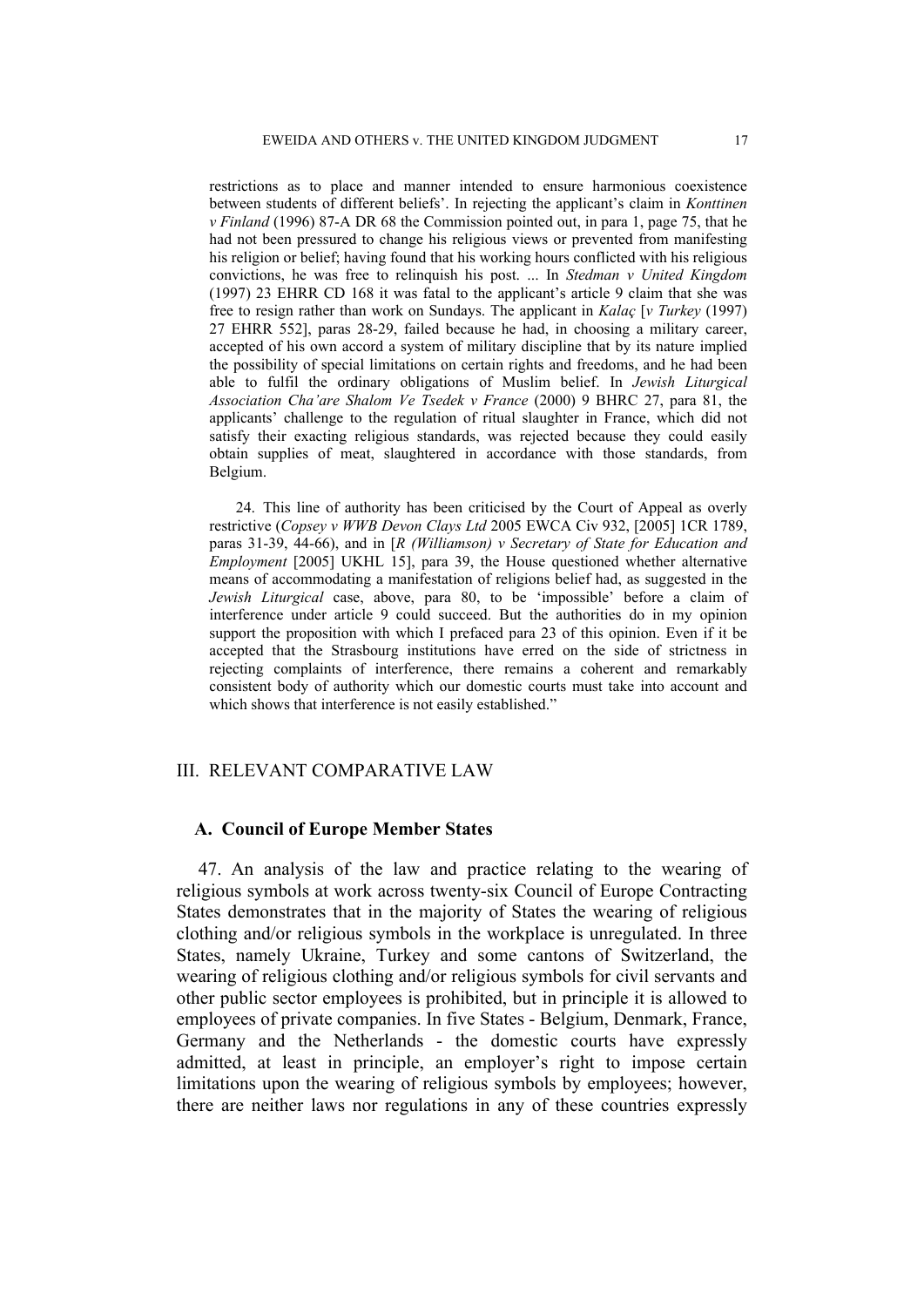allowing an employer to do so. In France and Germany, there is a strict ban on the wearing of religious symbols by civil servants and State employees, while in the three other countries the attitude is more flexible. A blanket ban on wearing religious clothing and/or symbols at work by private employees is not allowed anywhere. On the contrary, in France it is expressly prohibited by law. Under French legislation, in order to be declared lawful any such restriction must pursue a legitimate aim, relating to sanitary norms, the protection of health and morals, the credibility of the company's image in the eyes of the customer, as well as pass a proportionality test.

## **B. Third countries**

## *1. The United States of America*

48. For civil servants and Government employees, the wearing of religious symbols is protected under both the United States Constitution (the Establishment Clause and the Free Exercise Clause) and the Civil Rights Act 1964. When a constitutional claim is made by a public employee, the courts apply the standard of intermediate scrutiny, under which the Government can impose restrictions on the wearing of religious symbols if the action is "substantially related" to promoting an "important" Government interest (see *Tenafly Eruv Association v. Borough of Tenafly*, 309 F.3d 144, 157 (3rd Cir. 2002)). When a statutory claim is made, the employer must have either offered "reasonable accommodation" for the religious practice or prove that allowing those religious practices would have imposed "undue hardship" on the employer (see *Ansonia Board of Education v. Philbrook*, 479 US 60 (1986); *United States v. Board of Education for School District of Philadelphia*, 911 F.2d 882, 886 (3rd Cir. 1990); *Webb v. City of Philadelphia*, 562 F.3d 256 (3rd Cir. 2009)). For private employees there are no constitutional limitations on the ability of employers to restrict the wearing of religious clothing and/or symbols. However, the restrictions from Title VII of the Civil Rights Act continue to apply so long as the employer has over 15 employees.

## *2. Canada*

49. Religious freedom is constitutionally protected under the Canadian Charter of Rights and Freedoms 1982 (the Charter). Section 1 of the Charter provides the state with authority to infringe on freedom of religion in the least restrictive way possible for a "compelling government interest" (see *B(R) v. Children's Aid Society of Metropolitan Toronto* (1995) 1 SCR 315). Canadian employers, in general, are expected to adjust workplace regulations that have a disproportionate impact on certain religious minorities. The standard applied by the courts in this connection is that of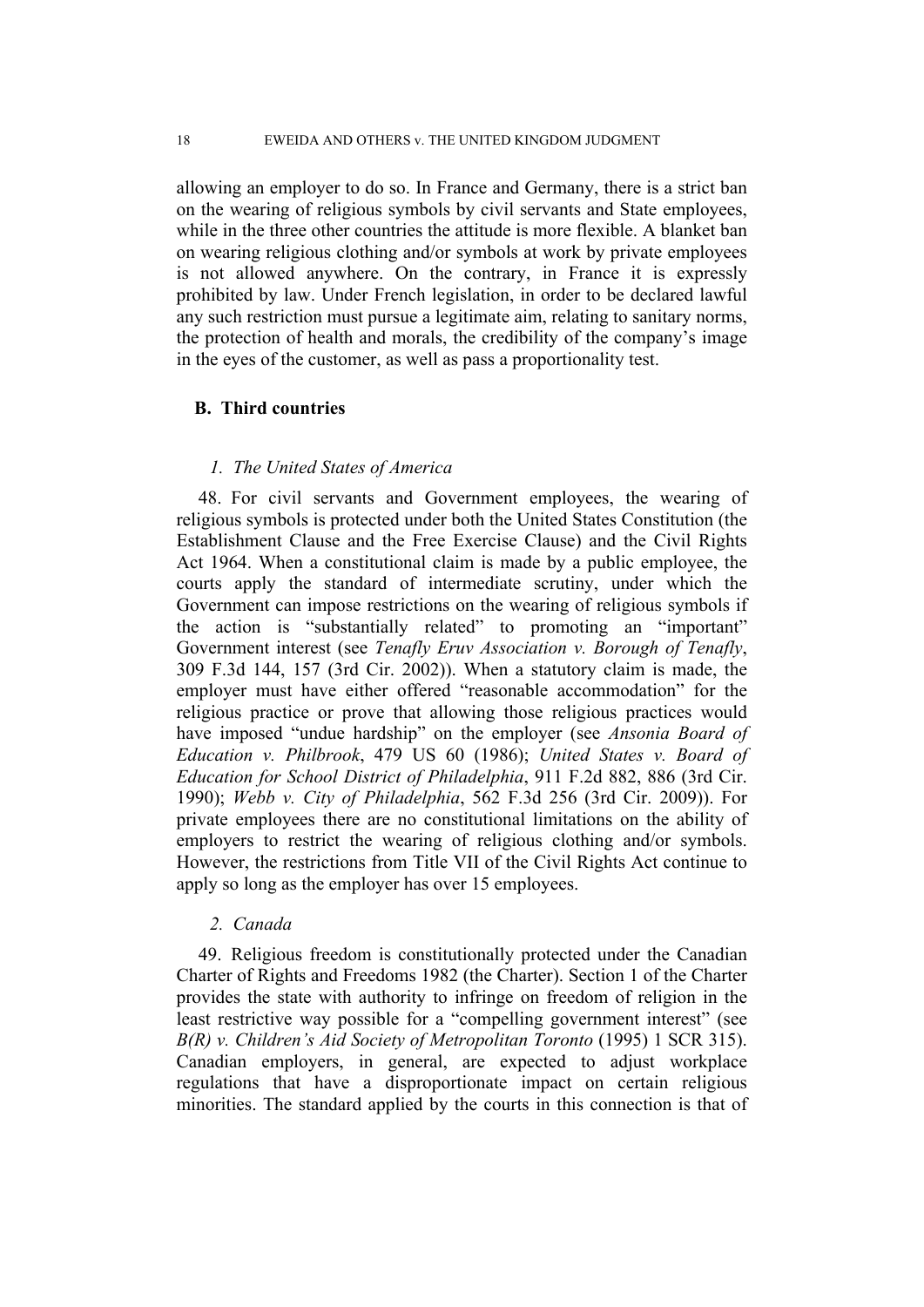"reasonable accommodation" (see *R v Big M Drug Mart Limited* (1985) 1 SCR 295). Recent litigation on this point has centred on the rights of Sikh persons to wear a turban or kirpan at work. In *Bhinder v. Canadian National Railway Co.* (1985) 2 SCR 561, the Supreme Court determined that the claimant could not wear a turban at work because it interfered with his capacity to wear a hard helmet. This was found to represent a "*bona fide* occupational requirement". The Canadian courts, rather than purporting to define a religion or religious practice, are more interested in the sincerity of the belief in a practice that has a nexus with a religion (see *Syndicat Northcrest v. Amselem* (2004) 2 SCR 551). In *Multani v. Commission scolaire Marguerite-Bourgeoys* (2006) 1 SCR 256, in which the Supreme Court of Canada upheld a Sikh student's right to wear a kirpan to school, the court did not undertake a theological analysis of the centrality of kirpans to the Sikh faith. Instead, the court considered that the claimant "need[ed] only show that his personal and subjective belief in the religious significance of the kirpan [was] sincere".

## THE LAW

## I. JOINDER OF APPLICATIONS

50. Given that the applications at hand raise related issues under the Convention, the Court decides to join them pursuant to Rule 42 § 1 of the Rules of Court.

### II. ADMISSIBILITY

51. The first, second and fourth applicants complained that the sanctions they suffered at work breached their rights under Article 9 of the Convention, taken alone or in conjunction with Article 14. The third applicant complained of a breach of Articles 14 and 9 taken together.

Article 9 provides:

"1. Everyone has the right to freedom of thought, conscience and religion; this right includes freedom to change his religion or belief and freedom, either alone or in community with others and in public or private, to manifest his religion or belief, in worship, teaching, practice and observance.

2. Freedom to manifest one's religion or beliefs shall be subject only to such limitations as are prescribed by law and are necessary in a democratic society in the interests of public safety, for the protection of public order, health or morals, or for the protection of the rights and freedoms of others."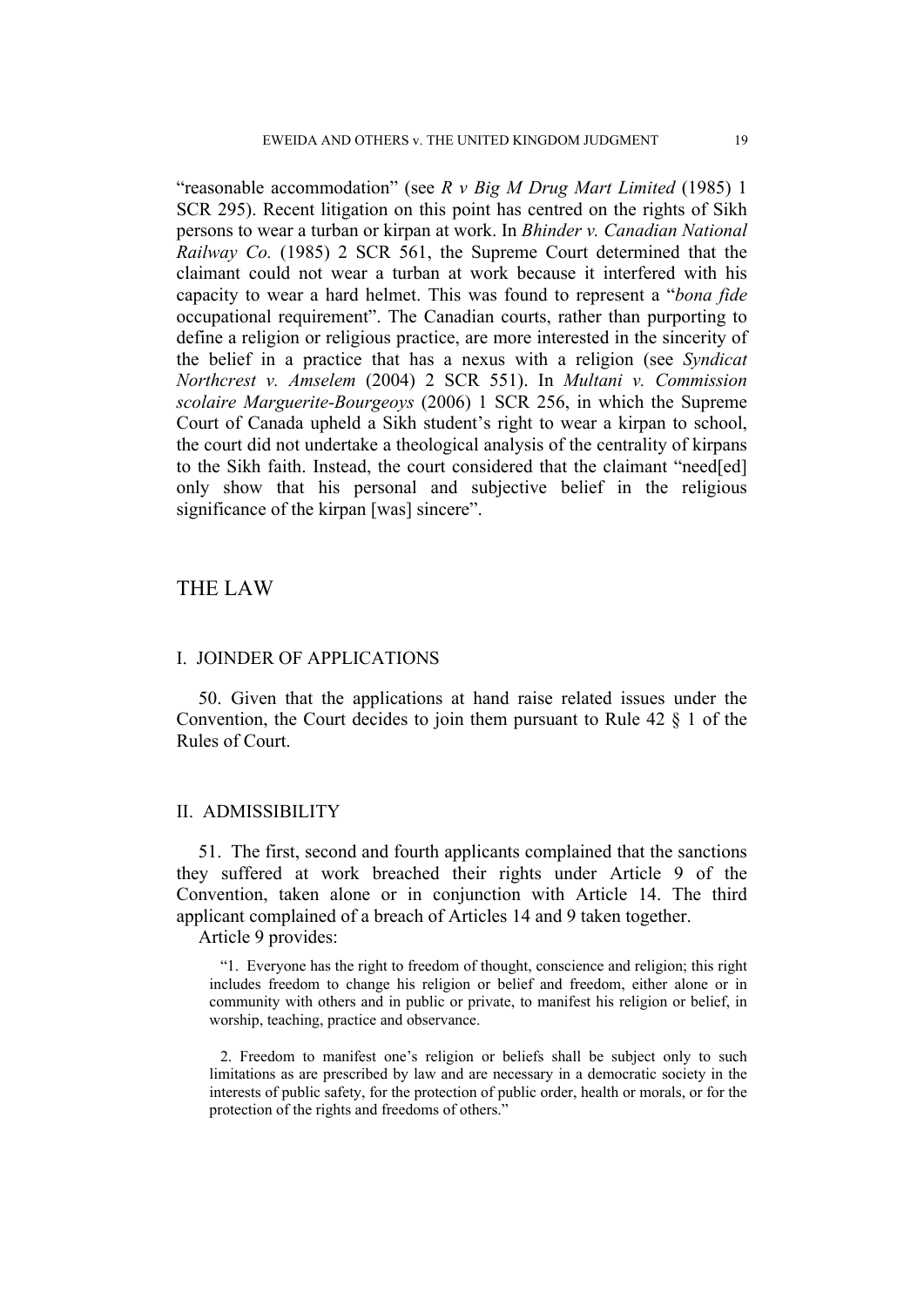Article 14 provides:

"The enjoyment of the rights and freedoms set forth in [the] Convention shall be secured without discrimination on any ground such as sex, race, colour, language, religion, political or other opinion, national or social origin, association with a national minority, property, birth or other status."

52. The Government disagreed, and invited the Court to find the applications inadmissible or, in the alternative, to find that there had been no violation of the above Articles. In particular, they submitted that the second applicant had failed to exhaust domestic remedies and that her application should therefore be declared inadmissible. They pointed out that she had not sought to bring an appeal to the Employment Appeal Tribunal from the decision of the Employment Tribunal of 6 April 2010, dismissing her claim of religious discrimination under the 2003 Regulations. Her case was different from *Eweida.* Unlike the first applicant, the second applicant was employed by a public authority and could have pursued her arguments under Article 9 of the Convention directly before the national courts. Moreover, the second applicant complained that she was treated less favourably than Sikh and Muslim colleagues, but she did not appeal against the Employment Tribunal's finding that her claim of direct discrimination was not made out on the evidence before it.

53. The second applicant argued that the Court of Appeal's judgment in *Eweida* had been decisive for her case and meant that any further appeals brought by her would have had no prospect of success and would just have wasted time and money.

54. The Court recalls that the purpose of the rule in Article 35 is to afford the Contracting States the opportunity of preventing or putting right the violations alleged against them before those allegations are submitted to the Convention institutions. The rule is based on the assumption, reflected in Article 13 of the Convention, that there is an effective remedy available in the domestic system in respect of the alleged breach. In this way, it is an important aspect of the principle that the machinery of protection established by the Convention is subsidiary to the national systems safeguarding human rights (see, amongst many other examples, *Selmouni v. France* ([GC], no. 25803/94, § 74, ECHR 1999 V). When deciding whether or not an applicant should be required to exhaust a particular remedy, the Court has held that mere doubts on her part as to its effectiveness will not absolve her from attempting it. However, an applicant is not required to use a remedy which, "according to settled legal opinion existing at the relevant time", offers no reasonable prospects of providing redress for her complaint (see *D. v. Ireland* (dec.), no. 26499/02, §§ 89 and 91, 28 June 2006 and *Fox v. the United Kingdom* (dec.), no. 61319/09, §§ 41-42, 20 March 2012).

55. In the present case, the Court agrees with the Government that, to the extent that the second applicant complains under Articles 9 and 14 of direct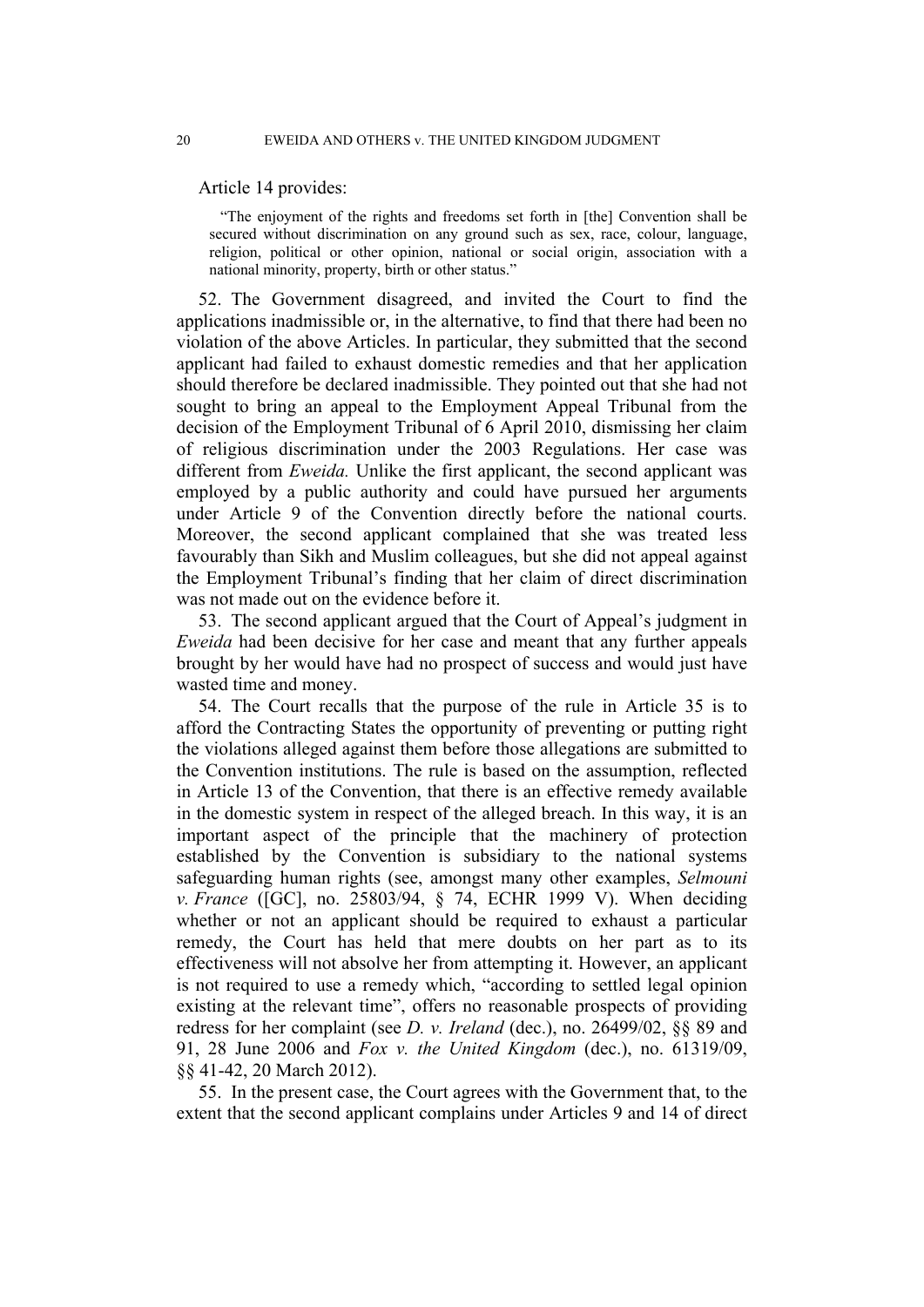discrimination, she has failed to exhaust domestic remedies. The Employment Tribunal held that it was not established on the evidence before it that Sikh and Muslim medical staff who wished to wear religious clothing and other items were treated more favourably than Christians by the heath authority. It is clear that, if the applicant had grounds on which to challenge these findings of fact, she would have been able to raise them in an appeal to the Employment Appeal Tribunal. Since she did not bring such an appeal, this part of the application is inadmissible under Article 35.

56. However, the Court does not find it established that the applicant had available an effective domestic remedy in respect of her principal complaint under Article 9, that the requirement to remove or cover her cross amounted to a disproportionate interference with her right to manifest her religious belief. The Court of Appeal in *Eweida* was clear that Article 9 was inapplicable since the restriction on wearing a cross visibly at work did not constitute an interference with the manifestation of religious belief. The Court does not find it established that, had the second applicant also sought to appeal to the Employment Appeal Tribunal and the Court of Appeal, her case would have been decided differently on this point.

57. Leaving aside the second applicant's complaint about direct discrimination, the Court finds that the remainder of her complaints, and those of the first, third and fourth applicants, are not manifestly ill-founded within the meaning of Article 35  $\S$  3 (a) of the Convention nor inadmissible on other grounds. The Court therefore declares admissible the first, third and fourth applicants' complaints and the second applicant's complaint partially admissible.

## III. MERITS

#### **A. The parties' arguments**

#### *1. The Government*

58. In respect of the complaints by the first, second and fourth applicants under Article 9 taken alone, the Government relied on case-law of the Court to the effect that the provision does not protect each and every act or form of behaviour motivated or inspired by religion or belief. They argued that behaviour which was motivated or inspired by religion or belief, but which was not an act of practice of a religion in a generally recognised form, fell outside the protection of Article 9. The Government referred to the undisputed findings of the Employment Tribunal in respect of the first and second applicants, that each wished to wear the cross visibly as a personal expression of faith. It was not suggested that the visible wearing of a cross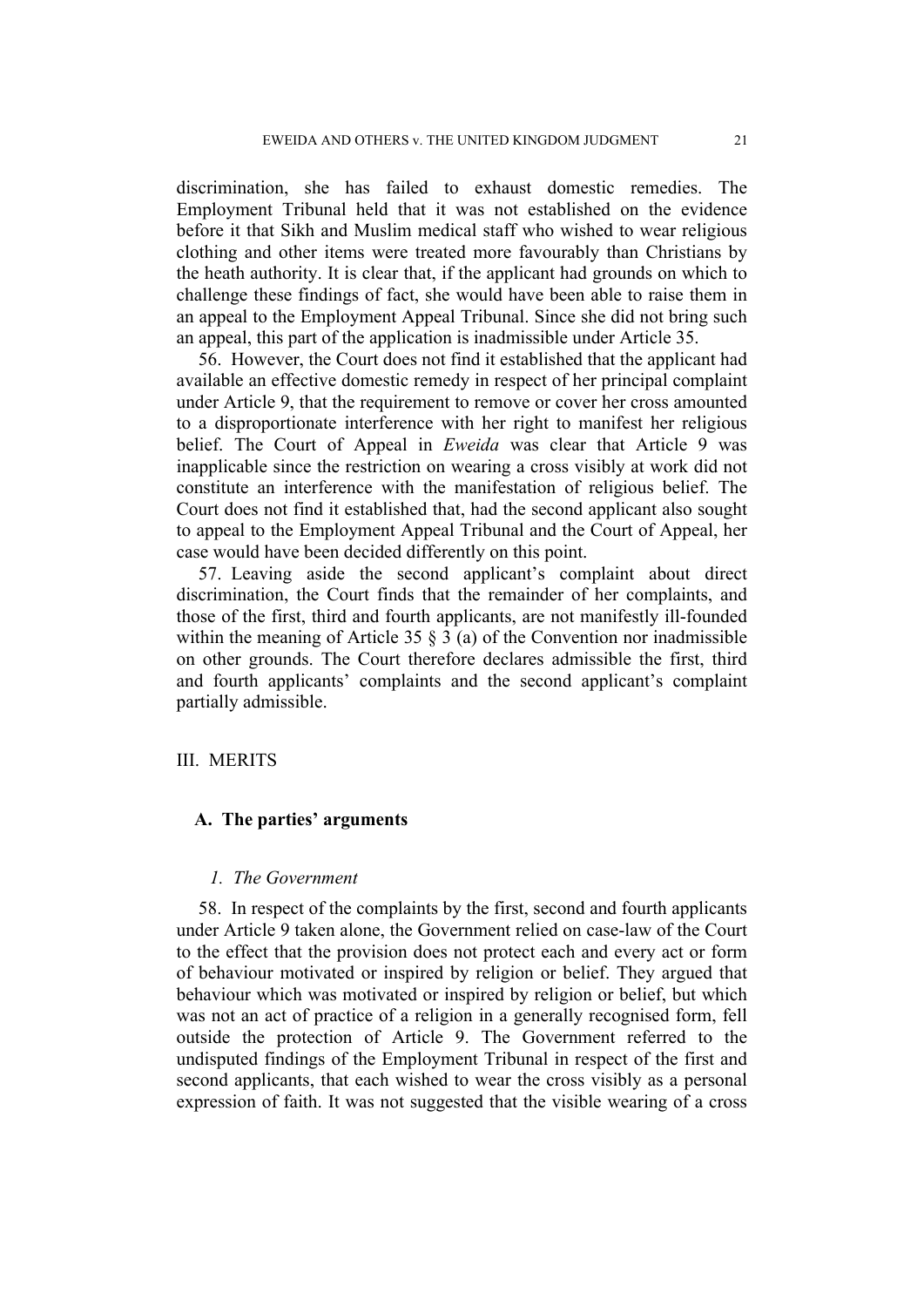was a generally recognised form of practising the Christian faith, still less one that was regarded as a mandatory requirement. The first and second applicants' desire to wear a visible cross, while it may have been inspired or motivated by a sincere religious commitment, was not a recognised religious practice or requirement of Christianity, and did not therefore fall within the scope of Article 9. Similarly, Mr McFarlane's objection to providing psycho-sexual therapy to same-sex couples could not be described as the practice of religion in a generally recognised form.

59. In the alternative, the Government argued that even if the visible wearing of the cross, or the refusal to offer specific services to homosexual couples, were a manifestation of belief and thus a right protected by Article 9, there had been no interference with this right in respect of any of the applicants. They referred to the House of Lords' judgment *R (Begum) v. Governors of Denbigh High School* (see paragraph 46 above), where Lord Bingham analysed the Strasbourg jurisprudence applicable to cases where individuals voluntarily accept employment that does not accommodate religious practice, but where there are other means open to them to practise or observe their religion without undue hardship or inconvenience. Lord Bingham had concluded that the Strasbourg case-law formed a "coherent and remarkably consistent body of authority" which made clear that there would be no interference with Article 9 in such circumstances. The cases in which an interference with Article 9 had been assumed or established arose where, even by resigning and seeking alternative employment or attending a different educational establishment, individuals had been unable to avoid a requirement which was incompatible with their religious beliefs (for example, *Kokkinakis v. Greece*, 25 May 1993, Series A no. 260-A; *Leyla Şahin v. Turkey* [GC], no. 44774/98, ECHR 2005-XI; *Ahmet Arslan v. Turkey,* dec., no. 41135/98, 23 February 2010). By contrast, in the present cases the first and second applicants were permitted by their employers to wear a cross at work provided it was covered up when dealing with customers or patients. The third applicant's case was indistinguishable from *Pichon and Sajous v. France* (dec.), no. 49853/99, ECHR 2001-X, where the Court had found that pharmacists who did not want to supply contraceptives suffered no interference with their Article 9 rights because they were able to manifest their religious beliefs in many ways outside work. Each of the present applicants had been free to seek employment elsewhere; moreover, the first and second applicants had been offered other posts by their current employers at the same rate of pay which involved no restriction on their freedom visibly to wear a cross.

60. The Government further emphasised that the first and fourth applicants were employed by private companies. Their complaints did not, therefore, involve any allegation of direct interference by the State, but instead the claim that the State did not do all that was required of it under Article 9 to ensure that their private employers permitted them to give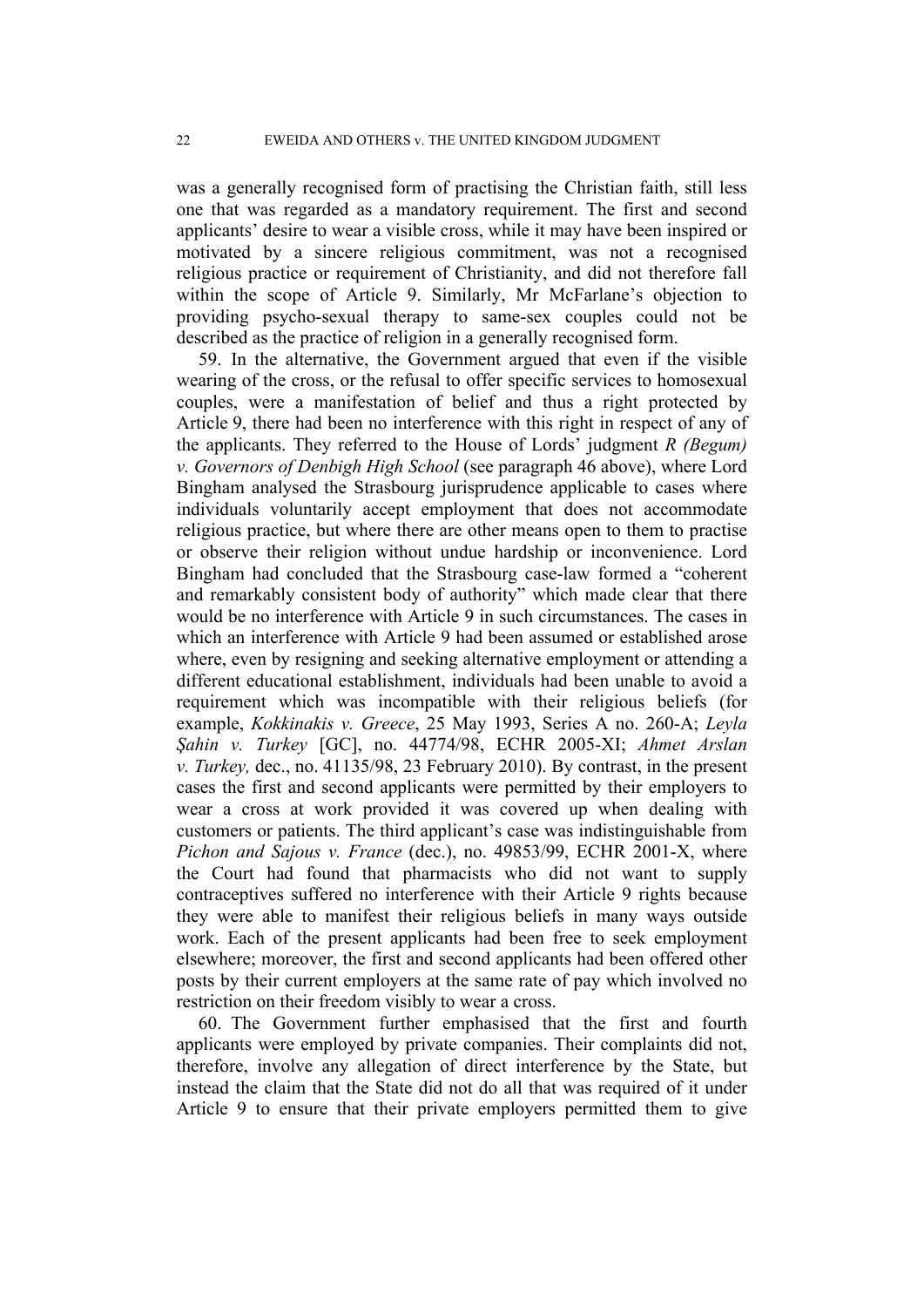expression to their religious beliefs at work. The Government underlined that the possibility of positive obligations being imposed by Article 9 should only be countenanced where the State's failure to adopt measures prevented an individual from freely practising his or her religion. To date there was only one case where the Court had found a State in breach of a positive obligation under Article 9, namely *Members of the Gldani Congregation of Jehovah's Witnesses and Others v. Georgia*, no. 71156/01, 3 May 2007, where the State authorities had taken no action following a violent attack on a congregation of Jehovah's Witnesses by a group of Orthodox believers. The present applications were not comparable. The fact that these applicants were free to resign and seek employment elsewhere, or to practise their religion outside work, was sufficient to guarantee their Article 9 rights under domestic law. In any event, even if the State did have some positive obligation under Article 9 in relation to the acts of private employers, that obligation was fulfilled in the United Kingdom during the relevant period by the Employment Equality (Religion or Belief) Regulations 2003 (see paragraph 41 above). Regulation 3 defined "discrimination" to include direct religious discrimination (that is, treating an employee less favourably on grounds of his or her religion or belief) and indirect religious discrimination (applying a provision, criterion or practice that places persons of the same religion as the employee at a particular disadvantage and which the employer cannot show was a proportionate means of achieving a legitimate aim).

61. In the alternative under Article 9 the Government argued that the measures taken by the employers had been proportionate to a legitimate aim in each case. As regards the first applicant, British Airways was entitled to conclude that the wearing of a uniform played an important role in maintaining a professional image and strengthening recognition of the company brand, and it had a contractual right to insist its employees wore a uniform. Prior to the events in question, the restriction on visible items being worn around the neck had caused no known problem among its large uniformed workforce. The first applicant did not raise her objection to the uniform code by seeking its revision, or an authorisation to wear a cross, but instead turned up for work in breach of it. While British Airways was considering the applicant's grievance complaint, it offered her a post on identical pay with no customer contact, but she chose instead to stay at home. In November 2006, five months after the first applicant had launched the grievance procedure, British Airways announced a review of its policy on the wearing of visible religious symbols and, following consultation with staff members and trade union representatives, a new policy was adopted in January 2007, permitting the wearing of visible religious symbols.

62. In relation to the second applicant, the Government emphasised that the purpose of the restriction was to reduce the risk of injury when handling patients. Restrictions were also placed on the wearing of religious items by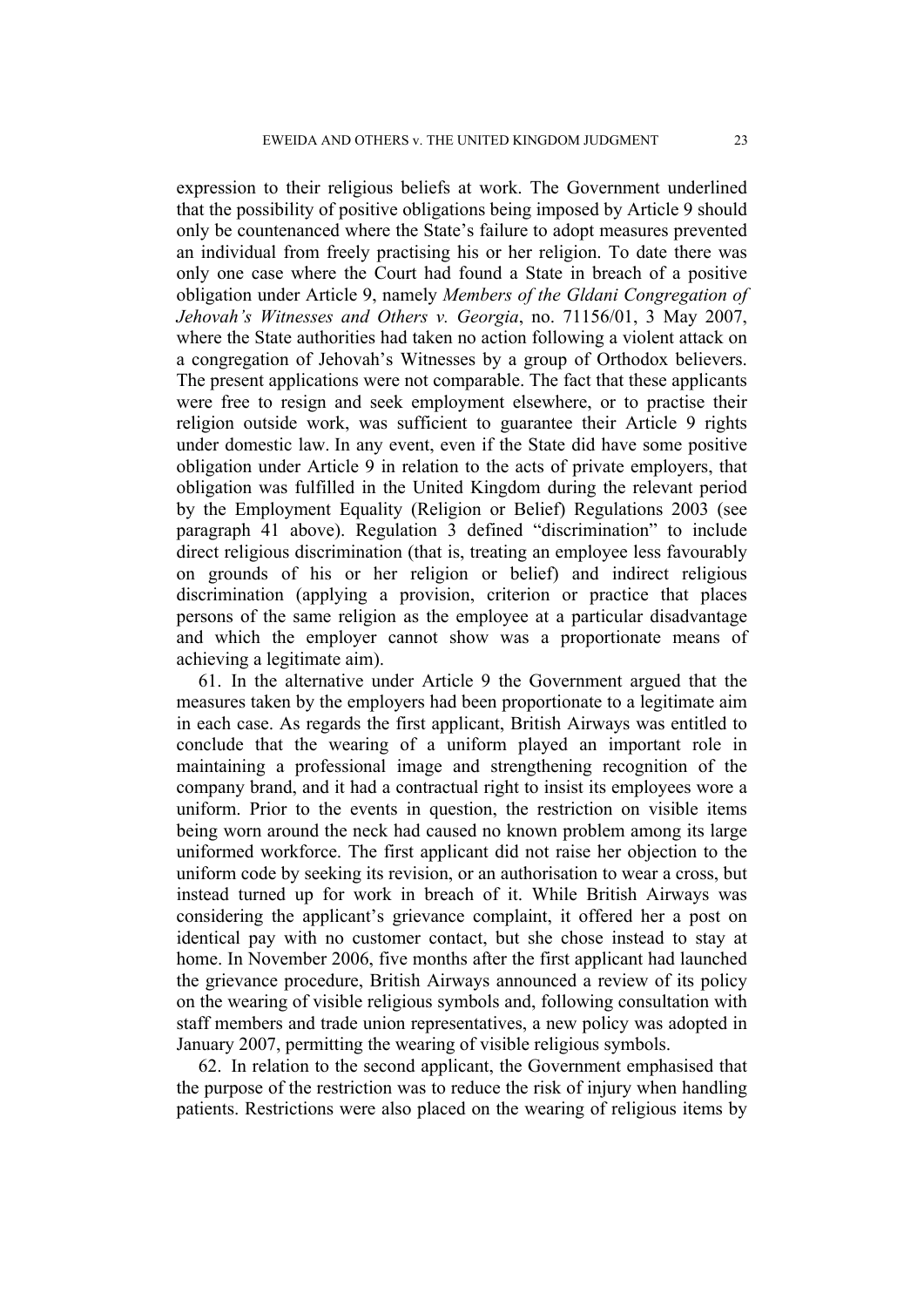non-Christians on health and safety grounds: for example, Sikh nurses were not allowed to wear the kara bracelet or the kirpan sword, and Muslim nurses had to wear closely fitted, rather than flowing, hijab. This was a legitimate aim, pursued in a proportionate manner, particularly as the health trust had offered the second applicant a non-clinical post on the same pay.

63. The Government accepted that the third applicant sincerely believed that civil partnerships were contrary to God's law and that Mr McFarlane sincerely believed that homosexual activity was sinful and that he should do nothing directly to endorse it. However, the Government also recognised that the London Borough of Islington and Relate were committed to the provision of services on a non-discriminatory basis. This was plainly a legitimate aim for a local authority or a relationship counselling service to pursue. It was proportionate to that aim in each case for the employer to require all employees to perform their roles without discriminating on grounds of sexual orientation. The 2003 Regulations and the 2007 Regulations (see paragraphs 41-42 above) struck a balance in the United Kingdom between the right to manifest religious beliefs and the rights of individuals not to be discriminated against on grounds of sexual orientation. It was a matter falling within the margin of appreciation allowed to the national authorities under Article 9 exactly how that balance should be struck. Moreover, the Court should take the same approach towards proportionality and the margin of appreciation whether it considered these cases under Article 9 alone or under Article 14 taken in conjunction with Article 9.

## *2. The first applicant*

64. The first applicant submitted that the wearing of a visible cross was a generally recognised form of practising Christianity. In any event, she further submitted that the Government's formulation of the test that must be satisfied to engage Article 9 by reference to an "act of practice of a religion in a generally recognised form" was incorrect. Such a test was too vague to be workable in practice and would require courts to adjudicate on matters of theological debate, which were clearly outside the scope of their competence. Moreover, it was not supported by the Court's case-law.

65. In addition, she argued that a restrictive interpretation as to what constituted an interference with Article 9 rights would be inconsistent with the importance which the Court placed on freedom of religion. No other fundamental right was subjected to the doctrine that there would be no interference where it was possible for the individual to avoid the restriction, for example by resigning and finding another job, nor should an individual be considered to have "waived" his or her rights by remaining in employment. The Court should interpret the Convention in the light of current conditions. The availability to the applicant of any means of avoiding the restriction should be taken into account under Article 9 § 2,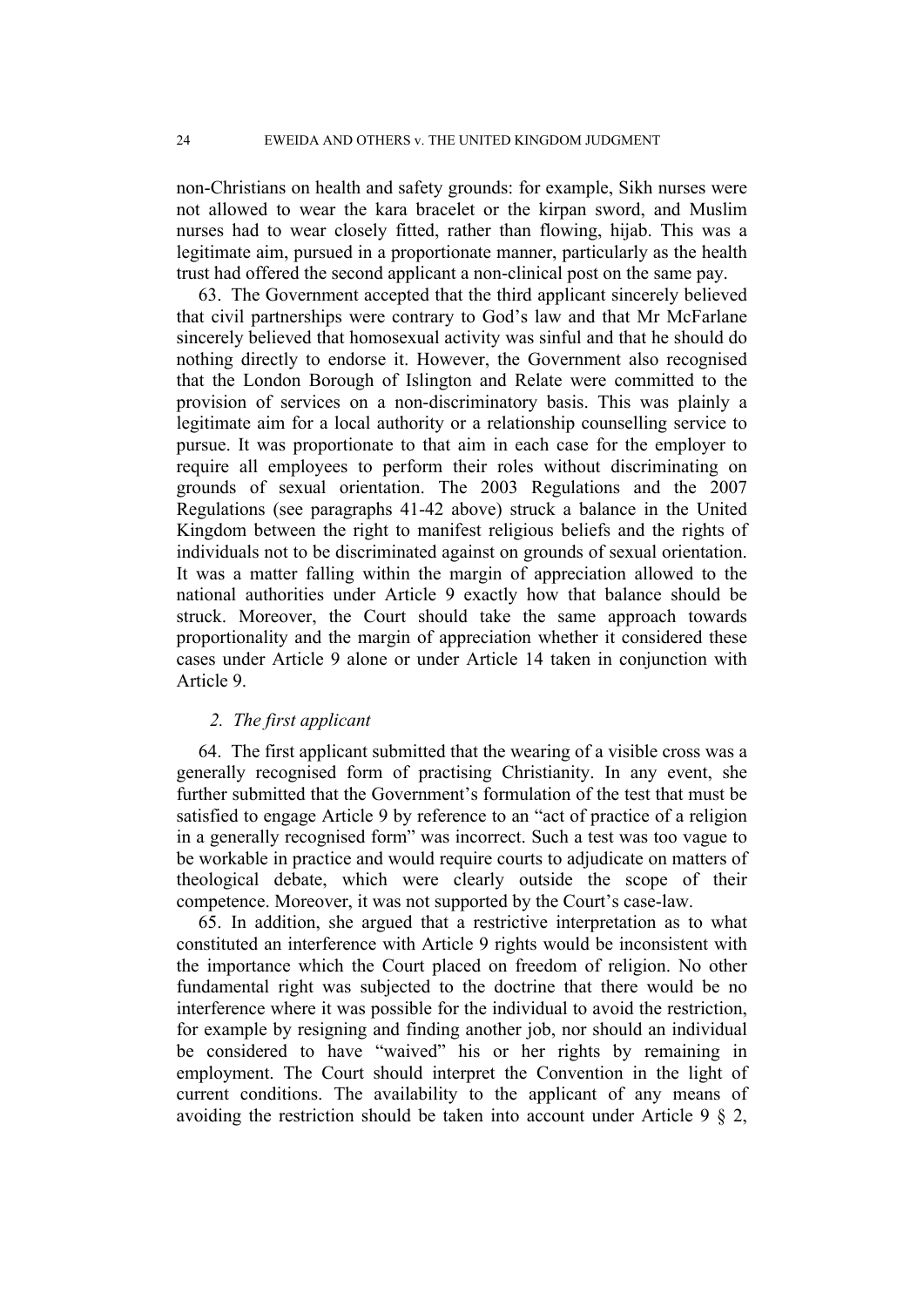when considering whether the restriction was justified, rather than under Article 9 § 1 as grounds for holding that there was no interference. In the present case, there had clearly been an interference: the first applicant was prohibited from wearing a cross visibly, which she considered to be the central image of her faith; she found the enforcement of the uniform code deeply humiliating and offensive; in addition, the loss of her salary for four months created significant financial hardship.

66. The first applicant submitted that domestic law, as it was interpreted and applied by the English courts in her case, failed to give adequate protection to her rights under Article 9. She was denied protection under national law for her entirely sincere and orthodox desire to manifest her faith by wearing a cross, because she was unable to adduce evidence that this was a scriptural requirement or a widely practised manifestation of belief. In addition, the test under national law based on the establishment of group disadvantage was legally uncertain and inherently vulnerable to returning arbitrary results. The Court had never suggested that a positive obligation on the State should only be imposed under Article 9 in exceptional cases and there was no reason of principle why this should be so. In the present case, there had been an on-going failure on the part of the United Kingdom Government to put in place legislation adequate to enable those in the position of the applicant to protect their rights.

## *3. The second applicant*

67. The second applicant argued that the visible wearing of a cross or crucifix was clearly an aspect of the practice of Christianity in a generally recognised form. It was incorrect to distinguish between "requirements" and "non-requirements" of a religion, giving the protection of Article 9 only to religious "requirements". Such an approach would place the threshold for protection too high and it was inconsistent with the approach of the domestic courts in such cases as *R (Watkins Singh) v. Aberdare High School*  and *Williamson* (see above) and this Court in *Moscow Branch of the Salvation Army v. Russia*, no. 72881/01, ECHR 2006-XI; *Jakóbski v. Poland*, no. 18429/06, 7 December 2010; and *Bayatyan v. Armenia* [GC], no. 23459/03, ECHR 2011. Moreover, to hold that only mandatory religious practices fell within the scope of Article 9 would give a higher level of protection to religions which include specific rules which must be adhered to, and a lower level of protection to religions without similar rules, such as Christianity.

68. The second applicant contested the Government's argument that a requirement to remove or cover her cross at work did not constitute an interference with her right to manifest her religion or belief. While the earlier case-law of the Commission and Court might support the Government's contention, in more recent cases concerning restrictions on the wearing of religious items in educational institutions and at work the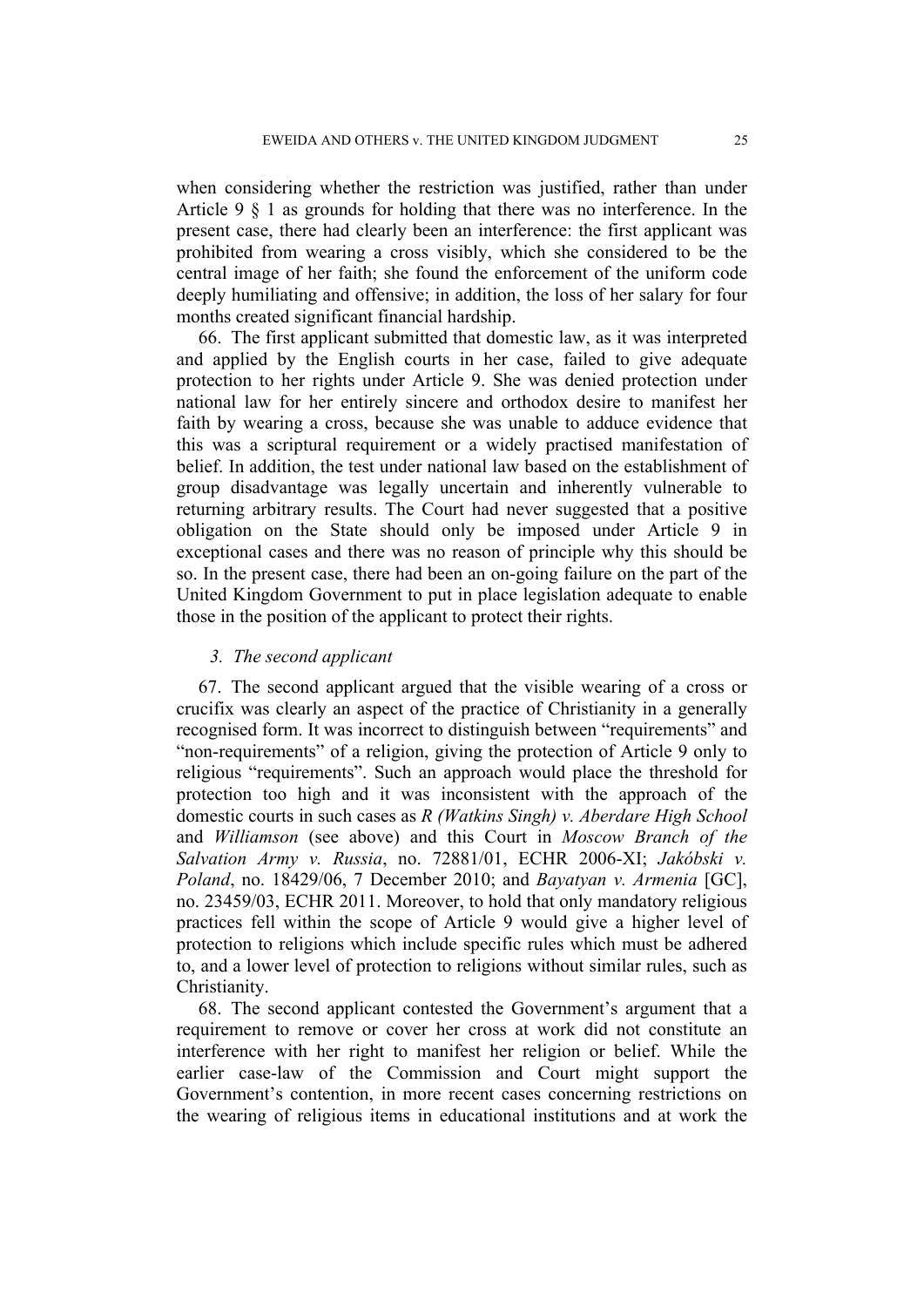Court had found that there had been an interference (see, for example, *Dahlab v. Switzerland* (dec.), no. 42393/98, ECHR 2001-V; *Leyla Şahin*, cited above; *Dogru v. France*, no. 27058/05, 4 December 2008).

69. Finally, the second applicant reasoned that the interference was not justified under Article 9  $\S$  2. Although the purported aim of the restriction was to reduce the risk of injury when working with elderly patients, no evidence was adduced before the Employment Tribunal to demonstrate that wearing the cross caused health and safety problems. The second applicant further argued that these facts gave rise to a breach of her rights under Article 14 taken in conjunction with Article 9, relying on the alleged difference in the health authority's treatment of her compared to the followers of other religions (in respect of which, see paragraph 55 above).

## *4. The third applicant*

70. The third applicant complained under Article 14 taken in conjunction with Article 9, rather than under Article 9 taken alone, because she considered that she had been discriminated against on grounds of religion. She submitted that her acts, for which she was disciplined, were a manifestation of her religion and that the claim certainly reached the lower threshold required for applicability of Article 14, namely that it fell within the ambit of Article 9. She further contended that, in failing to treat her differently from those staff who did not have a conscientious objection to registering civil partnerships, the local authority indirectly discriminated against her. The local authority could reasonably have accommodated her religious beliefs, and its refusal to adopt less restrictive means was disproportionate under Articles 14 and 9.

71. The third applicant contended that the Court should require "very weighty reasons" in order to justify discrimination on grounds of religion. As with suspect categories so far identified by the Court as requiring "very weighty reasons" (such as sex, sexual orientation, ethnic origin and nationality) religious faith constituted a core aspect of an individual's identity. Moreover, race, ethnicity and religion were often inter-connected and had been linked by the Court (see *Sejdić and Finci v. Bosnia and Herzegovina* [GC], nos. 27996/06 and 34836/06, § 43, ECHR 2009 and *Cyprus v. Turkey* [GC], no. 25781/94, § 309, ECHR 2001-IV).

72. The third applicant accepted that the aims pursued by the local authority were legitimate, namely to provide access to services, irrespective of sexual orientation and to communicate a clear commitment to nondiscrimination. However, she did not consider that the Government had demonstrated that there was a reasonable relationship of proportionality between these aims and the means employed. She emphasised that she was employed as a marriage registrar prior to the change in legislation permitting civil partnerships to be established, and that the basis on which she was employed was fundamentally altered. The local authority had had a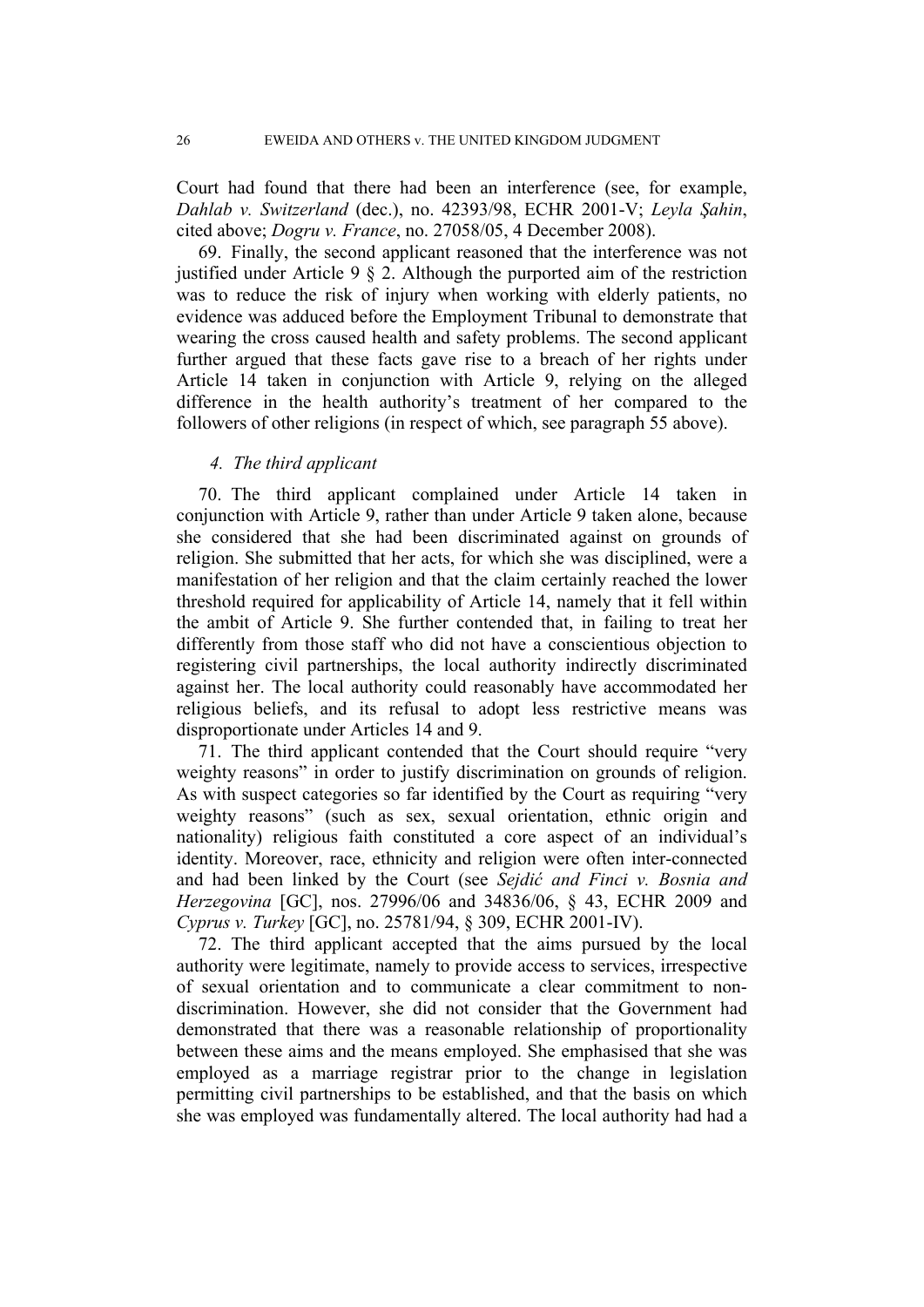discretion not to designate her as a registrar of civil partnerships and could still have provided an efficient civil partnership service while accommodating the applicant's conscientious objection. That objection was to participating in the creation of a legal status based on an institution that she considered to be a marriage in all but name; the applicant did not manifest any prejudice against homosexuals. In any event, it could not be assumed that, had the local authority accommodated the applicant, it would have been seen as approving of her beliefs. For example, when the State permitted doctors whom it employed to opt out of performing abortions, the State was not necessarily seen as approving of the doctors' views; instead it was a sign of tolerance on the part of the State. In this case, however, the local authority did not adequately take into account its duty of neutrality. It failed to strike a balance between delivering the service in a way which would not discriminate on grounds of sexual orientation, while avoiding discriminating against its own employees on grounds of religion.

## *5. The fourth applicant*

73. Mr McFarlane took issue with the Government's position that his adherence to Judeo-Christian sexual morality was not a manifestation of religious belief, despite the fact that, universally, religion promulgates clear moral and sexual boundaries. He submitted that it was trite law to assert that not every act motivated or inspired by religious belief is protected; this was true of any other Convention right that could be limited, such as freedom of speech or the right to respect for private life. The proper standard used by the Court was that any interference with freedom of thought, conscience or religion had to be necessary in a democratic society and proportionate to a legitimate aim being pursued. When determining the margin of appreciation to be allowed to the State in respect of restrictions on freedom of religion, the Court had to take into account what was at stake, namely the need to maintain true religious pluralism, which was inherent to the concept of a democratic society. The protection of Article 9 would be empty of content if it did not go beyond merely safeguarding private manifestation of faith or belief, in a generally recognised form, where it was the State that determined this very issue.

74. Mr McFarlane emphasised that dismissal from employment and damage to professional reputation was one of the most severe sanctions that could be imposed on an individual, and this had to be taken into account when determining the available margin of appreciation. The applicant was employed by a private company which was not under any statutory requirement to provide the service in question. It would have been possible to refer homosexual clients to another counsellor. It was unrealistic to require the applicant to change job or career because of his moral opposition to homosexual behaviour; the same would not be required of a homosexual who lost his job on discriminatory grounds.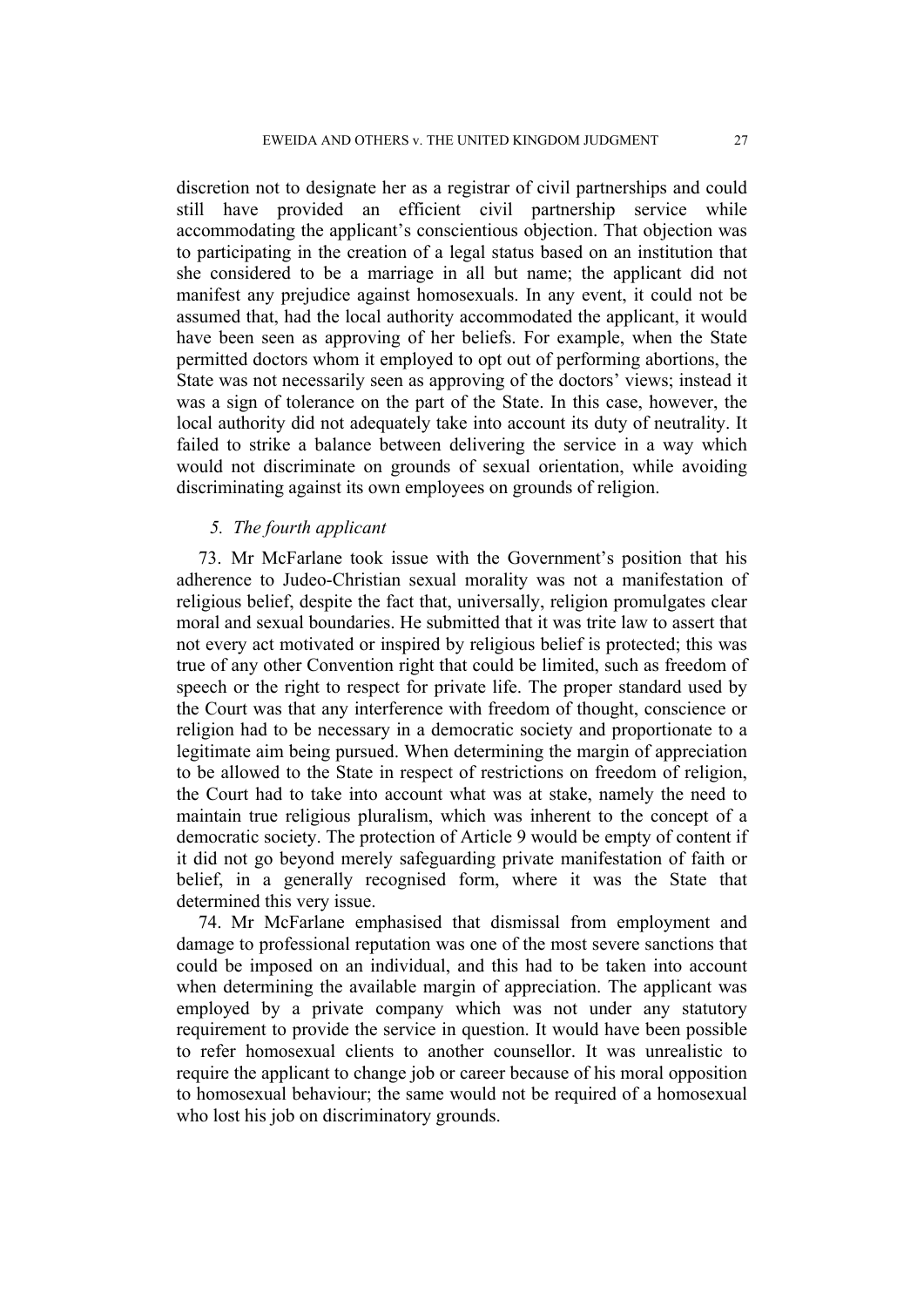#### *6. The third parties*

75. A total of twelve third parties received permission under Rule 44 § 2 of the Rules of Court and Article 36 § 2 of the Convention to submit written comments (see paragraph 5 above).

76. A number of the interveners submitted comments on the issue whether the wearing of the cross could be considered a manifestation of religious belief. The submissions by the Premier Christian Media Trust; Dr Peter Forster, Bishop of Chester; Nicholas Reade, Bishop of Blackburn and Bishop Michael Nazir-Ali, in addition to relying on the Court's recent decision in *Lautsi and Others v. Italy* [GC], no. 30814/06, ECHR 2011 (extracts), observed that the cross is a universally-recognised Christian symbol and a "self-evident manifestation" of Christian faith. Further, along with the Equality and Human Rights Commission, the Associazione "Giuseppi Dossetti: i Valori" and Lord Carey of Clifton, they submitted that the proper approach to assessing manifestations of religious belief was a subjective one. In particular, they argued, the idea of a "mandatory requirement" was too high and overly-simplistic. The Premier Christian Media Trust, the Associazione "Giuseppi Dossetti: i Valori" and Bishop Michael Nazir-Ali invited the Court to find that it is not for the State or an employer to assess the veracity of a religious conviction or manifestation. The Equality and Human Rights Commission recommended that the appropriate test, deriving from the Court's more recent case-law, maintained a primary focus on the conviction of the adherent. In contrast, the National Secular Society indicated that the domestic courts made findings of fact on the question whether any given religious practice was driven by a "command of conscience" or by a "mere desire to express oneself". They suggested that the Court should be extremely reluctant to interfere with these factual determinations.

77. On the question when an interference with Article 9 will be found, the Equality and Human Rights Commission submitted that the courts in the United Kingdom have, in effect, guaranteed different levels of protection for individuals asserting a purely religious identity as opposed to those whose religious and racial identities are intertwined (see *R (Watkins-Singh) v. Governing Body of Aberdare Girls' High School* [2008] EWHC 1865 (Admin)). Additionally, they stressed that the question of interference must take into account not only the choices a person has made, such as the choice of particular employment, but also the actions of the employer. A number of other interveners made clear their view that it was quite wrong for an employee to be forced to make the invidious choice between his or her job and faith. The National Secular Society took a different approach, emphasising that the "freedom to resign is the ultimate guarantee of freedom of conscience". Building on this, they suggested that there existed no positive obligation on a State to protect employees against uniform or other requirements.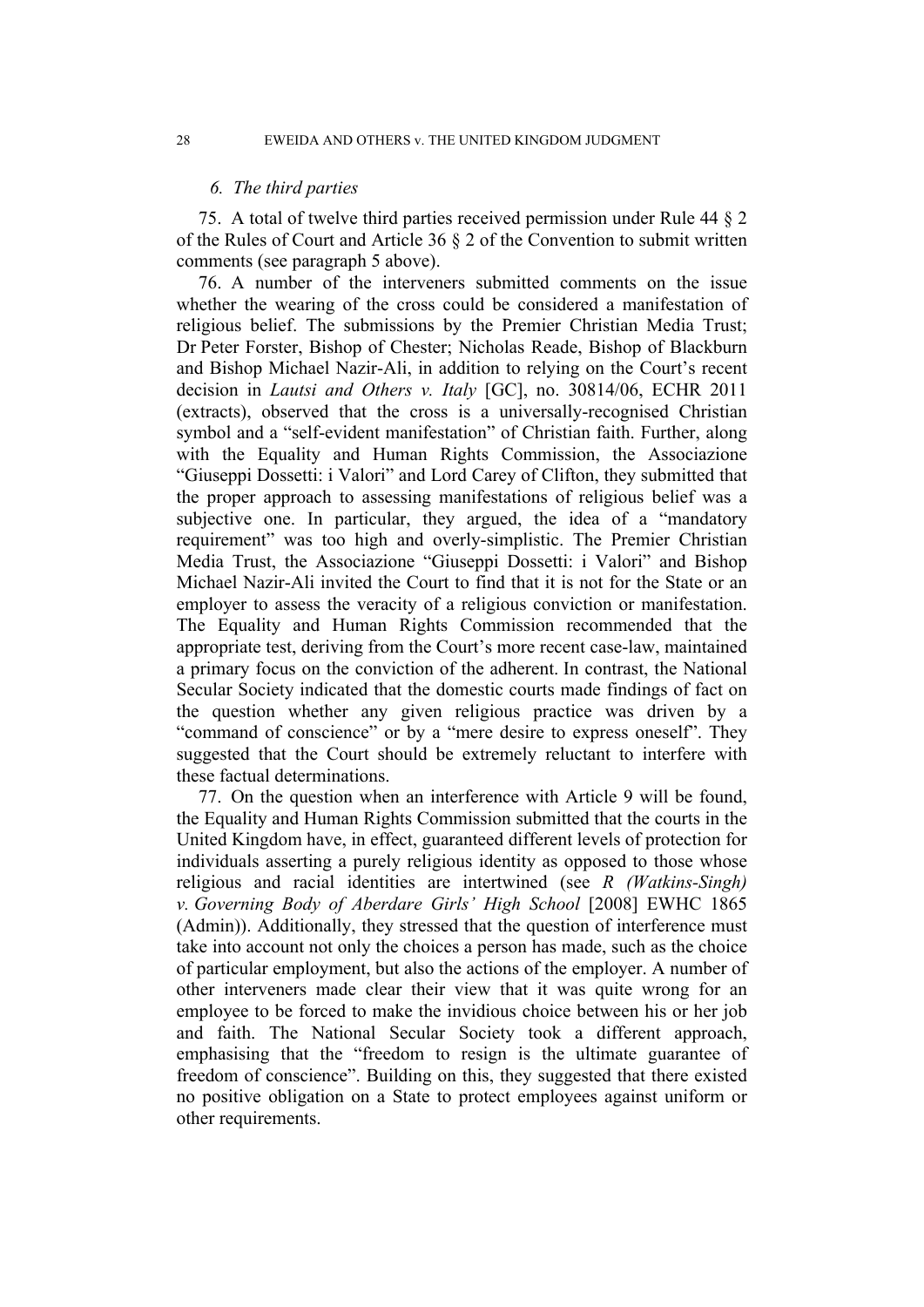78. In connection with the question of proportionality and justification of an interference with Article 9, a number of interveners (the European Centre for Law and Justice; Dr Jan Carnogurksy and the Alliance Defence Fund; the Equality and Human Rights Commission; the Associazione "Giuseppi Dossetti i Valori"; Bishop Michael Nazir-Ali; Lord Carey; and the Clapham Institute and KLM) referred to the concept of "reasonable accommodation" or, as Lord Carey put it, a "mutuality of respect". They argued, in general terms, that a proportionality analysis by the Court should take into account the possibility of an accommodation of an individual's beliefs and practices. They stressed that some compromise between competing rights was necessary in a democratic and pluralistic society. On this understanding, so long as an individual's religious practices did not detrimentally affect service provision or unduly affect an employer, those religious practices should be permitted and protected at work. In this respect, the Court's attention was drawn by the Alliance Defence Fund to case-law from the United States of America, which required reasonable accommodation of religious beliefs and practices, insofar as that accommodation did not cause "undue hardship" to the employer. Liberty submitted that, in considering the justification for a restriction of Article 9 rights, a Contracting State should be permitted a "significant" margin of appreciation. This was affirmed in the contribution of the National Secular Society which sought to draw the Court's attention to the passage of the Equality Bill 2010 through the Houses of Parliament. Through this process, it was submitted, the United Kingdom had given detailed consideration to possibility of a "conscientious objection" exception. That this exception was finally withdrawn following full debate, they say, demonstrated that the relevant margin of appreciation should be broad. The International Commission of Jurists, Professor Robert Wintemute, the Fédération Internationale des Ligues des Droits de l'Homme and ILGA-Europe referred the Court to comparative materials, indicating that, where they are granted, statutory exceptions to discrimination laws are generally for religious institutions and organisations rather than individuals. By contrast to the views of other interveners, Liberty invited the Court to find that, when looking at the linked issues of proportionality and accommodation, the impact of any accommodation on others, particularly where those others are themselves of minority and/or disadvantaged status should be taken into account. They went further and invited the Court to rely on Article 17 of the Convention, if necessary and appropriate.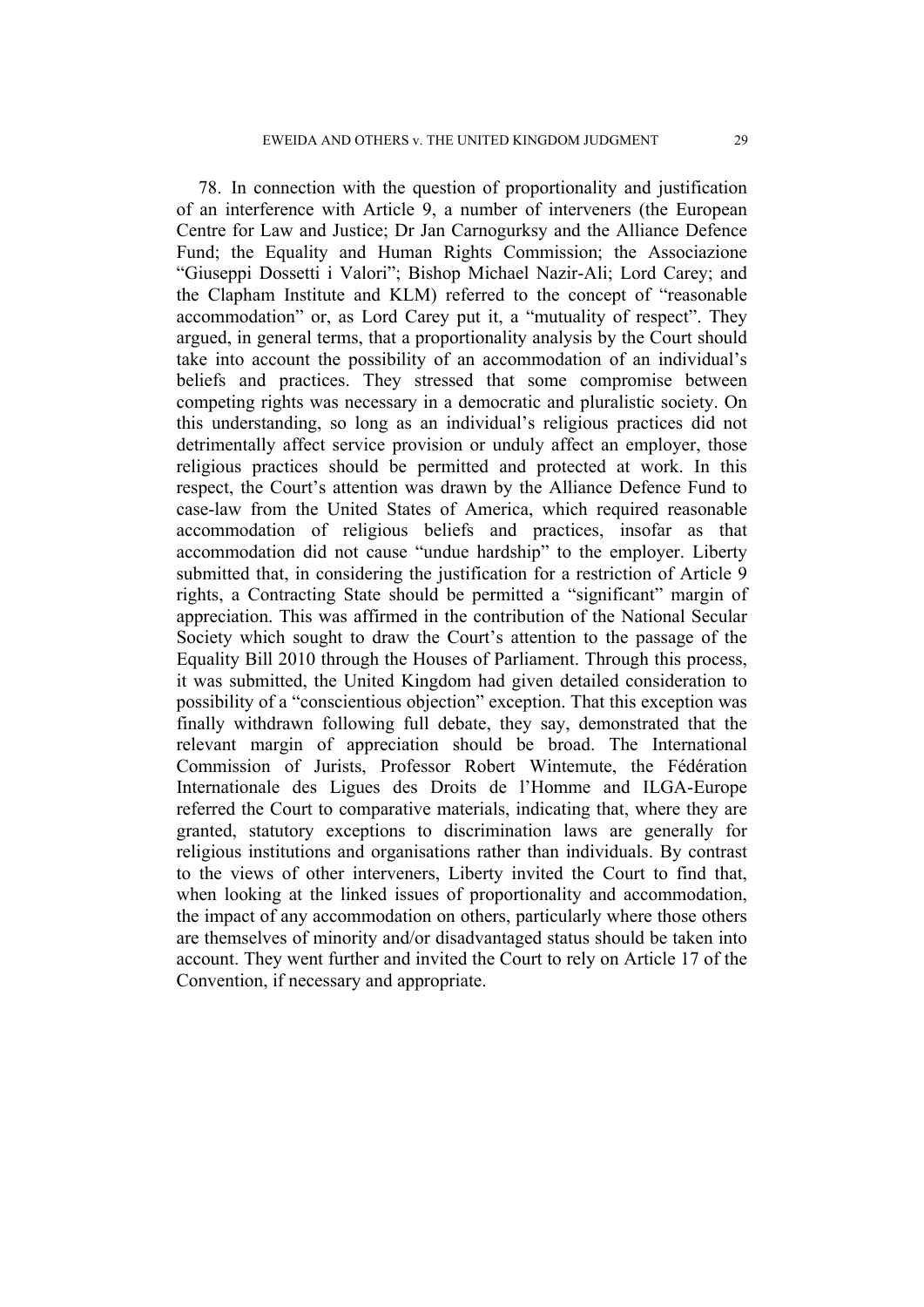#### **B. The Court's assessment**

### *1. General principles under Article 9 of the Convention*

79. The Court recalls that, as enshrined in Article 9, freedom of thought, conscience and religion is one of the foundations of a "democratic society" within the meaning of the Convention. In its religious dimension it is one of the most vital elements that go to make up the identity of believers and their conception of life, but it is also a precious asset for atheists, agnostics, sceptics and the unconcerned. The pluralism indissociable from a democratic society, which has been dearly won over the centuries, depends on it (see *Kokkinakis v. Greece*, 25 May 1993, § 31, Series A no. 260-A).

80. Religious freedom is primarily a matter of individual thought and conscience. This aspect of the right set out in the first paragraph of Article 9, to hold any religious belief and to change religion or belief, is absolute and unqualified. However, as further set out in Article 9 § 1, freedom of religion also encompasses the freedom to manifest one's belief, alone and in private but also to practice in community with others and in public. The manifestation of religious belief may take the form of worship, teaching, practice and observance. Bearing witness in words and deeds is bound up with the existence of religious convictions (see *Kokkinakis,* cited above, § 31 and also *Leyla Şahin v. Turkey* [GC], no. 44774/98, § 105, ECHR 2005-XI). Since the manifestation by one person of his or her religious belief may have an impact on others, the drafters of the Convention qualified this aspect of freedom of religion in the manner set out in Article 9 § 2. This second paragraph provides that any limitation placed on a person's freedom to manifest religion or belief must be prescribed by law and necessary in a democratic society in pursuit of one or more of the legitimate aims set out therein.

81. The right to freedom of thought, conscience and religion denotes views that attain a certain level of cogency, seriousness, cohesion and importance (see *Bayatyan v. Armenia* [GC], no. 23459/03, § 110, ECHR 2011; *Leela Förderkreis e.V. and Others v. Germany*, no. 58911/00, § 80, 6 November 2008; *Jakóbski v. Poland*, no. 18429/06, § 44, 7 December 2010). Provided this is satisfied, the State's duty of neutrality and impartiality is incompatible with any power on the State's part to assess the legitimacy of religious beliefs or the ways in which those beliefs are expressed (see *Manoussakis and Others v. Greece*, judgment of 26 September 1996, Reports 1996-IV, p. 1365, § 47; *Hasan and Chaush v. Bulgaria* [GC], no. 30985/96, § 78, ECHR 2000‑XI; *Refah Partisi (the Welfare Party) and Others v. Turkey* [GC], nos. 41340/98, 41342/98, 41343/98 and 41344/98, § 1, ECHR 2003-II).

82. Even where the belief in question attains the required level of cogency and importance, it cannot be said that every act which is in some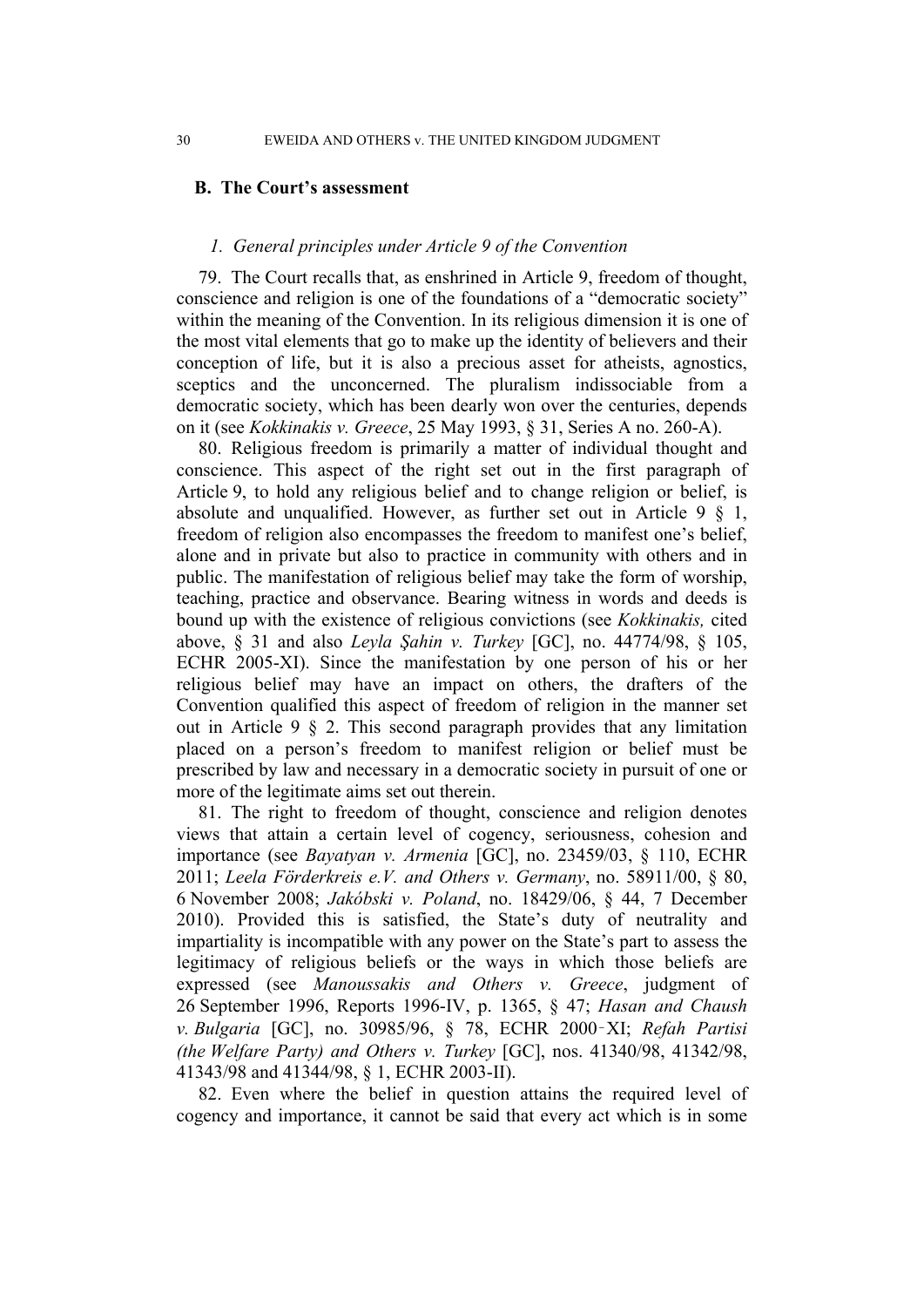way inspired, motivated or influenced by it constitutes a "manifestation" of the belief. Thus, for example, acts or omissions which do not directly express the belief concerned or which are only remotely connected to a precept of faith fall outside the protection of Article 9 § 1 (see *Skugar and Others v. Russia* (dec.), no. 40010/04, 3 December 2009 and, for example, *Arrowsmith v. the United Kingdom*, Commission's report of 12 October 1978, Decisions and Reports 19, p. 5; *C. v. the United Kingdom,*  Commission decision of 15 December 1983, DR 37, p. 142; *Zaoui v. Switzerland* (dec.), no. 41615/98, 18 January 2001). In order to count as a "manifestation" within the meaning of Article 9, the act in question must be intimately linked to the religion or belief. An example would be an act of worship or devotion which forms part of the practice of a religion or belief in a generally recognised form. However, the manifestation of religion or belief is not limited to such acts; the existence of a sufficiently close and direct nexus between the act and the underlying belief must be determined on the facts of each case. In particular, there is no requirement on the applicant to establish that he or she acted in fulfilment of a duty mandated by the religion in question (see *Cha'are Shalom Ve Tsedek v. France* [GC], no. 27417/95, §§ 73-74, ECHR 2000-VII; *Leyla Şahin,* cited above, §§ 78 and 105; *Bayatyan*, cited above, § 111; *Skugar*, cited above; *Pichon and Sajous v. France* (dec.), no. 49853/99, *Reports of Judgments and Decisions* 2001-X).

83. It is true, as the Government point out and as Lord Bingham observed in *R (Begum) v. Governors of Denbigh High School* case (see paragraph 46 above), that there is case-law of the Court and Commission which indicates that, if a person is able to take steps to circumvent a limitation placed on his or her freedom to manifest religion or belief, there is no interference with the right under Article  $9 \S 1$  and the limitation does not therefore require to be justified under Article 9 § 2. For example, in the above-cited *Cha'are Shalom Ve Tsedek* case, the Court held that "there would be interference with the freedom to manifest one's religion only if the illegality of performing ritual slaughter made it impossible for ultraorthodox Jews to eat meat from animals slaughtered in accordance with the religious prescriptions they considered applicable". However, this conclusion can be explained by the Court's finding that the religious practice and observance at issue in that case was the consumption of meat only from animals that had been ritually slaughtered and certified to comply with religious dietary laws, rather than any personal involvement in the ritual slaughter and certification process itself (see §§ 80 and 82). More relevantly, in cases involving restrictions placed by employers on an employee's ability to observe religious practice, the Commission held in several decisions that the possibility of resigning from the job and changing employment meant that there was no interference with the employee's religious freedom (see, for example, *Konttinen v. Finland,* Commission's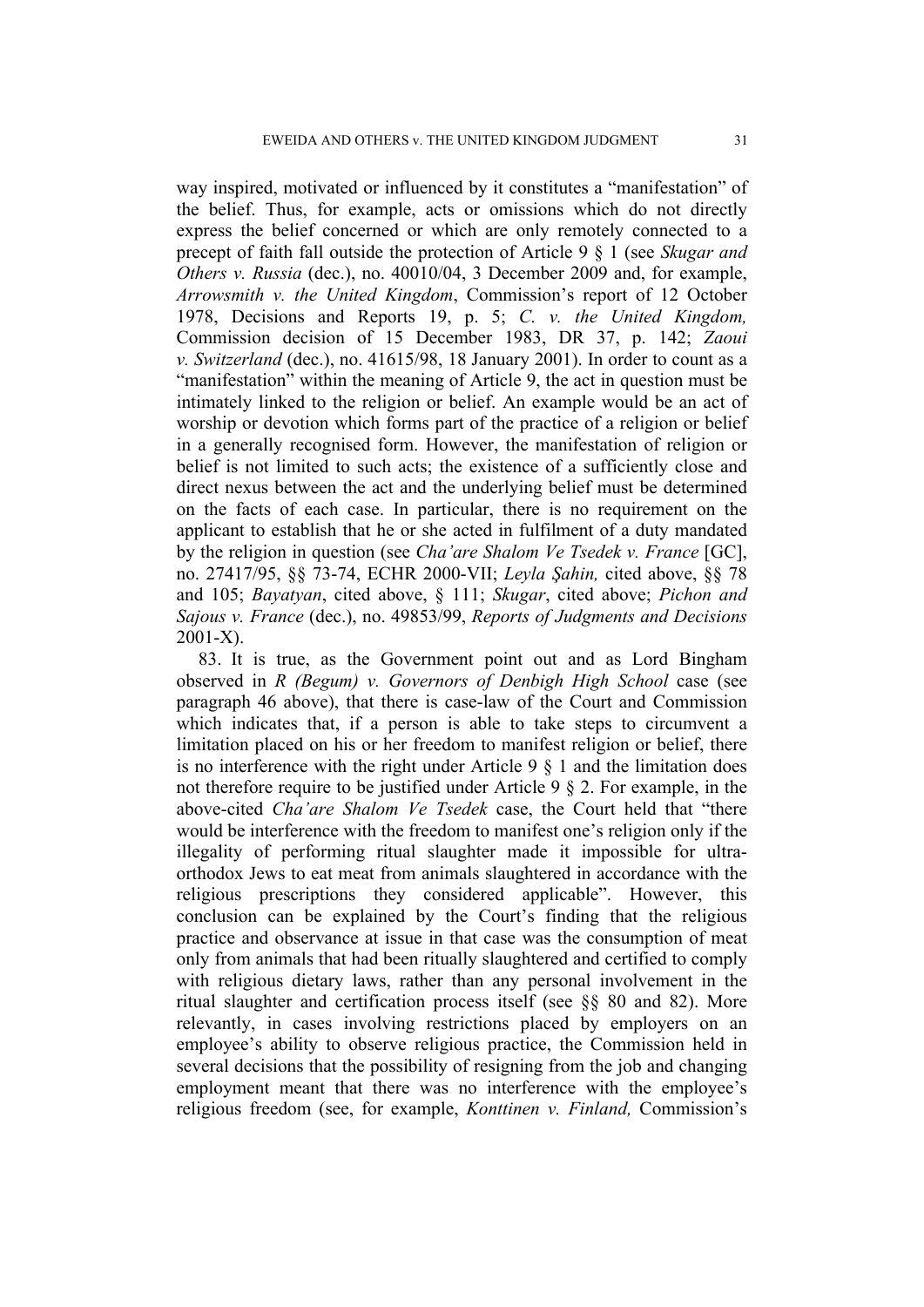decision of 3 December 1996, Decisions and Reports 87-A, p. 68; *Stedman v. the United Kingdom,* Commission's decision of 9 April 1997; compare *Kosteski v. "the former Yugoslav Republic of Macedonia"*, no. 55170/00, § 39, 13 April 2006). However, the Court has not applied a similar approach in respect of employment sanctions imposed on individuals as a result of the exercise by them of other rights protected by the Convention, for example the right to respect for private life under Article 8; the right to freedom of expression under Article 10; or the negative right, not to join a trade union, under Article 11 (see, for example, *Smith and Grady v. the United Kingdom*, nos. 33985/96 and 33986/96, § 71, ECHR 1999-VI; *Vogt v. Germany*, 26 September 1995, § 44, Series A no. 323; *Young, James and Webster v. the United Kingdom*, 13 August 1981, §§ 54-55, Series A no. 44). Given the importance in a democratic society of freedom of religion, the Court considers that, where an individual complains of a restriction on freedom of religion in the workplace, rather than holding that the possibility of changing job would negate any interference with the right, the better approach would be to weigh that possibility in the overall balance when considering whether or not the restriction was proportionate.

84. According to its settled case-law, the Court leaves to the States party to the Convention a certain margin of appreciation in deciding whether and to what extent an interference is necessary. This margin of appreciation goes hand in hand with European supervision embracing both the law and the decisions applying it. The Court's task is to determine whether the measures taken at national level were justified in principle and proportionate (see *Leyla Şahin*, cited above, § 110; *Bayatyan,* cited above, §§ 121-122; *Manoussakis,* cited above, § 44). Where, as for the first and fourth applicants, the acts complained of were carried out by private companies and were not therefore directly attributable to the respondent State, the Court must consider the issues in terms of the positive obligation on the State authorities to secure the rights under Article 9 to those within their jurisdiction (see, *mutatis mutandis, Palomo Sánchez and Others v. Spain* [GC], nos. 28955/06, 28957/06, 28959/06 and 28964/06, §§ 58-61, ECHR 2011; see also *Otto-Preminger-Institut v. Austria* judgment of 25 November 1994, Series A no. 295, § 47). Whilst the boundary between the State's positive and negative obligations under the Convention does not lend itself to precise definition, the applicable principles are, nonetheless, similar. In both contexts regard must be had in particular to the fair balance that has to be struck between the competing interests of the individual and of the community as a whole, subject in any event to the margin of appreciation enjoyed by the State (see *Palomo Sánchez and Others*, cited above, § 62).

#### *2. General principles under Article 14 of the Convention*

85. The Court recalls that Article 14 of the Convention has no independent existence, since it has effect solely in relation to the rights and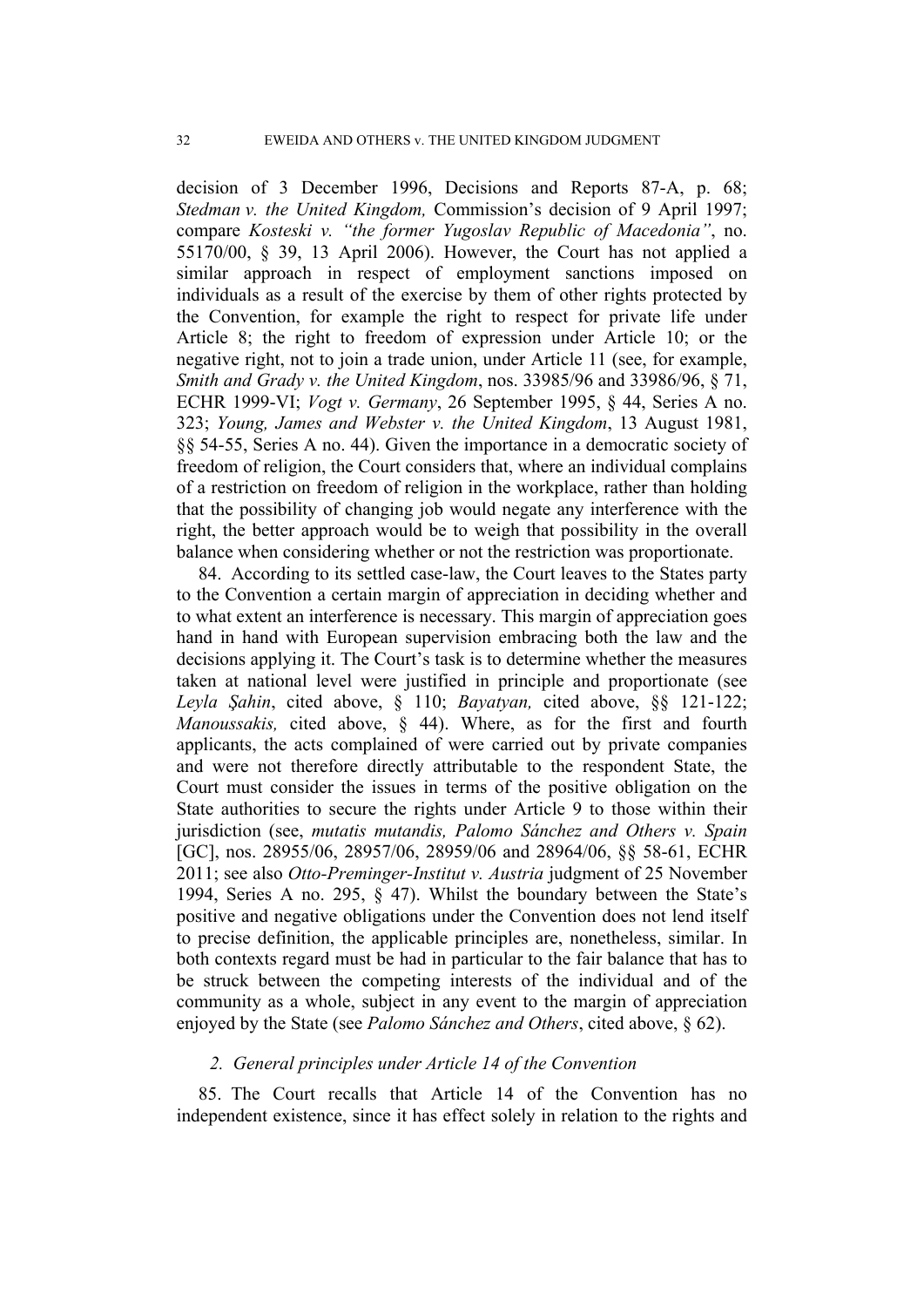freedoms safeguarded by the other substantive provisions of the Convention and its Protocols. However, the application of Article 14 does not presuppose a breach of one or more of such provisions and to this extent it is autonomous. For Article 14 to become applicable it suffices that the facts of a case fall within the ambit of another substantive provision of the Convention or its Protocols (see, for example, *Thlimmenos v. Greece* [GC], no. 34369/97, § 40, ECHR 2000-IV).

86. The Court has established in its case-law that only differences in treatment based on an identifiable characteristic, or "status", are capable of amounting to discrimination within the meaning of Article 14 (*Carson and Others v. the United Kingdom* [GC], no. 42184/05, § 61, ECHR 2010). "Religion" is specifically mentioned in the text of Article 14 as a prohibited ground of discrimination.

87. Generally, in order for an issue to arise under Article 14 there must be a difference in the treatment of persons in analogous, or relevantly similar, situations (*Burden v. the United Kingdom* [GC], no. 13378/05, § 60, ECHR 2008-). However, this is not the only facet of the prohibition of discrimination in Article 14. The right not to be discriminated against in the enjoyment of the rights guaranteed under the Convention is also violated when States, without an objective and reasonable justification, fail to treat differently persons whose situations are significantly different (*Thlimmenos*, cited above, § 44; see also *D.H. and Others v. the Czech Republic* [GC], no. 57325/00, § 175, ECHR 2007; *Runkee and White v. the United Kingdom*, nos. 42949/98 and 53134/99, § 35, 10 May 2007).

88. Such a difference of treatment between persons in relevantly similar positions - or a failure to treat differently persons in relevantly different situations - is discriminatory if it has no objective and reasonable justification; in other words, if it does not pursue a legitimate aim or if there is not a reasonable relationship of proportionality between the means employed and the aim sought to be realised. The Contracting State enjoys a margin of appreciation in assessing whether and to what extent differences in otherwise similar situations justify a different treatment (*Burden*, cited above, § 60). The scope of this margin will vary according to the circumstances, the subject-matter and the background (*Carson and Others,*  cited above, § 61).

### *3. Application of the above principles to the facts of the present cases*

### **a. The first applicant**

89. It was not disputed in the proceedings before the domestic tribunals and this Court that Ms Eweida's insistence on wearing a cross visibly at work was motivated by her desire to bear witness to her Christian faith. Applying the principles set out above, the Court considers that Ms Eweida's behaviour was a manifestation of her religious belief, in the form of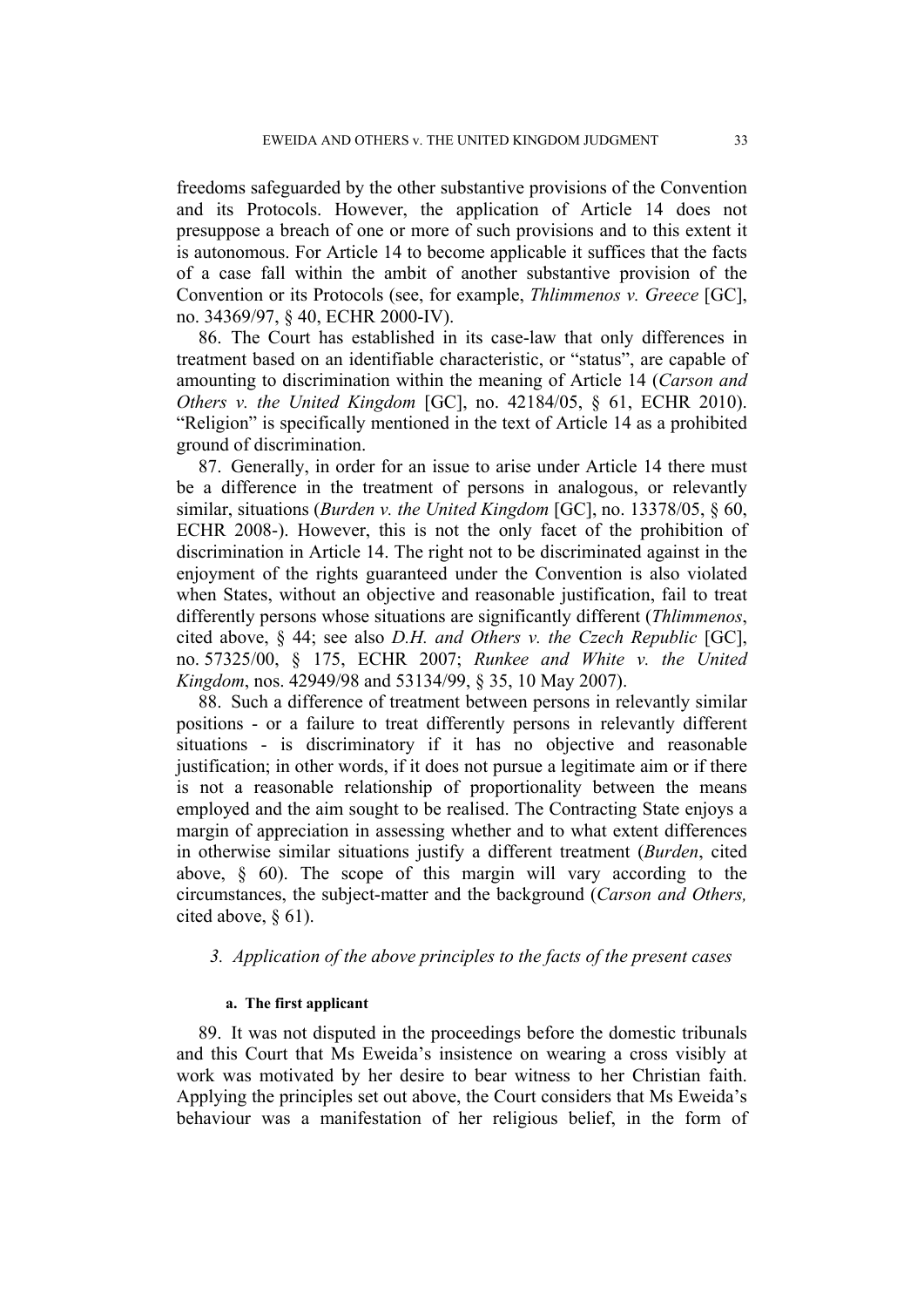worship, practice and observance, and as such attracted the protection of Article 9.

90. Ms Eweida was employed by a private company, British Airways. On 20 September 2006 she was sent home from work because of her refusal to conceal her cross, in breach of the company's uniform code. Just over a month later she was offered an administrative post which would not have required her to wear a uniform. However, she chose not to accept this offer and instead remained at home without pay until 3 February 2007, when British Airways amended its rules on uniform and allowed her to display the cross.

91. The Court considers that the refusal by British Airways between September 2006 and February 2007 to allow the applicant to remain in her post while visibly wearing a cross amounted to an interference with her right to manifest her religion. Since the interference was not directly attributable to the State, the Court must examine whether in all the circumstances the State authorities complied with their positive obligation under Article 9; in other words, whether Ms Eweida's right freely to manifest her religion was sufficiently secured within the domestic legal order and whether a fair balance was struck between her rights and those of others.

92. In common with a large number of Contracting States (see paragraph 47 above), the United Kingdom does not have legal provisions specifically regulating the wearing of religious clothing and symbols in the workplace. Ms Eweida brought domestic proceedings for damages for direct and indirect discrimination contrary to regulation 3 of the 2003 Regulations (see paragraph 41 above). It was accepted before the Employment Tribunal that it had no jurisdiction to consider any separate or free-standing claim under Article 9 of the Convention. The applicant was able to invoke Article 9 before the Court of Appeal, although that court held that there had been no interference with her rights under Article 9. Nonetheless, while the examination of Ms Eweida's case by the domestic tribunals and court focused primarily on the complaint about discriminatory treatment, it is clear that the legitimacy of the uniform code and the proportionality of the measures taken by British Airways in respect of Ms Eweida were examined in detail. The Court does not, therefore, consider that the lack of specific protection under domestic law in itself meant that the applicant's right to manifest her religion by wearing a religious symbol at work was insufficiently protected.

93. When considering the proportionality of the steps taken by British Airways to enforce its uniform code, the national judges at each level agreed that the aim of the code was legitimate, namely to communicate a certain image of the company and to promote recognition of its brand and staff. The Employment Tribunal considered that the requirement to comply with the code was disproportionate, since it failed to distinguish an item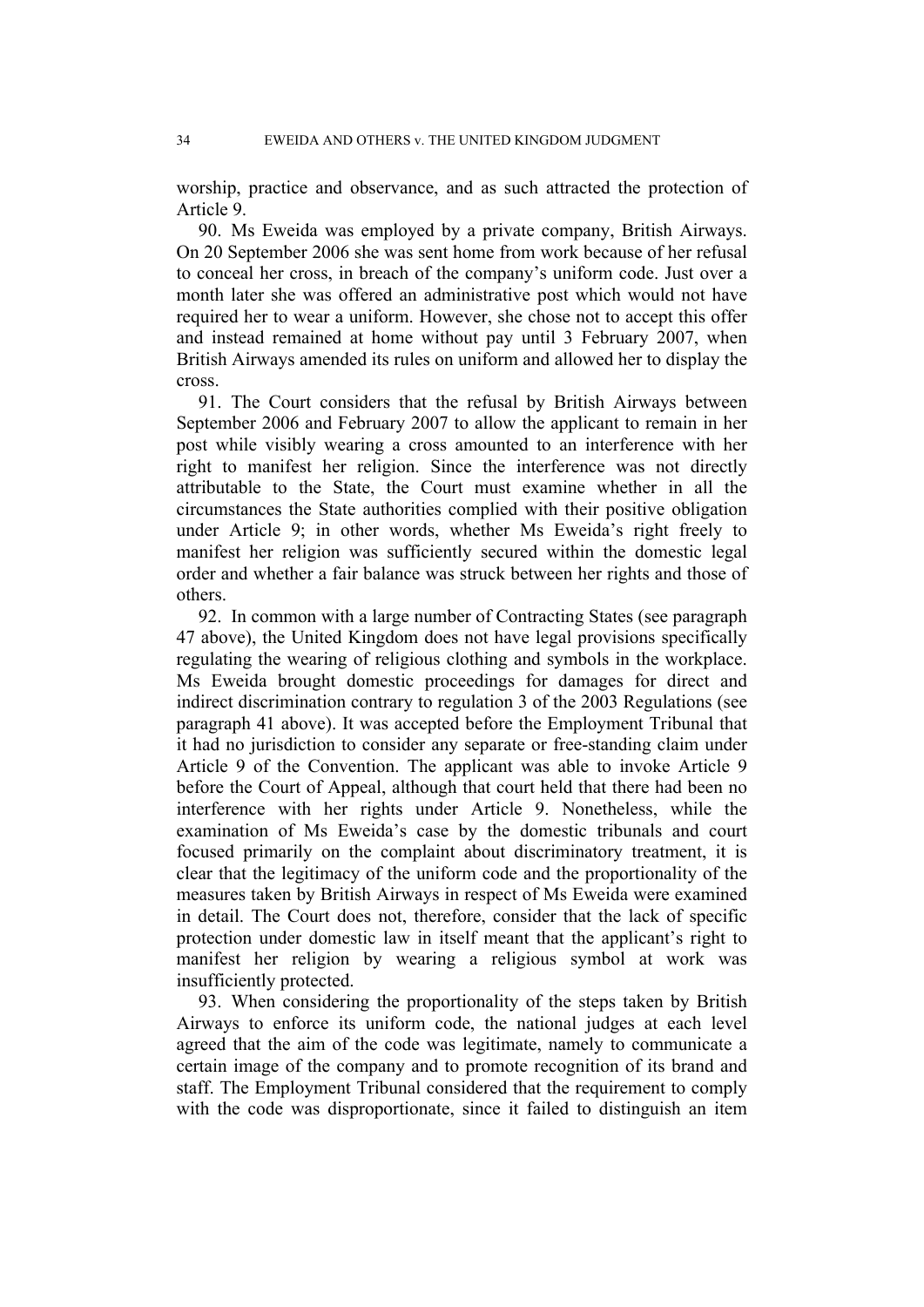worn as a religious symbol from a piece of jewellery worn purely for decorative reasons. This finding was reversed on appeal to the Court of Appeal, which found that British Airways had acted proportionately. In reaching this conclusion, the Court of Appeal referred to the facts of the case as established by the Employment Tribunal and, in particular, that the dress code had been in force for some years and had caused no known problem to the applicant or any other member of staff; that Ms Eweida lodged a formal grievance complaint but then decided to arrive at work displaying her cross, without waiting for the results of the grievance procedure; that the issue was conscientiously addressed by British Airways once the complaint had been lodged, involving a consultation process and resulting in a relaxation of the dress code to permit the wearing of visible religious symbols; and that Ms Eweida was offered an administrative post on identical pay during this process and was in February 2007 reinstated in her old job.

94. It is clear, in the view of the Court, that these factors combined to mitigate the extent of the interference suffered by the applicant and must be taken into account. Moreover, in weighing the proportionality of the measures taken by a private company in respect of its employee, the national authorities, in particular the courts, operate within a margin of appreciation. Nonetheless, the Court has reached the conclusion in the present case that a fair balance was not struck. On one side of the scales was Ms Eweida's desire to manifest her religious belief. As previously noted, this is a fundamental right: because a healthy democratic society needs to tolerate and sustain pluralism and diversity; but also because of the value to an individual who has made religion a central tenet of his or her life to be able to communicate that belief to others. On the other side of the scales was the employer's wish to project a certain corporate image. The Court considers that, while this aim was undoubtedly legitimate, the domestic courts accorded it too much weight. Ms Eweida's cross was discreet and cannot have detracted from her professional appearance. There was no evidence that the wearing of other, previously authorised, items of religious clothing, such as turbans and hijabs, by other employees, had any negative impact on British Airways' brand or image. Moreover, the fact that the company was able to amend the uniform code to allow for the visible wearing of religious symbolic jewellery demonstrates that the earlier prohibition was not of crucial importance.

95. The Court therefore concludes that, in these circumstances where there is no evidence of any real encroachment on the interests of others, the domestic authorities failed sufficiently to protect the first applicant's right to manifest her religion, in breach of the positive obligation under Article 9. In the light of this conclusion, it does not consider it necessary to examine separately the applicant's complaint under Article 14 taken in conjunction with Article 9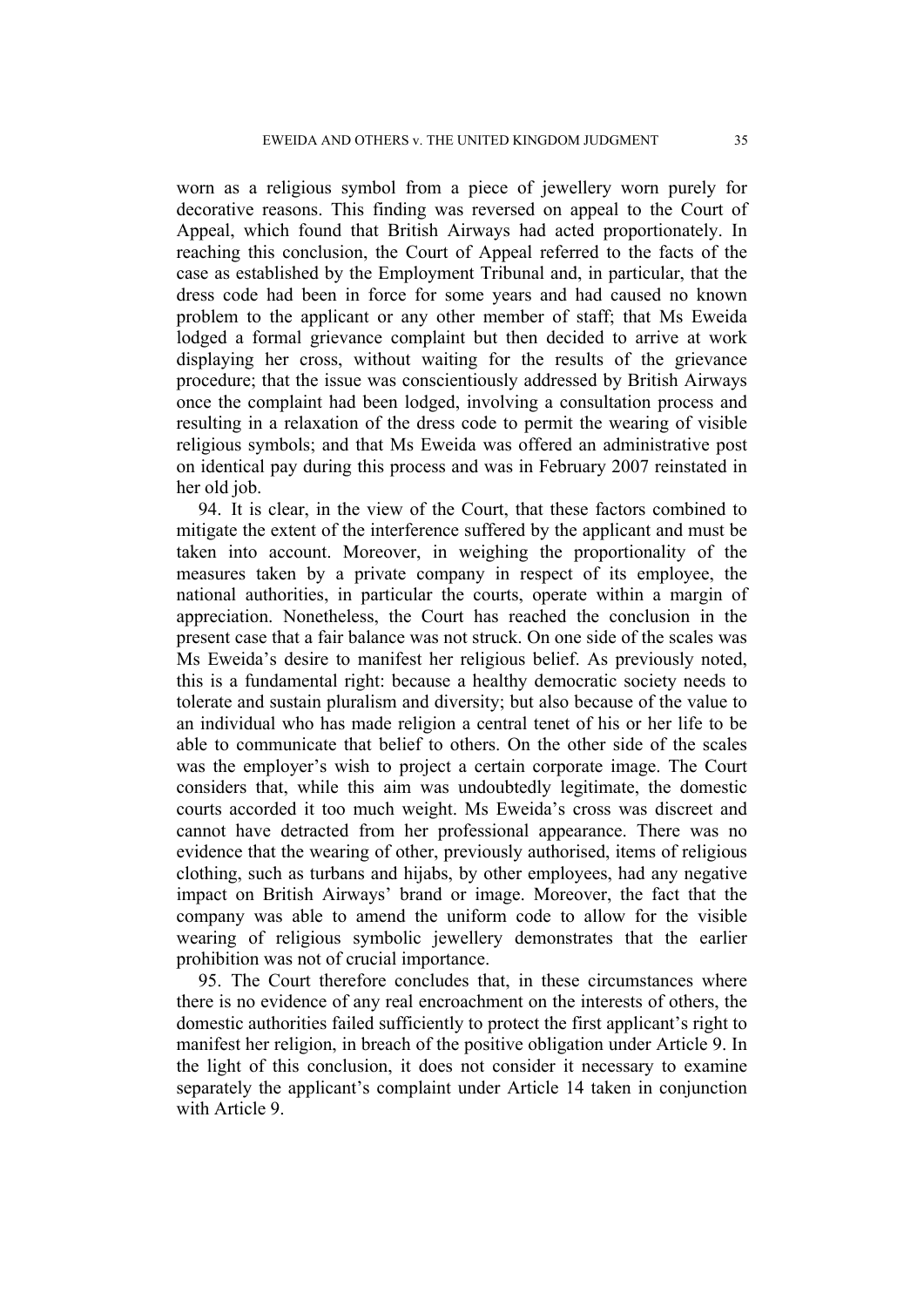#### **b. The second applicant**

96. Ms Chaplin is also a practising Christian, who has worn a cross on a chain around her neck since her confirmation in 1971. At the time of the events in question she worked as a nurse on a geriatric ward which had a uniform policy based on guidance from the Department of Health. That policy provided, *inter alia,* that "no necklaces will be worn to reduce the risk of injury when handling patients" and that any member of staff who wished to wear a particular item for religious or cultural reasons had first to raise this with the line manager who would not unreasonably withhold approval. In 2007 new tunics were introduced, which replaced the previous collar with a V-neck, so that the applicant's cross was now more visible and accessible, both at the back of her neck and in front. The applicant was asked to remove the cross and chain. When she refused, she was moved in November 2009 to a non-nursing position, which ceased to exist in July 2010. She complained to the Employment Tribunal of direct and indirect discrimination. The Tribunal rejected the complaint of direct discrimination since it found that there was no evidence that the applicant was treated less favourably than colleagues who wished to wear other items on religious grounds. It also rejected the claim of indirect discrimination, finding that the health authority's policy was proportionate to the aim pursued.

97. As with Ms Eweida, and in accordance with the general principles set out above, the Court considers that the second applicant's determination to wear the cross and chain at work was a manifestation of her religious belief and that the refusal by the health authority to allow her to remain in the nursing post while wearing the cross was an interference with her freedom to manifest her religion.

98. The second applicant's employer was a public authority, and the Court must determine whether the interference was necessary in a democratic society in pursuit of one of the aims set out in Article 9 § 2. In this case, there does not appear to be any dispute that the reason for the restriction on jewellery, including religious symbols, was to protect the health and safety of nurses and patients. The evidence before the Employment Tribunal was that the applicant's managers considered there was a risk that a disturbed patient might seize and pull the chain, thereby injuring herself or the applicant, or that the cross might swing forward and could, for example, come into contact with an open wound. There was also evidence that another Christian nurse had been requested to remove a cross and chain; two Sikh nurses had been told they could not wear a bangle or kirpan; and that flowing hijabs were prohibited. The applicant was offered the possibility of wearing a cross in the form of a brooch attached to her uniform, or tucked under a high-necked top worn under her tunic, but she did not consider that this would be sufficient to comply with her religious conviction.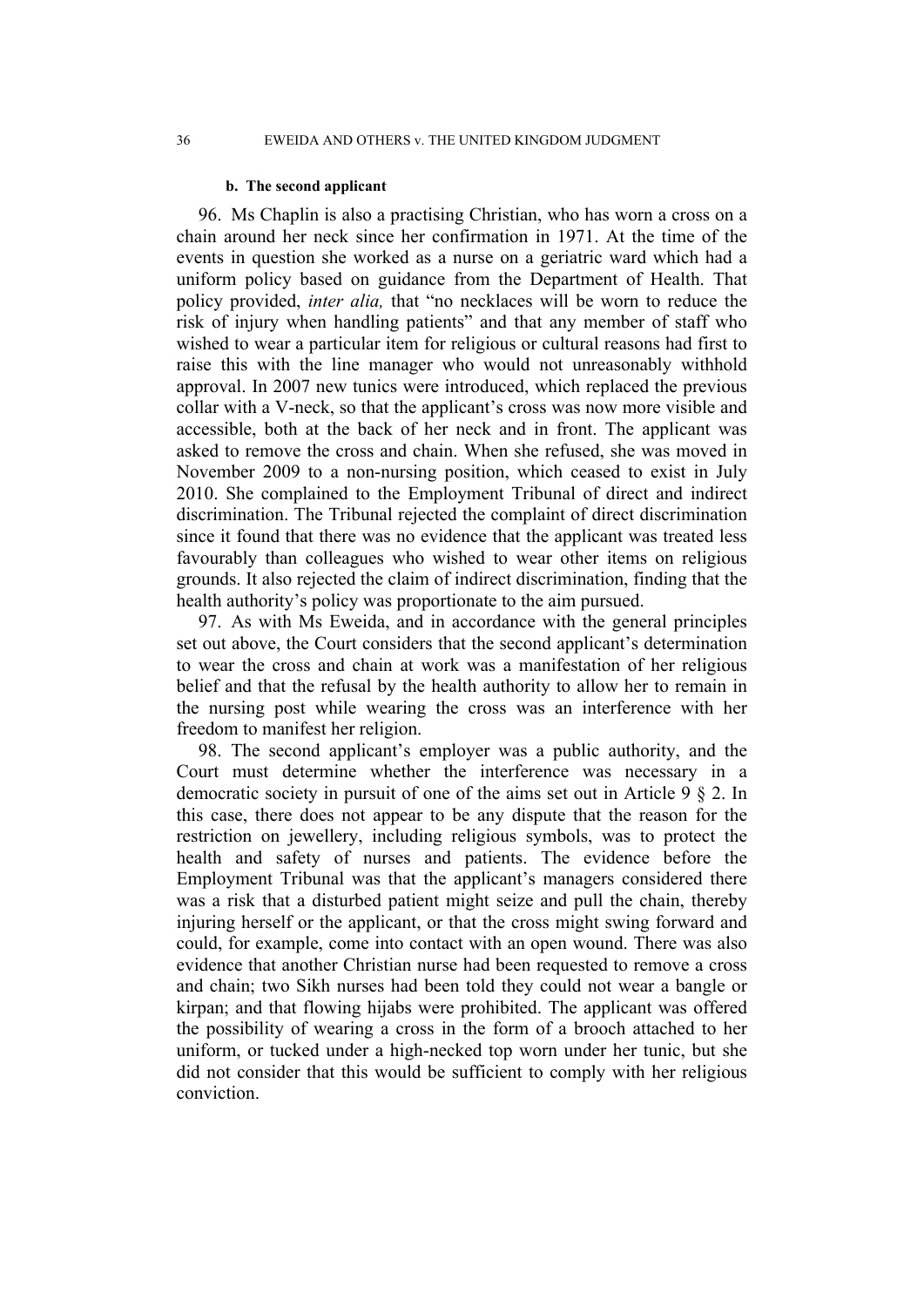99. The Court considers that, as in Ms Eweida's case, the importance for the second applicant of being permitted to manifest her religion by wearing her cross visibly must weigh heavily in the balance. However, the reason for asking her to remove the cross, namely the protection of health and safety on a hospital ward, was inherently of a greater magnitude than that which applied in respect of Ms Eweida. Moreover, this is a field where the domestic authorities must be allowed a wide margin of appreciation. The hospital managers were better placed to make decisions about clinical safety than a court, particularly an international court which has heard no direct evidence.

100. It follows that the Court is unable to conclude that the measures of which Ms Chaplin complains were disproportionate. It follows that the interference with her freedom to manifest her religion was necessary in a democratic society and that there was no violation of Article 9 in respect of the second applicant.

101. Moreover, it considers that the factors to be weighed in the balance when assessing the proportionality of the measure under Article 14 taken in conjunction with Article 9 would be similar, and that there is no basis on which it can find a violation of Article 14 either in this case.

#### **c. The third applicant**

102. The Court notes that the third applicant is a Christian, who holds the orthodox Christian view that marriage is the union of one man and one woman for life. She believed that same-sex unions are contrary to God's will and that it would be wrong for her to participate in the creation of an institution equivalent to marriage between a same-sex couple. Because of her refusal to agree to be designated as a registrar of civil partnerships, disciplinary proceedings were brought, culminating in the loss of her job.

103. The third applicant did not complain under Article 9 taken alone, but instead complained that she had suffered discrimination as a result of her Christian beliefs, in breach of Article 14 taken in conjunction with Article 9. For the Court, it is clear that the applicant's objection to participating in the creation of same-sex civil partnerships was directly motivated by her religious beliefs. The events in question fell within the ambit of Article 9 and Article 14 is applicable.

104. The Court considers that the relevant comparator in this case is a registrar with no religious objection to same-sex unions. It agrees with the applicant's contention that the local authority's requirement that all registrars of births, marriages and deaths be designated also as civil partnership registrars had a particularly detrimental impact on her because of her religious beliefs. In order to determine whether the local authority's decision not to make an exception for the applicant and others in her situation amounted to indirect discrimination in breach of Article 14, the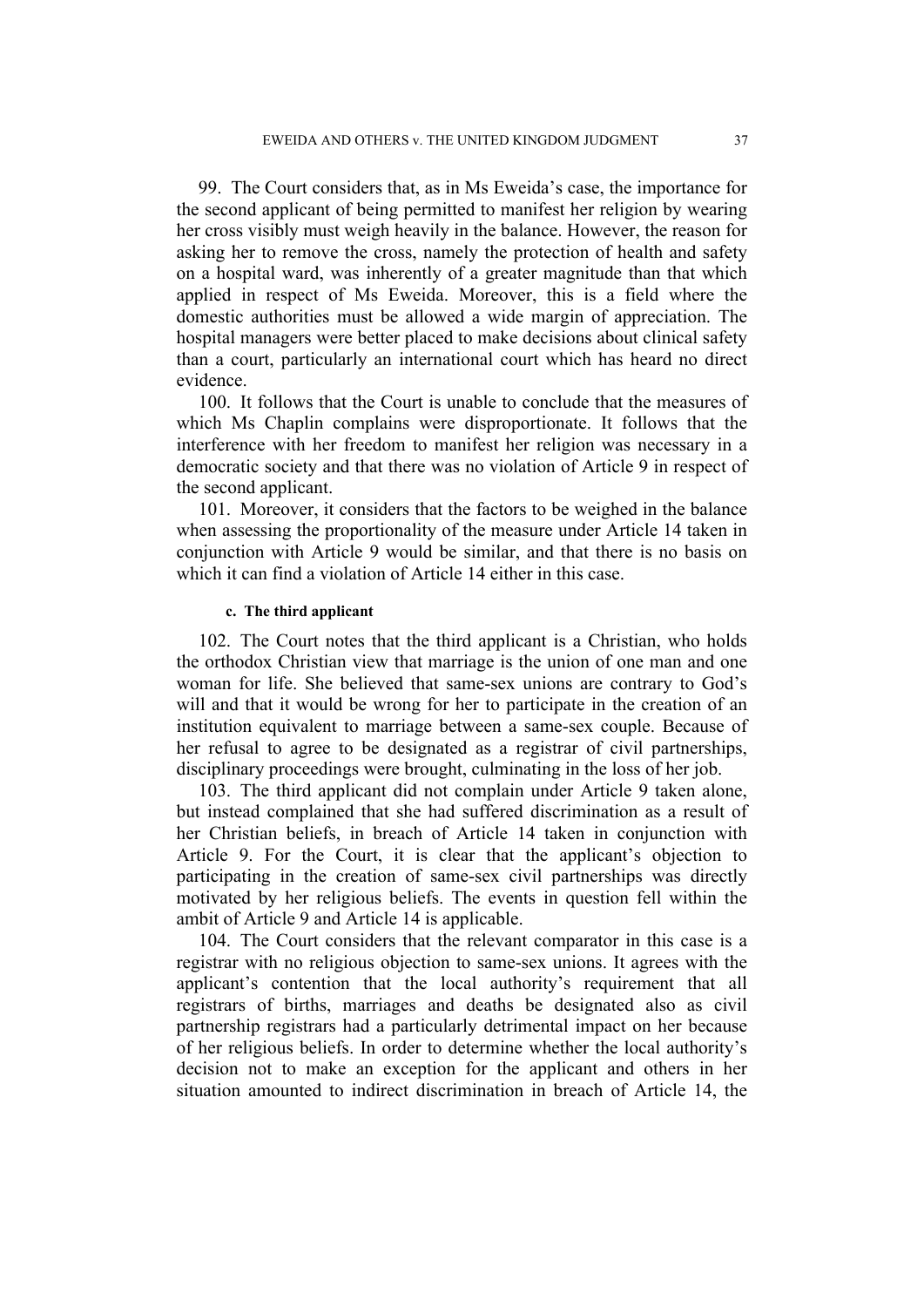Court must consider whether the policy pursued a legitimate aim and was proportionate.

105. The Court of Appeal held in this case that the aim pursued by the local authority was to provide a service which was not merely effective in terms of practicality and efficiency, but also one which complied with the overarching policy of being "an employer and a public authority wholly committed to the promotion of equal opportunities and to requiring all its employees to act in a way which does not discriminate against others". The Court recalls that in its case-law under Article 14 it has held that differences in treatment based on sexual orientation require particularly serious reasons by way of justification (see, for example, *Karner v. Austria*, no. 40016/98, § 37, ECHR 2003-IX; *Smith and Grady*, cited above, § 90; *Schalk and Kopf v. Austria*, no. 30141/04, § 97, ECHR 2010). It has also held that same-sex couples are in a relevantly similar situation to different-sex couples as regards their need for legal recognition and protection of their relationship, although since practice in this regard is still evolving across Europe, the Contracting States enjoy a wide margin of appreciation as to the way in which this is achieved within the domestic legal order (*Schalk and Kopf*, cited above, §§ 99-108). Against this background, it is evident that the aim pursued by the local authority was legitimate.

106. It remains to be determined whether the means used to pursue this aim were proportionate. The Court takes into account that the consequences for the applicant were serious: given the strength of her religious conviction, she considered that she had no choice but to face disciplinary action rather than be designated a civil partnership registrar and, ultimately, she lost her job. Furthermore, it cannot be said that, when she entered into her contract of employment, the applicant specifically waived her right to manifest her religious belief by objecting to participating in the creation of civil partnerships, since this requirement was introduced by her employer at a later date. On the other hand, however, the local authority's policy aimed to secure the rights of others which are also protected under the Convention. The Court generally allows the national authorities a wide margin of appreciation when it comes to striking a balance between competing Convention rights (see, for example, *Evans v. the United Kingdom* [GC], no. 6339/05, § 77, ECHR 2007-I). In all the circumstances, the Court does not consider that the national authorities, that is the local authority employer which brought the disciplinary proceedings and also the domestic courts which rejected the applicant's discrimination claim, exceeded the margin of appreciation available to them. It cannot, therefore, be said that there has been a violation of Article 14 taken in conjunction with Article 9 in respect of the third applicant.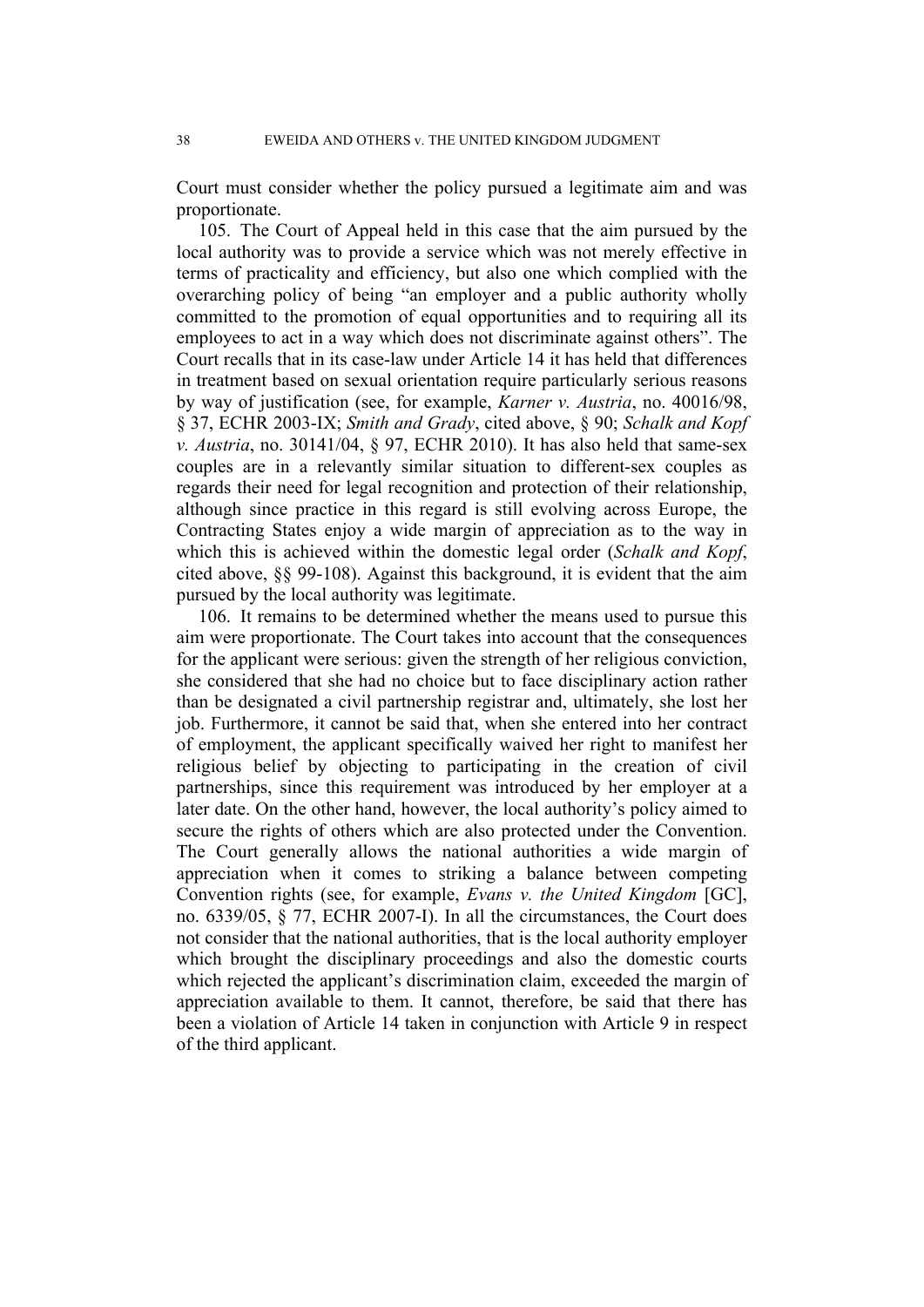#### **d. The fourth applicant**

107. Mr McFarlane's principal complaint was under Article 9 of the Convention, although he also complained under Article 14 taken in conjunction with Article 9. Employed by a private company with a policy of requiring employees to provide services equally to heterosexual and homosexual couples, he had refused to commit himself to providing psychosexual counselling to same-sex couples, which resulted in disciplinary proceedings being brought against him. His complaint of indirect discrimination, *inter alia,* was rejected by the Employment Tribunal and the Employment Appeal Tribunal and he was refused leave to appeal by the Court of Appeal.

108. The Court accepts that Mr McFarlane's objection was directly motivated by his orthodox Christian beliefs about marriage and sexual relationships, and holds that his refusal to undertake to counsel homosexual couples constituted a manifestation of his religion and belief. The State's positive obligation under Article 9 required it to secure his rights under Article 9.

109. It remains to be determined whether the State complied with this positive obligation and in particular whether a fair balance was struck between the competing interests at stake (see paragraph 84 above). In making this assessment, the Court takes into account that the loss of his job was a severe sanction with grave consequences for the applicant. On the other hand, the applicant voluntarily enrolled on Relate's post-graduate training programme in psycho-sexual counselling, knowing that Relate operated an Equal Opportunities Policy and that filtering of clients on the ground of sexual orientation would not be possible (see paragraphs 32-34 above). While the Court does not consider that an individual's decision to enter into a contract of employment and to undertake responsibilities which he knows will have an impact on his freedom to manifest his religious belief is determinative of the question whether or not there been an interference with Article 9 rights, this is a matter to be weighed in the balance when assessing whether a fair balance was struck (see paragraph 83 above). However, for the Court the most important factor to be taken into account is that the employer's action was intended to secure the implementation of its policy of providing a service without discrimination. The State authorities therefore benefitted from a wide margin of appreciation in deciding where to strike the balance between Mr McFarlane's right to manifest his religious belief and the employer's interest in securing the rights of others. In all the circumstances, the Court does not consider that this margin of appreciation was exceeded in the present case.

110. In conclusion, the Court does not consider that the refusal by the domestic courts to uphold Mr McFarlane's complaints gave rise to a violation of Article 9, taken alone or in conjunction with Article 14.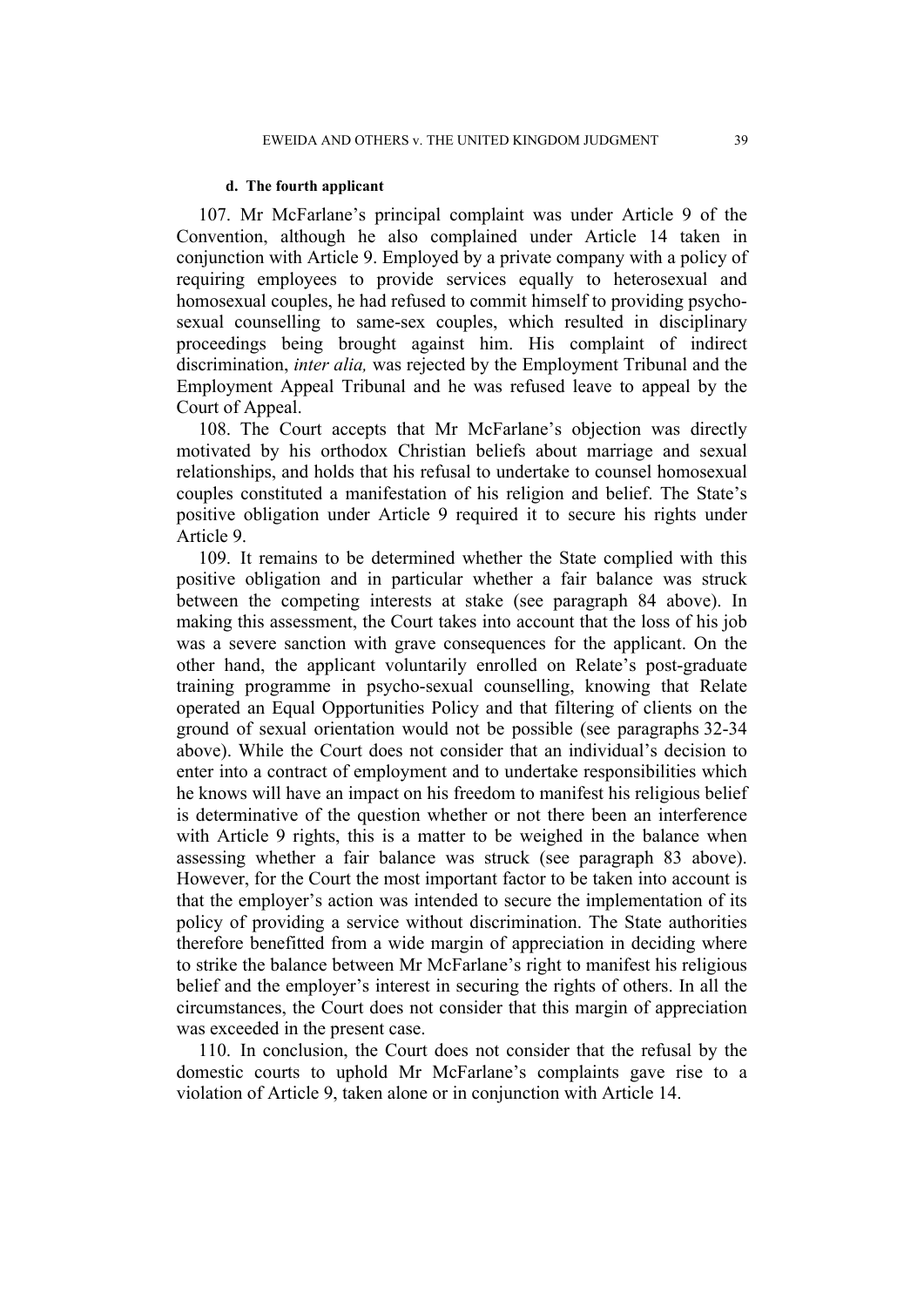### III. APPLICATION OF ARTICLE 41 OF THE CONVENTION

### 111. Article 41 of the Convention provides:

"If the Court finds that there has been a violation of the Convention or the Protocols thereto, and if the internal law of the High Contracting Party concerned allows only partial reparation to be made, the Court shall, if necessary, afford just satisfaction to the injured party."

### **A. Damage**

112. Ms Eweida claimed compensation for loss of earnings, totalling GBP 3,906.69 and interest on the loss of earnings. She also claimed nonpecuniary damages in respect of the injury to her feelings. Because of the State's failure to provide an adequate domestic remedy, she had suffered a lengthy campaign of discriminatory treatment, which would have entitled her to an award up to GBP 30,000 at domestic level.

113. The Government submitted that the sums claimed were excessive, given that British Airways conducted a review and changed its uniform policy shortly after Ms Eweida's complaint, and that the finding of a violation would be sufficient just satisfaction.

114. The Court has found a violation in respect of Ms Eweida, on the basis that domestic law, as applied in her case, did not strike the right balance between the protection of her right to manifest her religion and the rights and interests of others. It does not, however, consider that the evidence before it supports Ms Eweida's claim to have suffered financial loss as a result of the violation. She was refused permission to wear the cross visibly at work on 20 September 2006, and decided to return home and remain there, unpaid, until British Airways changed its position in February 2007. On 23 October 2006 she was offered the option of nonuniformed administrative work, at her former rate of pay, pending the resolution of the grievance procedures; an offer which she chose not to accept. Moreover, the Employment Tribunal noted in its judgment that it was common ground between the parties to the proceedings before it that, during the period September 2006 to February 2007, the applicant had enjoyed an income of well over twice her loss of earnings, some of it through gifts and donations, some as earnings from other sources. In these circumstances, the Court does not consider that the respondent State should be required to compensate Ms Eweida in respect of her lost earnings. However, the Court considers that the violation of her right to manifest her religious belief must have caused Ms Eweida considerable anxiety, frustration and distress. It therefore awards EUR 2,000 in respect of non-pecuniary damage.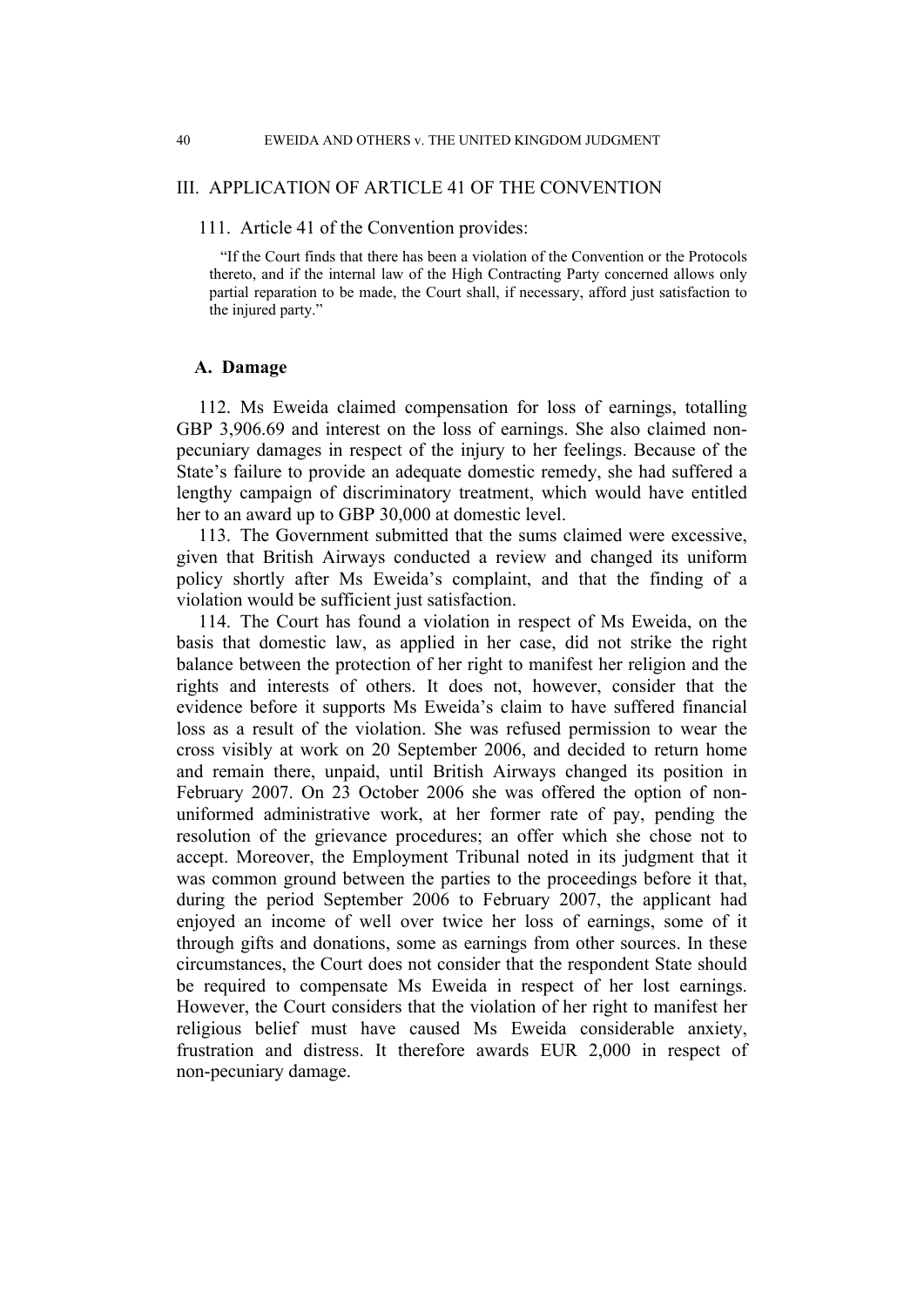## **B. Costs and expenses**

115. Ms Eweida also claimed costs and expenses incurred before the Court, amounting to approximately EUR 37,000 (inclusive of value added tax) including GBP 9,218 in solicitors' costs and GBP 15,000 in counsels' fees.

116. The Government did not comment in detail on this claim, except to point out that it was not clear that all the costs had been necessarily incurred.

117. According to the Court's case-law, an applicant is entitled to the reimbursement of costs and expenses only in so far as it has been shown that these have been actually and necessarily incurred and are reasonable as to quantum. In the present case, regard being had to the documents in its possession and the above criteria, and in the absence of detailed comments by the Government, the Court considers it reasonable to award the sum of EUR 30,000 for the proceedings before the Court, together with any tax that may be chargeable to Ms Eweida.

## **C. Default interest**

118. The Court considers it appropriate that the default interest rate should be based on the marginal lending rate of the European Central Bank, to which should be added three percentage points.

## FOR THESE REASONS, THE COURT

- 1. *Decides* unanimously to join the applications;
- 2. *Declares* unanimously the second applicant's complaint about direct discrimination inadmissible and the remainder of all four applications admissible;
- 3. *Holds* by five votes to two that there has been a violation of Article 9 of the Convention in respect of the first applicant and that it is not necessary to examine separately her complaint under Article 14 taken in conjunction with Article 9;
- 4. *Holds* unanimously that there has been no violation of Article 9, taken alone or in conjunction with Article 14, in respect of the second applicant;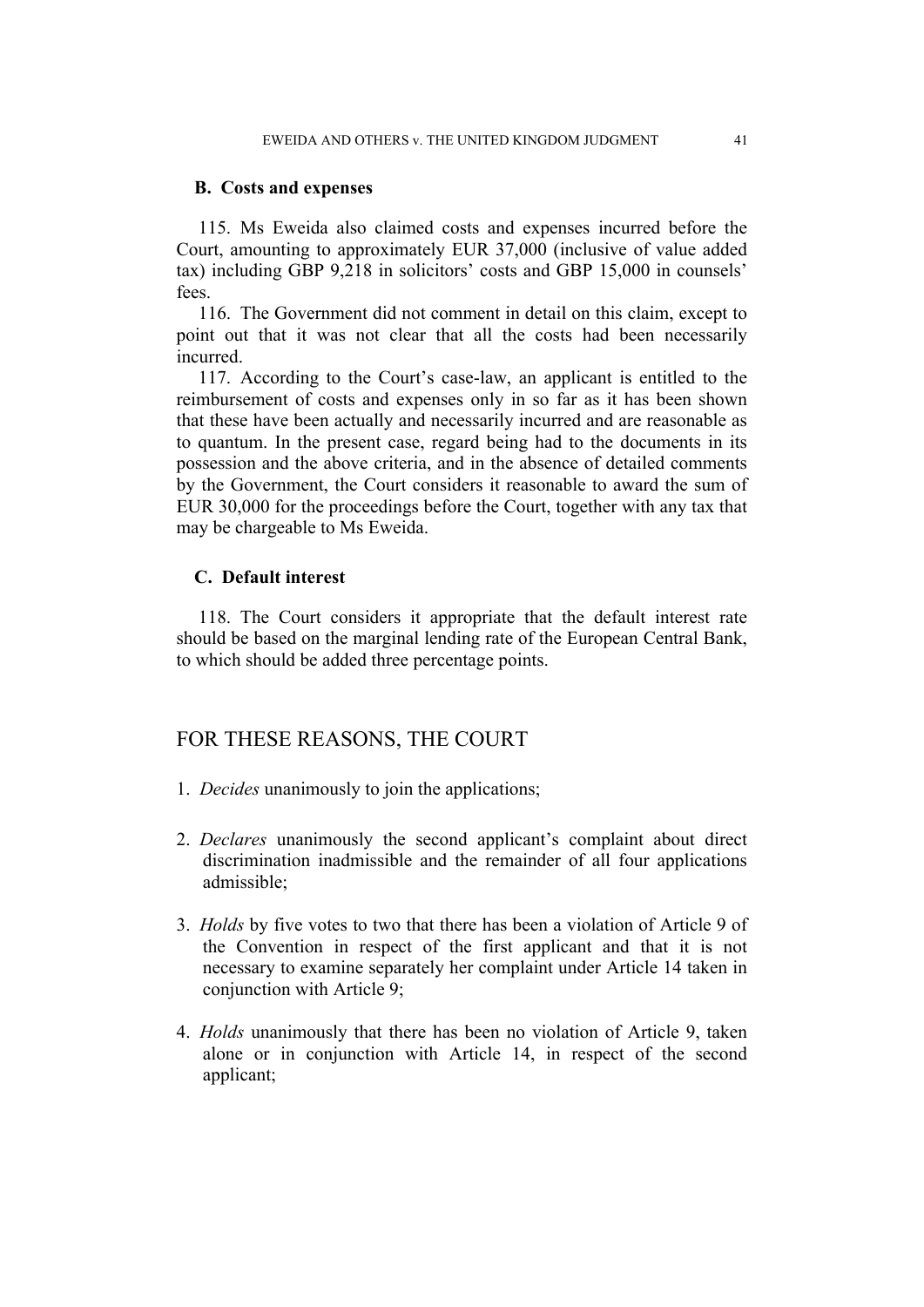## 42 EWEIDA AND OTHERS v. THE UNITED KINGDOM JUDGMENT

- 5. *Holds* by five votes to two that there has been no violation of Article 14 taken in conjunction with Article 9 in respect of the third applicant;
- 6. *Holds* unanimously that there has been no violation of Article 9, taken alone or in conjunction with Article 14, in respect of the fourth applicant;
- 7. *Holds* by five votes to two that the respondent State is to pay the first applicant, within three months from the date on which the judgment becomes final in accordance with Article 44 § 2 of the Convention, EUR 2,000 (two thousand euros), plus any tax that may be chargeable to the applicant, in respect of non-pecuniary damage, to be converted into pounds sterling at the rate applicable at the date of settlement, and that from the expiry of the above-mentioned three months until settlement simple interest shall be payable on the above amount at a rate equal to the marginal lending rate of the European Central Bank during the default period plus three percentage points;
- 8. *Holds* unanimously that the respondent State is to pay the first applicant, within three months from the date on which the judgment becomes final in accordance with Article 44 § 2 of the Convention, EUR 30,000 (thirty thousand euros) in respect of costs and expenses, to be converted into pounds sterling at the rate applicable at the date of settlement, and that from the expiry of the above-mentioned three months until settlement simple interest shall be payable on the above amount at a rate equal to the marginal lending rate of the European Central Bank during the default period plus three percentage points;
- 9. *Dismisses* unanimously the remainder of the applicants' claims for just satisfaction.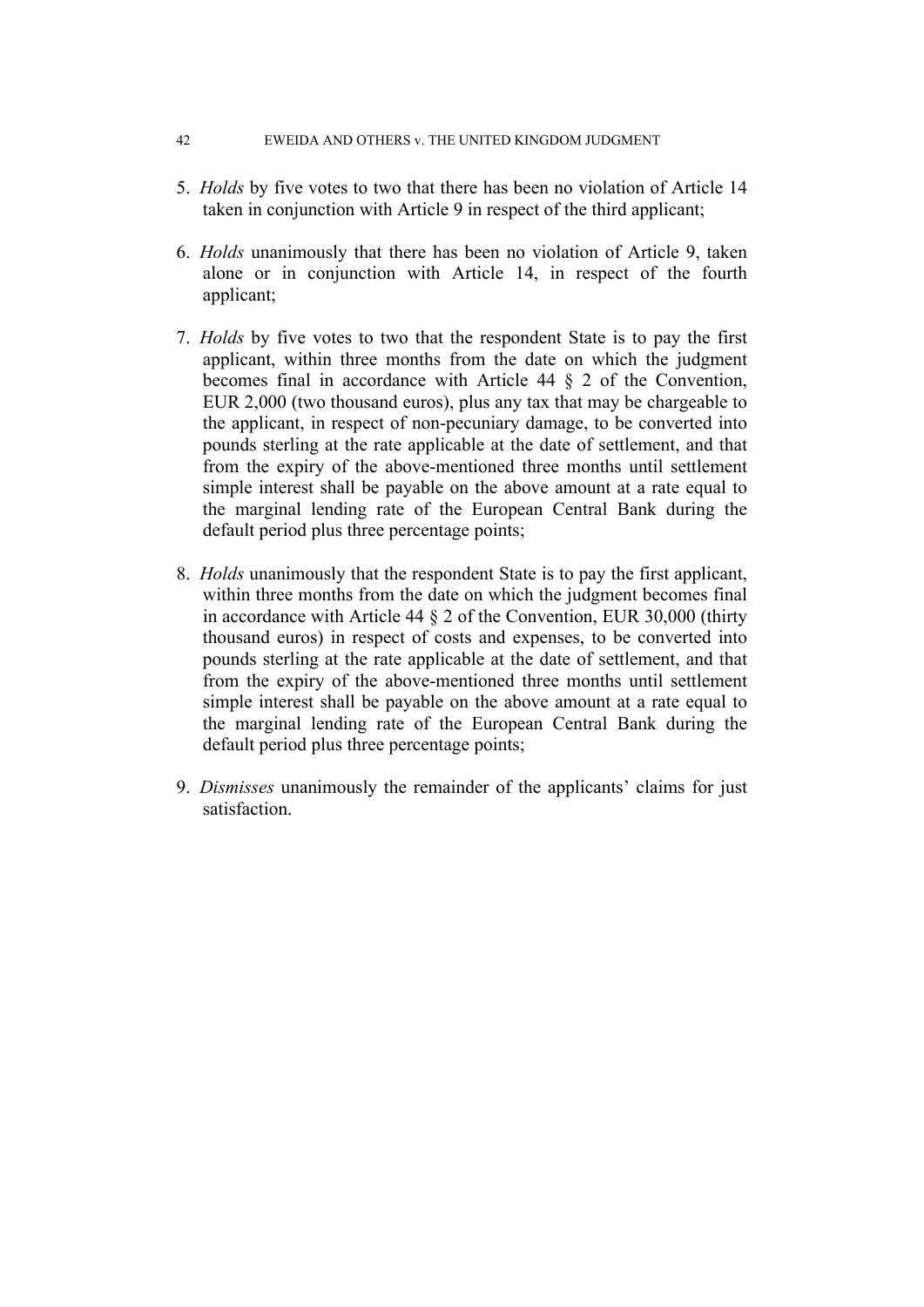Done in English, and notified in writing on 15 January 2013, pursuant to Rule 77 §§ 2 and 3 of the Rules of Court.

Lawrence Early David Thór Björgvinsson Registrar President

In accordance with Article 45 § 2 of the Convention and Rule 74 § 2 of the Rules of Court, the following separate opinions of Judges Bratza and David Thór Björgvinsson and of Judges Vučinić and De Gaetano are annexed to this judgment.

> DTB TLE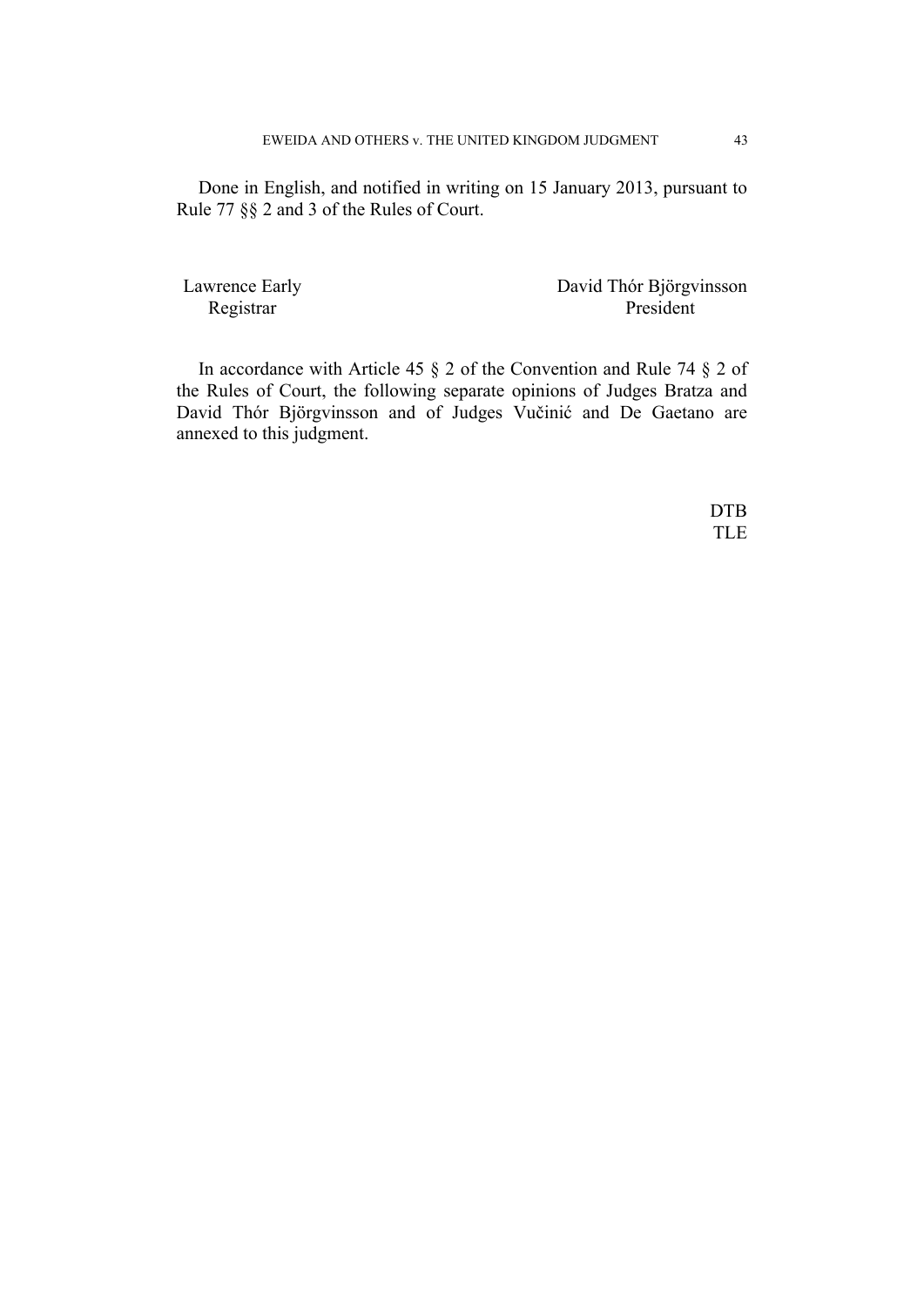44 EWEIDA AND OTHERS v. THE UNITED KINGDOM JUDGMENT - SEPARATE OPINIONS

## JOINT PARTLY DISSENTING OPINION OF JUDGES BRATZA AND DAVID THÓR BJÖRGVINSSON

1. While we share the view of the majority of the Chamber that, save in respect of one complaint of the second applicant, the applications are admissible as a whole and that there has been no violation of the Convention rights of the second, third and fourth applicants, we cannot agree that the rights of the first applicant under Article 9 of the Convention were violated in the particular circumstances of her case.

2. We endorse the general principles set out in the judgment governing the complaints under both Articles 9 and 14. We attach particular importance to three of these principles:

(a) The "manifestation" of religion or belief within the meaning of Article 9 is not limited to acts of worship or devotion which form part of the practice of a religion or belief "in a generally recognised form". Provided a sufficiently close and direct nexus between the act and the underlying belief exists, there is no obligation on an applicant to establish that he or she acted in fulfilment of a duty mandated by the religion. In the present case, we have no doubt that the link between the visible wearing of a cross (being the principal symbol of Christianity) and the faith to which the applicant adheres is sufficiently strong for it to amount to a manifestation of her religious belief.

(b) A restriction on the manifestation of a religion or belief in the workplace may amount to an interference with Article 9 rights which requires to be justified even in a case where the employee voluntarily accepts an employment or role which does not accommodate the practice in question or where there are other means open to the individual to practise or observe his or her religion as, for instance, by resigning from the employment or taking a new position. As pointed out by the applicants, any other interpretation would not only be difficult to reconcile with the importance of religious belief but would be to treat Article 9 rights differently and of lesser importance than rights under Articles 8, 10 or 11, where the fact that an applicant can take steps to avoid a conflict between Convention rights and other requirements or restrictions imposed on him or her has been seen as going to the issue of justification and proportionality and not to the question of whether there has been an interference with the right in question. Insofar as earlier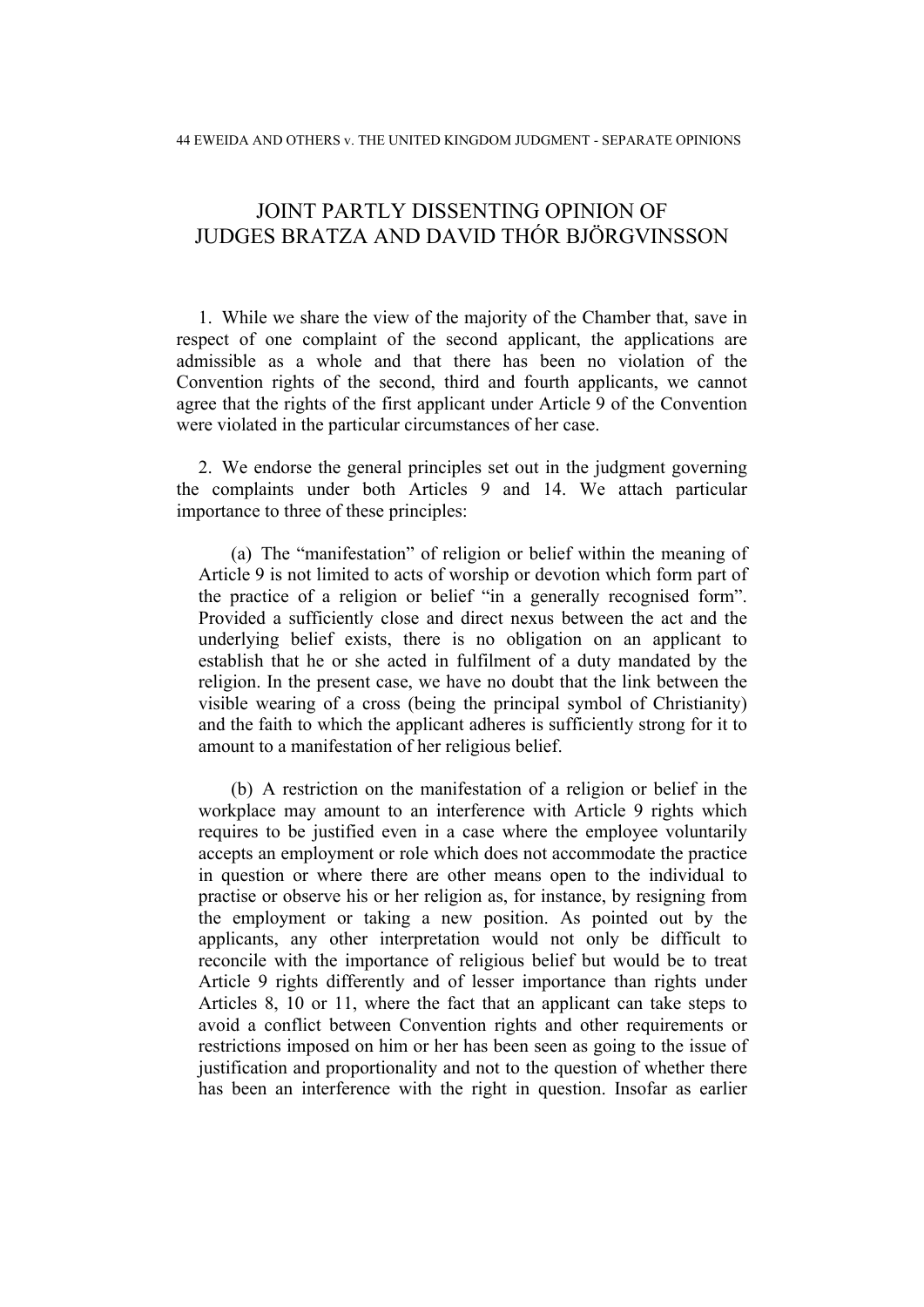decisions of the Commission and the Court would suggest the contrary, we do not believe that they should be followed.

(c) Where, as in the case of the first and fourth applicants, the acts complained of were not directly attributable to the respondent State, the central question is not whether the interference was necessary in a democratic society or whether the State complied with its negative obligations flowing directly from Article 9, but whether the State was in breach of its positive obligations to secure Article 9 rights through its legal system. In determining whether or not the State complied with those obligations, regard must be had to the fair balance that has to be struck between the competing interests of the individual and of the community as a whole, including the interests of the employer. The Court has frequently made clear that, in striking the balance, the aims mentioned in the second paragraph of the Article may be of a certain relevance.

3. As is noted in the judgment, in common with a large number of Contracting States, the wearing of religious clothing and/or religious symbols in the workplace is not specifically regulated by law in the United Kingdom, either in the private or in the public sector. The first applicant brought domestic proceedings for damages for direct and indirect discrimination contrary to Regulation 3 of the 2003 Regulation. It was accepted by BA that the Employment Tribunal had no power to consider any separate or free-standing claim under Article 9 of the Convention. In the Court of Appeal, Article 9 was invoked but it was held that the Article did not advance the applicant's case since, in the view of that court, there had been no interference with the applicant's rights under that Article.

4. Despite this lack of specific protection, it does not in our view follow that in the particular circumstances of this case the applicant's Article 9 rights were not adequately secured. While at the national level the examination of the applicant's claim focused on the complaint of discrimination, it is clear that both the Employment Tribunal and the Court of Appeal examined in detail not only the legitimacy of the aim of the uniform code adopted by BA but the proportionality of the measures taken by the company in respect of the applicant. It was held unanimously that the aim was legitimate. The Employment Tribunal considered that the requirement was not proportionate since it failed to distinguish an item such as a religious symbol from an item worn purely frivolously or as a piece of cosmetic jewellery. The Court of Appeal, in reversing this finding, took a broader view of the matter, referring specifically to the particular features of the case which had been found established by the Employment Tribunal. These included the fact that the company's dress code had for some years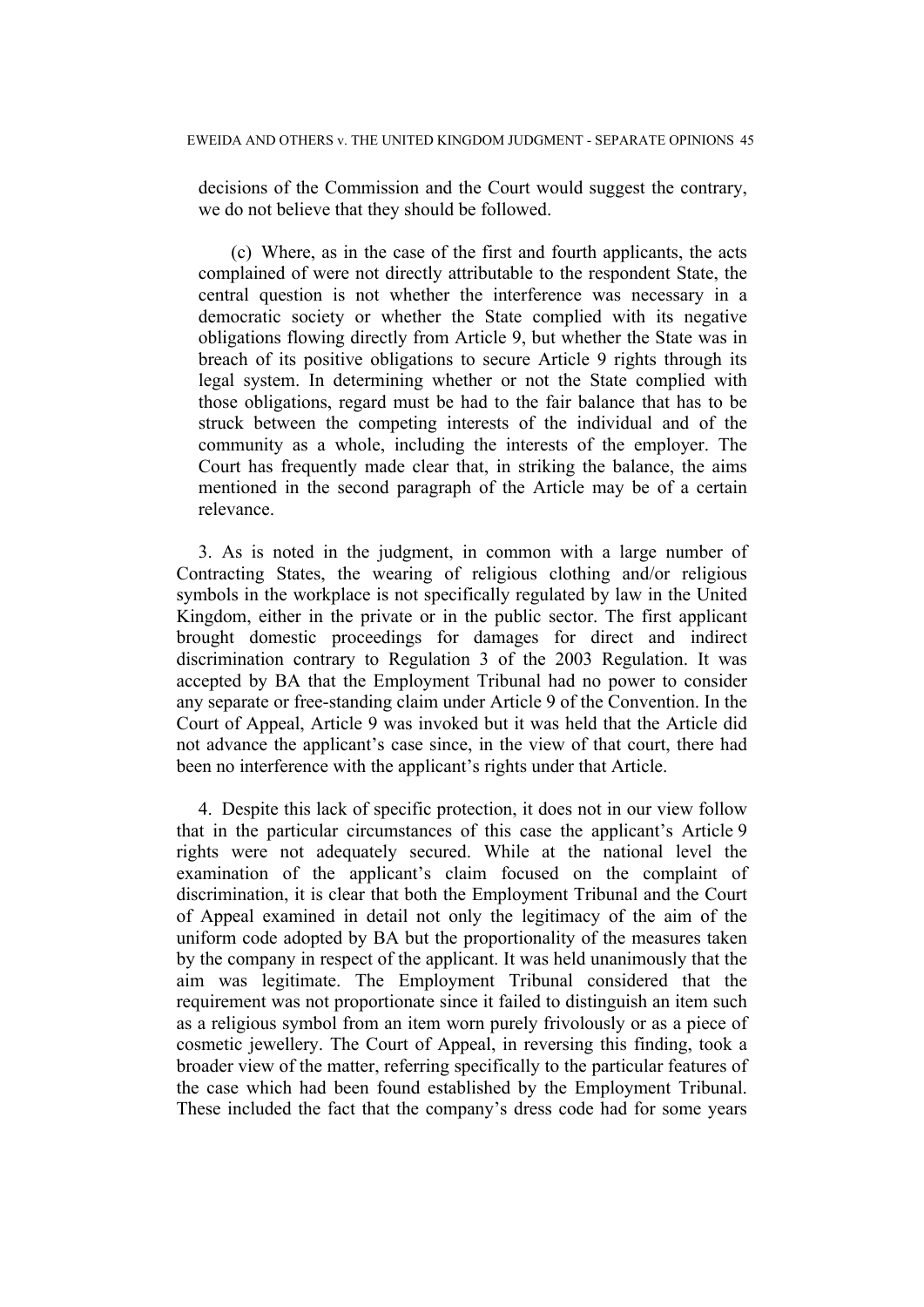#### 46 EWEIDA AND OTHERS v. THE UNITED KINGDOM JUDGMENT - SEPARATE OPINIONS

caused no known problems to any employee including the applicant herself, who from 2004 until May 2006 appears to have worn a cross concealed under her clothing without objection; the fact that the applicant had originally accepted the requirement of concealing the cross before reporting for work in breach of it, without waiting for the results of a formal grievance complaint which she had lodged with the company; the fact that the issue was conscientiously addressed by BA, which offered the applicant a temporary administrative position within the company which would have allowed her to wear the cross openly without loss of pay; the fact that the procedures within the company were properly followed in the light of the applicant's complaint and that the dress code was reviewed, and within a matter of a few months relaxed, so as to permit the wearing of religious and other symbols; and the fact that, in consequence, the applicant was reinstated in her original post and able to continue openly to wear the cross from February 2007 onwards.

5. While a different view could doubtless be held – and was held by the Employment Tribunal itself – we do not find it possible to say that the Court of Appeal failed to carry out a fair balance of the competing interests or that their review of the factual circumstances of the case failed adequately to secure the applicant's Article 9 rights. It is argued in the judgment that too much weight was given by the domestic court to BA's wish to project a certain corporate image and too little to the applicant's desire to manifest her religious belief and to be able to communicate that belief to others. We do not think that this does justice to the decision or reasoning of the Court of Appeal. Had the uniform code been stubbornly applied without any regard to the applicant's repeated requests to be allowed to wear her cross outside her clothing or had her insistence on doing so resulted in her dismissal from employment, we could readily accept that the balance tipped strongly in favour of the applicant. But, as the facts summarised above show, that was not the case. The fact that the company was able ultimately to amend the uniform code to allow for the visible wearing of religious symbols may, as the judgment claims, demonstrate that the earlier prohibition was not "of crucial importance". It does not, however, begin in our view to demonstrate that it was not of sufficient importance to maintain until the issue was thoroughly examined.

6. In view of our conclusion that Article 9, read alone, was not violated, we have found it necessary to examine separately the applicant's complaint under Article 14 read in conjunction with Article 9.

7. In the domestic proceedings the applicant claimed direct discrimination and indirect discrimination under the 2003 Regulations. The claim of direct discrimination was rejected on the ground that, on the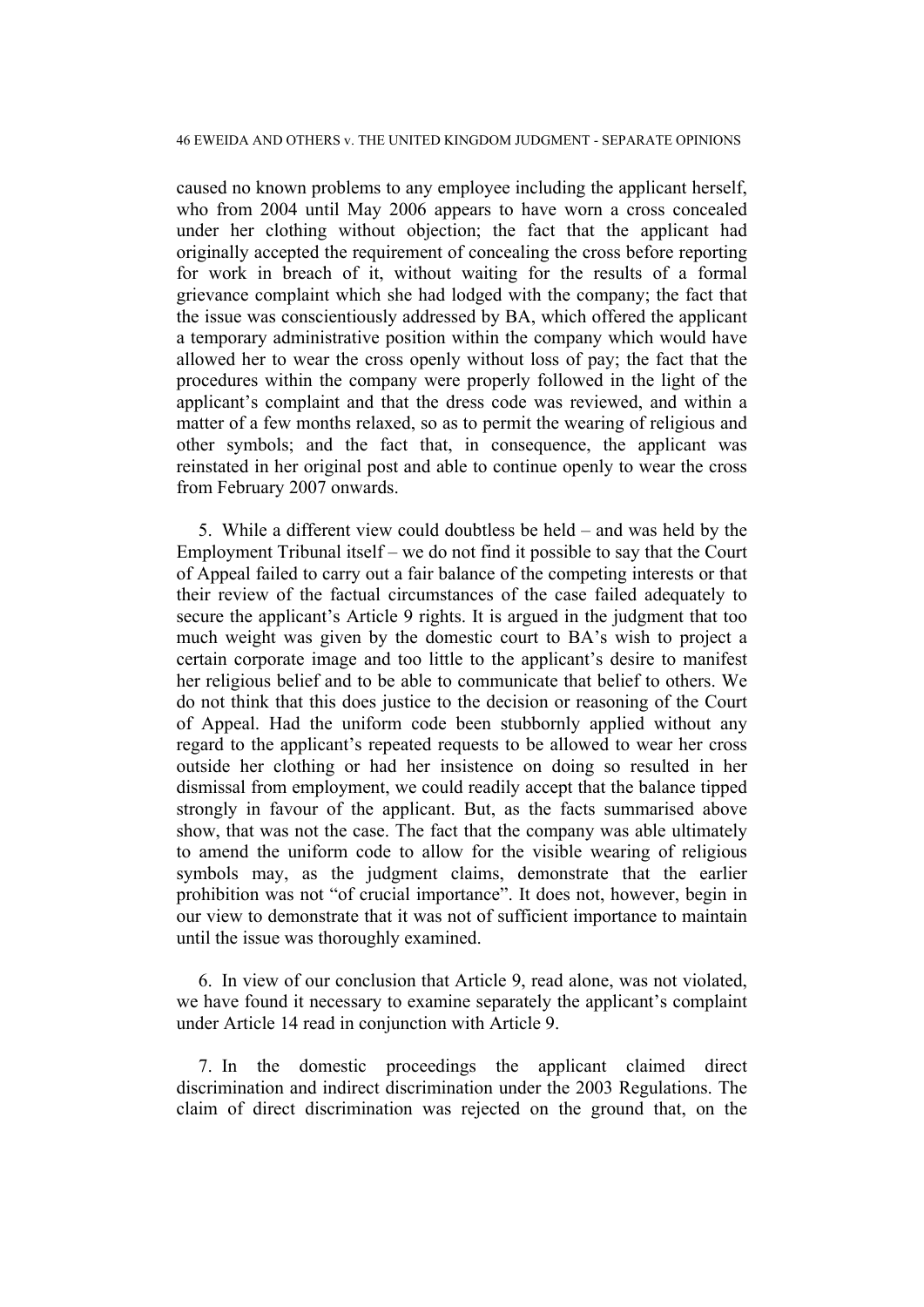evidence, the applicant was treated identically to all possible comparators: to an adherent of any non-Christian faith or of no faith, displaying a cross for cosmetic and non-religious reasons; to an adherent to a faith other than Christianity, wearing a symbol of that faith visibly on a silver chain round the neck; and to an employee wearing a visible silver necklace without any form of Christian or other religious adornment. We see no ground for challenging this finding or for concluding that there was direct discrimination.

8. The principal claim before the Court appears to be one of indirect discrimination, the argument being that, because of her religion, the applicant was in a different situation from other employees who wished to wear jewellery and that she should have been accorded different treatment as far as the company's uniform policy was concerned. The applicant does not directly criticise the 2003 Regulations which, on their face, appeared to provide in Regulation 3(1)(b) protection against any form of indirect discrimination. The applicant's complaint relates rather to the way in which that Regulation was applied by the national tribunal and court, which held that the concept of indirect discrimination implied discrimination against a defined group and that the applicant had not produced evidence of an identifiable group disadvantage on the part of Christians but only disadvantage to herself, arising out of her wish to manifest her Christian faith in a particular way. The Court of Appeal noted that, of the uniformed work force of 30,000, none other than the applicant had ever made such a request or demand, much less refused to work if it was not met. The applicant argues that to require an applicant to show group disadvantage discriminates against the adherents of religions that are less prescriptive as regards the manner of dress or other outward manifestations of faith (such as Christianity) than other religions.

9. We see force in both arguments. While it is true that the purpose of indirect discrimination is to deal principally with the problem of group discrimination, it is also true that to require evidence of group disadvantage will often impose on an applicant an excessive burden of demonstrating that persons of the same religion or belief are put at a particular disadvantage. This may be especially difficult, as the applicant argues, in the case of a religion such as Christianity, which is not prescriptive and which allows for many different ways of manifesting commitment to the religion.

10. In the end, we have not found it necessary to resolve this question, since even if the measure had an unequal impact and could in principle give rise to indirect discrimination, there was in our view in the particular circumstances of the case an objective and reasonable justification for the measure, which was a proportionate means of achieving a legitimate aim. In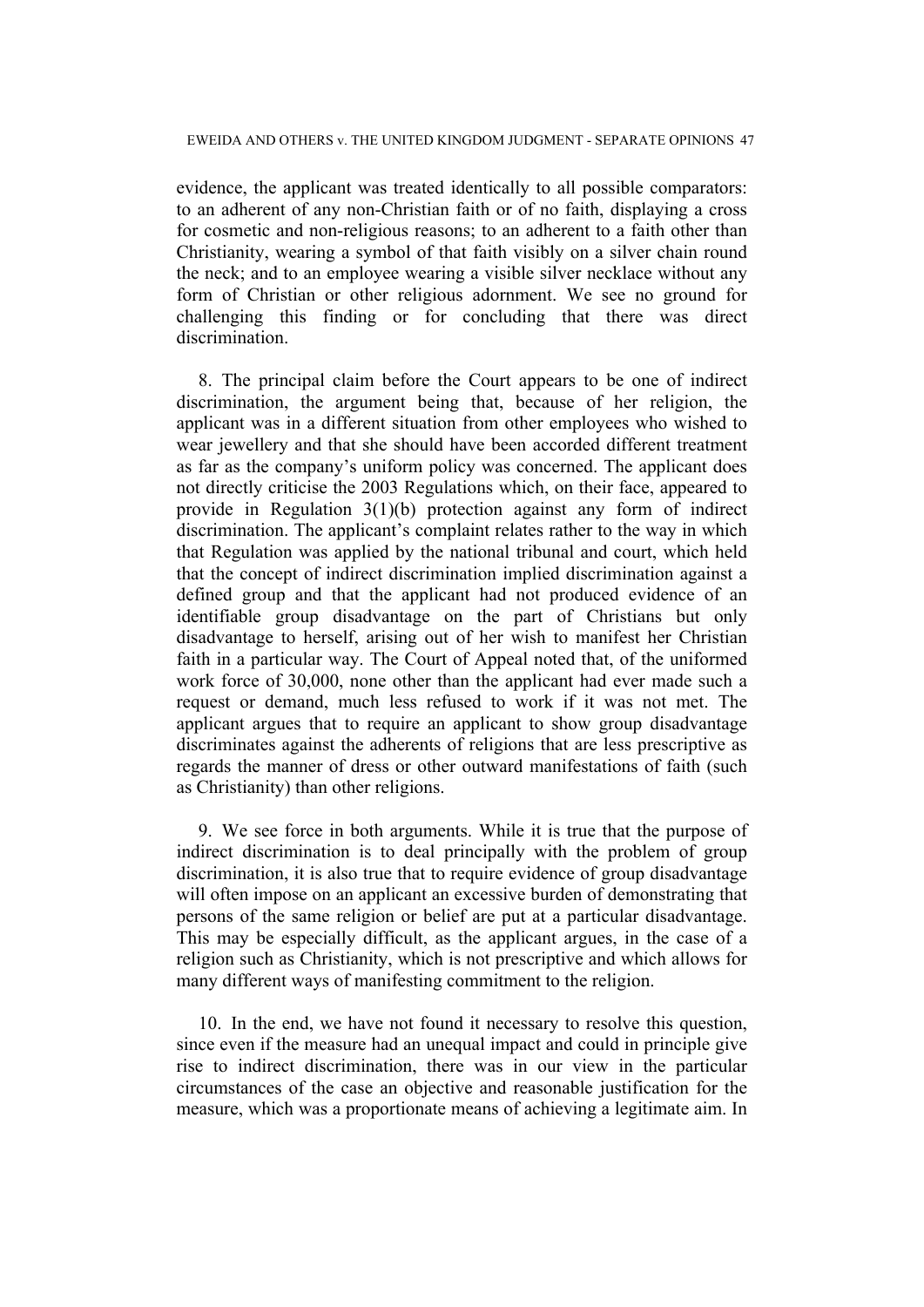#### 48 EWEIDA AND OTHERS v. THE UNITED KINGDOM JUDGMENT - SEPARATE OPINIONS

this respect we are brought back to the specific factual circumstances already referred to under Article 9 read alone.

11. For these reasons we would find that the applicant's rights under Article 9, read alone or in conjunction with Article 14, were not violated. While we would not accordingly have awarded compensation to the applicant, in deference to the view of the majority, we do not contest the award of costs and expenses.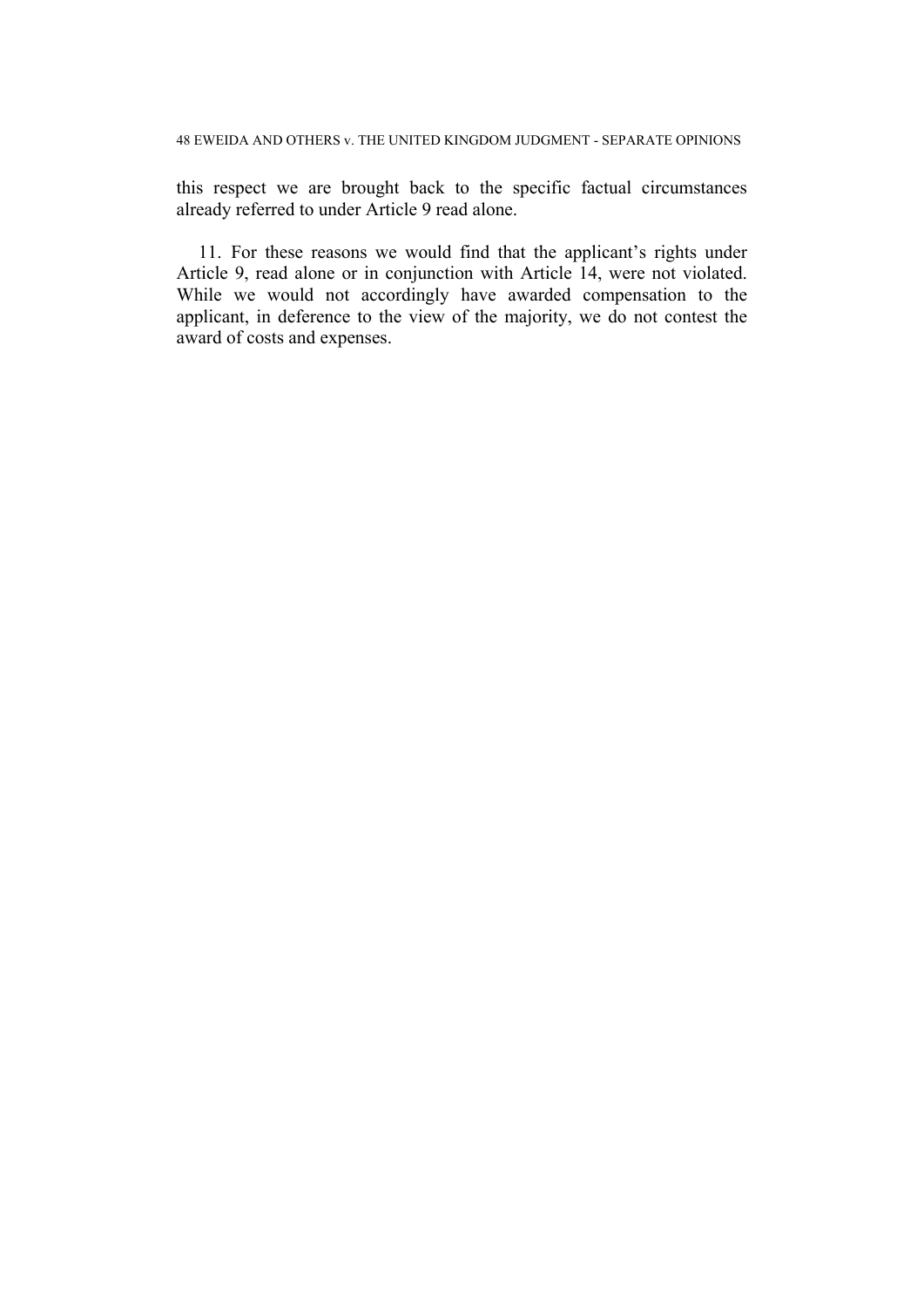## JOINT PARTLY DISSENTING OPINION OF JUDGES VUČINIĆ AND DE GAETANO

1. We are unable to share the majority's opinion that there has been no violation of the Convention in respect of the third applicant (Ms Ladele). Our vote under operative head no. 9 of the judgment must be read only in light of the fact that, in view of the majority decision regarding the third applicant, it would have served no practical purpose to have a separate head on just satisfaction in respect of the said applicant.

2. The third applicant's case is not so much one of freedom of religious belief as one of freedom of conscience – that is, that no one should be forced to act against one's conscience or be penalised for refusing to act against one's conscience. Although freedom of religion and freedom of conscience are dealt with under the same Article of the Convention, there is a fundamental difference between the two which, in our view, has not been adequately made out in §§ 79 to 88 of the judgment. Even Article 9 hints at this fundamental difference: whereas the word "conscience" features in 9  $\S$  1, it is conspicuously absent in 9  $\S$  2. Conscience – by which is meant moral conscience – is what enjoins a person at the appropriate moment to do good and to avoid evil. In essence it is a judgment of reason whereby a physical person recognises the moral quality of a concrete act that he is going to perform, is in the process of performing, or has already completed. This rational judgment on what is good and what is evil, although it may be nurtured by religious beliefs, is not necessarily so, and people with no particular religious beliefs or affiliations make such judgments constantly in their daily lives. The pre-eminence (and the ontological roots) of conscience is underscored by the words of a nineteenth century writer who noted that "...Conscience may come into collision with the word of a Pope, and is to be followed in spite of that word."<sup>1</sup>

3. As one of the third party intervenors in this case – the European Centre for Law and Justice  $(ECLJ)$  – quite pointedly put it: "[J]ust as there is a difference in nature between conscience and religion, there is also a difference between the prescriptions of conscience and religious prescriptions." The latter type of prescriptions – not to eat certain food (or certain food on certain days); the wearing of the turban or the veil, or the display of religious symbols; attendance at religious services on certain days – may be subject to limitations in the manner and subject to the conditions

<sup>1</sup> John Henry Cardinal Newman in *A letter to His Grace the Duke of Norfolk* C.P.S. (New York), 1875, chapter 5, p.71. The chapter ends with the words (p. 86): "I add one remark. Certainly, if I am obliged to bring religion into after-dinner toasts, (which indeed does not seem quite the thing) I shall drink -- to the Pope, if you please, -- still, to Conscience first, and to the Pope afterwards."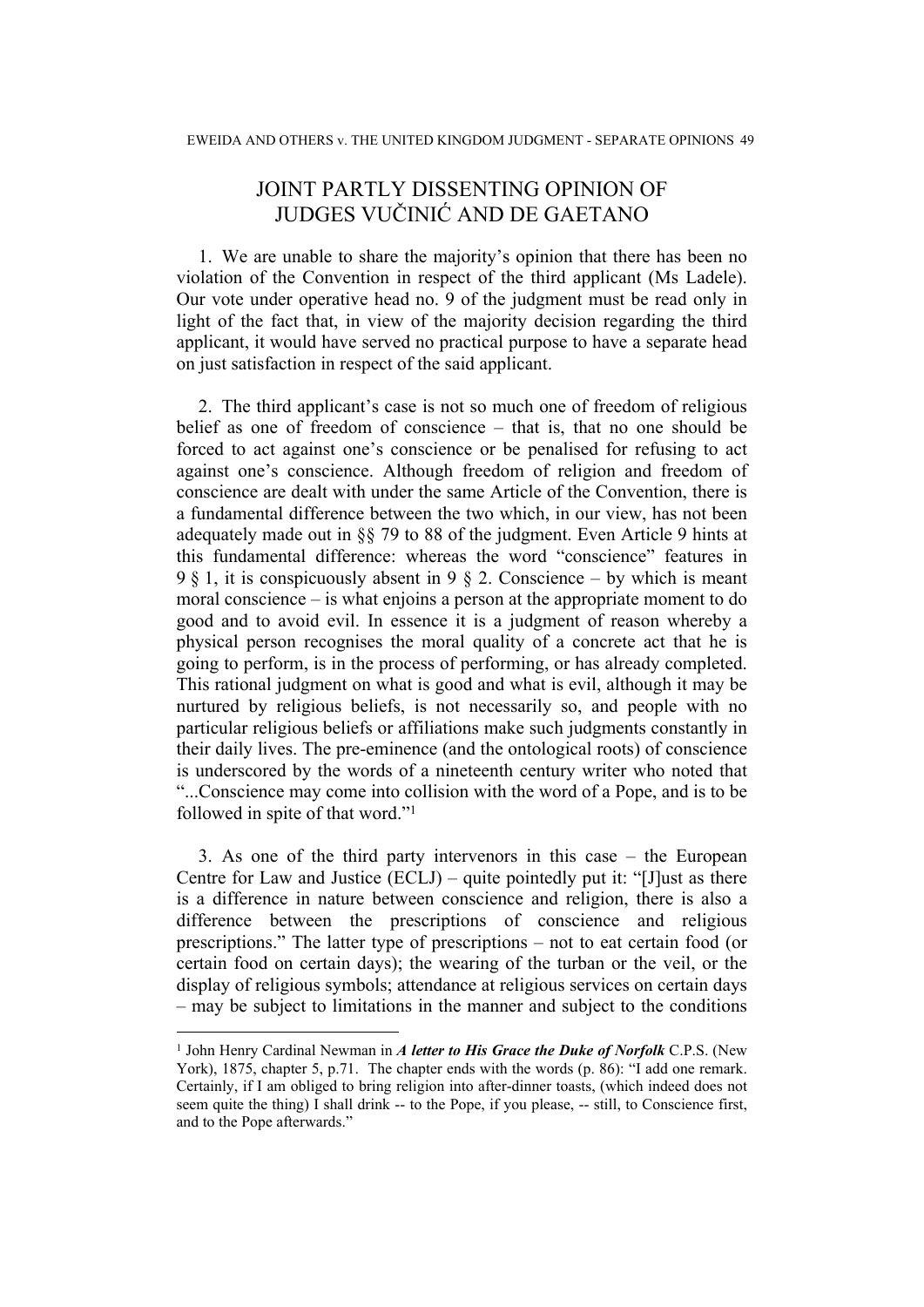#### 50 EWEIDA AND OTHERS v. THE UNITED KINGDOM JUDGMENT - SEPARATE OPINIONS

laid down in Article 9 § 2. But can the same be said with regard to prescriptions of conscience? We are of the view that once that a *genuine* and *serious* case of conscientious objection is established, the State is obliged to respect the individual's freedom of conscience both positively (by taking reasonable and appropriate measures to protect the rights of the conscientious objector<sup>2</sup>) and negatively (by refraining from actions which punish the objector or discriminate against him or her). Freedom of conscience has in the past all too often been paid for in acts of heroism, whether at the hands of the Spanish Inquisition or of a Nazi firing squad. As the ECLJ observes, "It is in order to avoid that obeying one's conscience must still require payment in heroism that the law now guarantees freedom of conscience."

4. The respondent Government accepted that the third applicant's objection to officiating at same-sex civil partnership ceremonies was a genuine and serious one, based as it was on her conviction that such partnerships are against God's law. In this sense her conscientious objection was *also* a manifestation of her deep religious conviction and beliefs. The majority decision does not dispute this – indeed, by acknowledging that "[t]he events in question fall within the ambit of Article 9 and Article 14 is applicable" (see § 103), the majority decision implicitly acknowledges that the third applicant's conscientious objection attained a level of cogency, seriousness, cohesion and importance (see § 81) worthy of protection.

5. It is at this point pertinent to observe that when the third applicant joined the public service (as an employee of the London Borough of Islington) in 1992, and when she became a registrar of births, deaths and marriages in 2002, her job did not include officiating at same-sex partnership ceremonies. There is nothing to suggest, and nor has it been suggested by anyone, that it was to be expected (perhaps by 2002) that marriage registrars would have to officiate at these ceremonies in the future. If anything, both the law (the Civil Partnership Act 2004) and the practice of other local authorities allowed for the possibility of compromises which would not force registrars to act against their consciences (see  $\S$  25). In the third applicant's case, however, a combination of back-stabbing by her colleagues and the blinkered political correctness of the Borough of Islington (which clearly favoured "gay rights" over fundamental human rights) eventually led to her dismissal. The *iter lamentabilis* right up to the Court of Appeal is described in §§ 26 to 29. We underscore these facts because the third applicant's situation is substantially different from the situation in which the fourth applicant found himself, or, more precisely,

<sup>2</sup> Thereby at the same time ensuring in a practical, and not merely theoretical, way unity in diversity.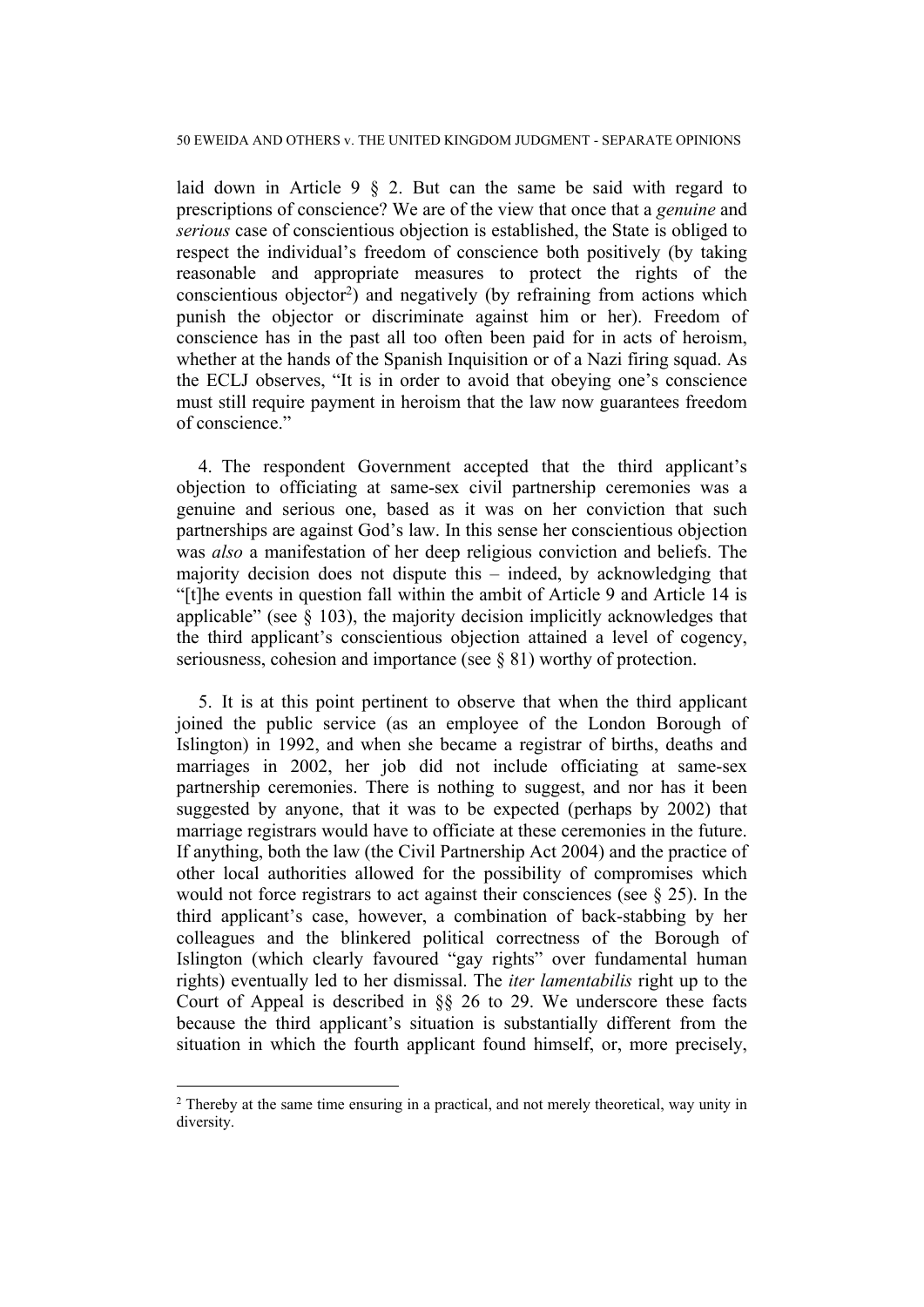placed himself. When Mr McFarlane joined Relate he must have known that he might be called upon to counsel same-sex couples. Therefore his position is, for the purposes of the instant case, not unlike that of a person who *volunteers* to join the army as a soldier and subsequently expects to be exempted from lawful combat duties on the grounds of conscientious objection. While we agree that with regard to the fourth applicant his dismissal did not give rise to a violation of Article 9, whether taken alone or in conjunction with Article 14, we do not fully subscribe to the reasoning in § 109, and in particular to the statement to the effect that "[t]he State authorities...benefitted from a wide margin of appreciation in deciding where to strike the balance between the applicant's right to manifest his religious belief and the employer's interest in securing the rights of others." In our view the State's margin of appreciation, whether wide or narrow, does not enter into the equation in matters of individual moral conscience which reaches the required level mentioned in paragraph 4, above. In our view the reason why there was no violation of Article 9 in respect of the fourth applicant is that he effectively signed off or waived his right to invoke conscientious objection when he voluntarily signed up for the job.

6. As the majority judgment correctly notes, the third applicant did not complain of a violation of Article 9 taken alone, but rather that "she had suffered discrimination as a result of her Christian beliefs, in breach of Article 14 taken in conjunction with Article 9" (§ 103). We also agree that for the purposes of Article 14 the relevant comparator in the third applicant's case is a registrar with no religious objection – we would rather say, no conscientious objection  $-$  to officiating at same-sex unions. It is from here that we part company with the majority. First of all, the reasoning and arguments in § 105 are at best irrelevant and at worst a case of inverted logic: the issue in Ms Ladele's case is not one of discrimination by an employer, a public authority or a public official *vis-à-vis a service user* of the Borough of Islington because of the said service user's sexual orientation. Indeed, no service user or prospective service user of the Borough seems to have ever complained (unlike some of her homosexual colleagues) about the third applicant. The complainant is not a party or prospective party to a same-sex civil partnership. The aim of the Borough of Islington to provide equal opportunities and services to all without discrimination, and the legitimacy of this aim, is not, and was never, in issue. No balancing exercise can, therefore, be carried out between the third applicant's concrete right to conscientious objection, which is one of the most fundamental rights inherent in the human person – a right which is not given by the Convention but is recognised and protected by it – and a legitimate State or public authority policy which seeks to protect rights in the abstract. As a consequence, the Court was not called upon to determine whether "the means used to pursue this aim were proportionate"  $(\S 106)$ .